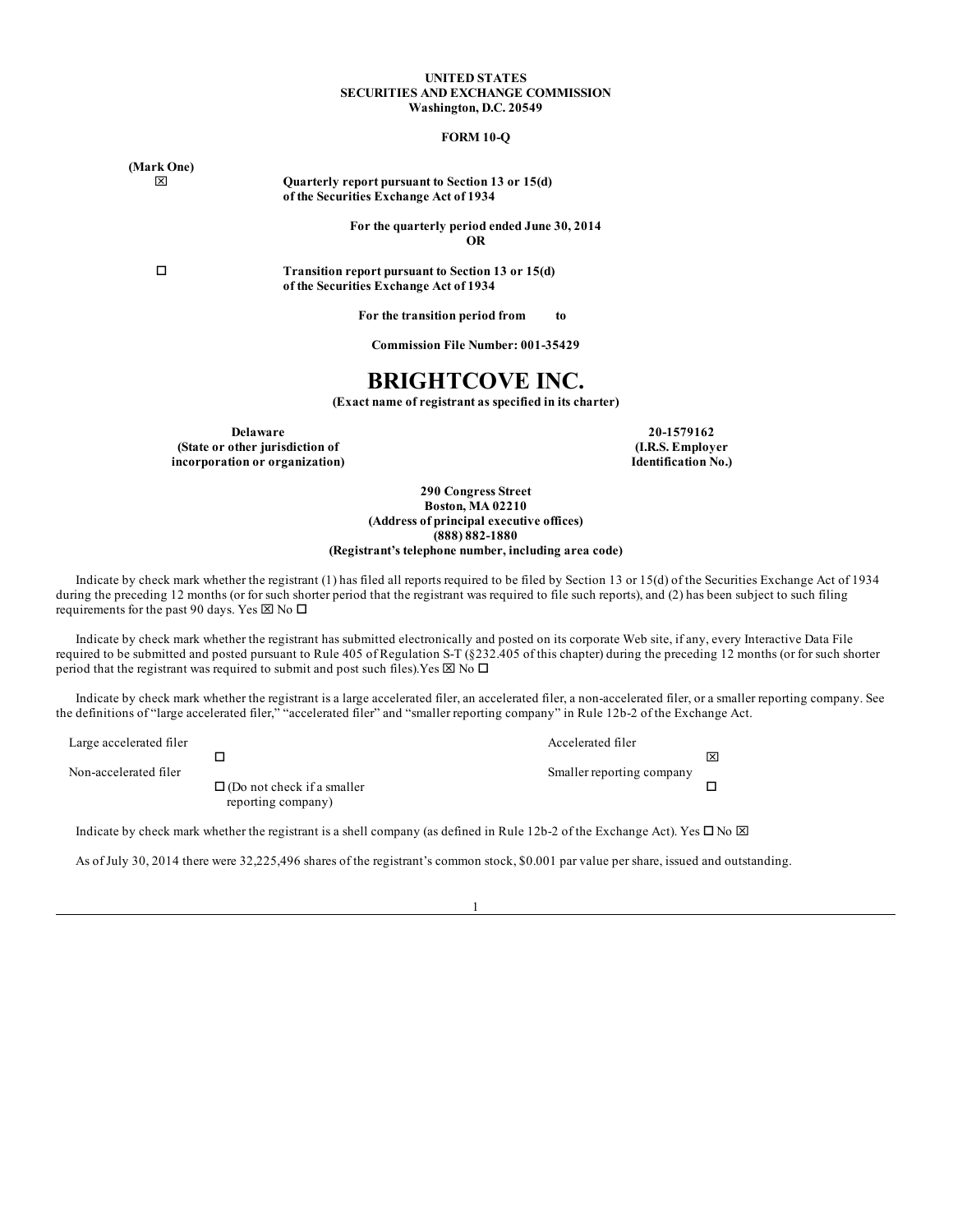# **BRIGHTCOVE INC.**

# **Table of Contents**

|                                                                                                                   | Page |
|-------------------------------------------------------------------------------------------------------------------|------|
| <b>PART I. FINANCIAL INFORMATION</b>                                                                              |      |
| Item 1. Financial Statements (Unaudited)                                                                          |      |
| Condensed Consolidated Balance Sheets as of June 30, 2014 and December 31, 2013                                   |      |
| Condensed Consolidated Statements of Operations for the three and six months ended June 30, 2014 and 2013         |      |
| Condensed Consolidated Statements of Comprehensive Loss for the three and six months ended June 30, 2014 and 2013 | 5    |
| Condensed Consolidated Statements of Cash Flows for the six months ended June 30, 2014 and 2013                   | 6    |
| Notes to Condensed Consolidated Financial Statements                                                              | 8    |
| <u>Item 2. Management's Discussion and Analysis of Financial Condition and Results of Operations</u>              | 16   |
|                                                                                                                   |      |
| Item 3. Quantitative and Qualitative Disclosures About Market Risk                                                | 31   |
|                                                                                                                   |      |
| Item 4. Controls and Procedures                                                                                   | 32   |
| <b>PART II. OTHER INFORMATION</b>                                                                                 | 33   |
|                                                                                                                   |      |
| Item 1. Legal Proceedings                                                                                         | 33   |
|                                                                                                                   |      |
| Item 1A. Risk Factors                                                                                             | 34   |
|                                                                                                                   |      |
| Item 2. Unregistered Sales of Equity Securities and Use of Proceeds                                               | 34   |
|                                                                                                                   |      |
| Item 5. Other Information                                                                                         | 34   |
|                                                                                                                   |      |
| Item 6. Exhibits                                                                                                  | 35   |
|                                                                                                                   |      |
| Signatures                                                                                                        | 36   |
|                                                                                                                   |      |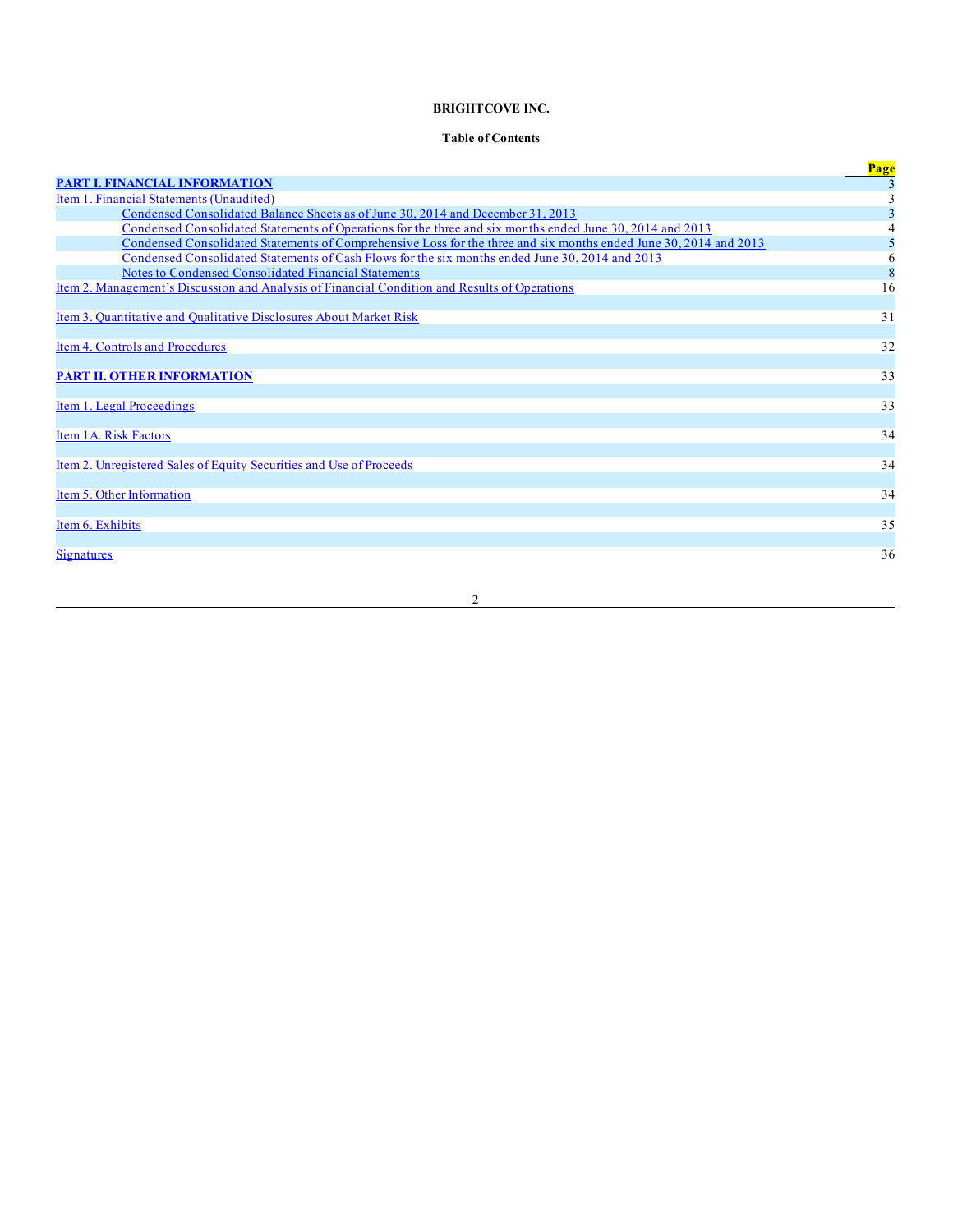# **PART I. FINANCIAL INFORMATION**

# <span id="page-2-0"></span>**ITEM 1. FINANCIAL STATEMENTS**

# **Brightcove Inc.**

## **Condensed Consolidated Balance Sheets (unaudited) (in thousands, except share and per share data)**

|                                                                                                         |              | June 30, 2014 |              | December 31, 2013 |
|---------------------------------------------------------------------------------------------------------|--------------|---------------|--------------|-------------------|
| <b>Assets</b>                                                                                           |              |               |              |                   |
| Current assets:                                                                                         |              |               |              |                   |
| Cash and cash equivalents                                                                               | $\mathbb{S}$ | 20,785        | $\mathbb{S}$ | 33,047            |
| Short-term investments                                                                                  |              |               |              | 3,061             |
| Restricted cash                                                                                         |              | 8             |              | 121               |
| Accounts receivable, net of allowance of \$446 and \$461, respectively                                  |              | 19,838        |              | 21,560            |
| Prepaid expenses and other current assets                                                               |              | 5,818         |              | 4,011             |
| Deferred tax asset                                                                                      |              | 129           |              | 125               |
| Total current assets                                                                                    |              | 46.578        |              | 61,925            |
| Property and equipment, net                                                                             |              | 11,118        |              | 8,795             |
| Intangible assets, net                                                                                  |              | 18,514        |              | 8,668             |
| Goodwill                                                                                                |              | 51,099        |              | 22,018            |
| Restricted cash, net of current portion                                                                 |              | 201           |              | 201               |
| Other assets                                                                                            |              | 482           |              | 1,519             |
| <b>Total</b> assets                                                                                     | $\mathbb{S}$ | 127,992       | \$           | 103,126           |
| Liabilities and stockholders' equity                                                                    |              |               |              |                   |
| Current liabilities:                                                                                    |              |               |              |                   |
| Accounts payable                                                                                        | \$           | 899           | \$           | 3,067             |
| Accrued expenses                                                                                        |              | 9,735         |              | 14,528            |
| Capital lease liability                                                                                 |              | 1,351         |              |                   |
| Deferred revenue                                                                                        |              | 27,243        |              | 23,571            |
| Total current liabilities                                                                               |              | 39,228        |              | 41,166            |
| Deferred revenue, net of current portion                                                                |              | 123           |              | 247               |
| Other liabilities                                                                                       |              | 2,811         |              | 1,333             |
| <b>Total liabilities</b>                                                                                |              | 42,162        |              | 42,746            |
| Commitments and contingencies (Note 11)                                                                 |              |               |              |                   |
| Stockholders' equity:                                                                                   |              |               |              |                   |
| Undesignated preferred stock, \$0.001 par value; 5,000,000 shares authorized; 0 shares issued           |              |               |              |                   |
| Common stock, \$0.001 par value; 100,000,000 shares authorized; 32,212,420 and 29,034,919 shares issued |              |               |              |                   |
| and outstanding, respectively                                                                           |              | 32            |              | 29                |
| Additional paid-in capital                                                                              |              | 211,342       |              | 176,928           |
| Accumulated other comprehensive loss                                                                    |              | (256)         |              | (453)             |
| Accumulated deficit                                                                                     |              | (125, 288)    |              | (116, 124)        |
| Total stockholders' equity                                                                              |              | 85,830        |              | 60,380            |
| Total liabilities and stockholders' equity                                                              | \$           | 127,992       | \$           | 103,126           |

*The accompanying notes are an integral part of these condensed consolidated financial statements.*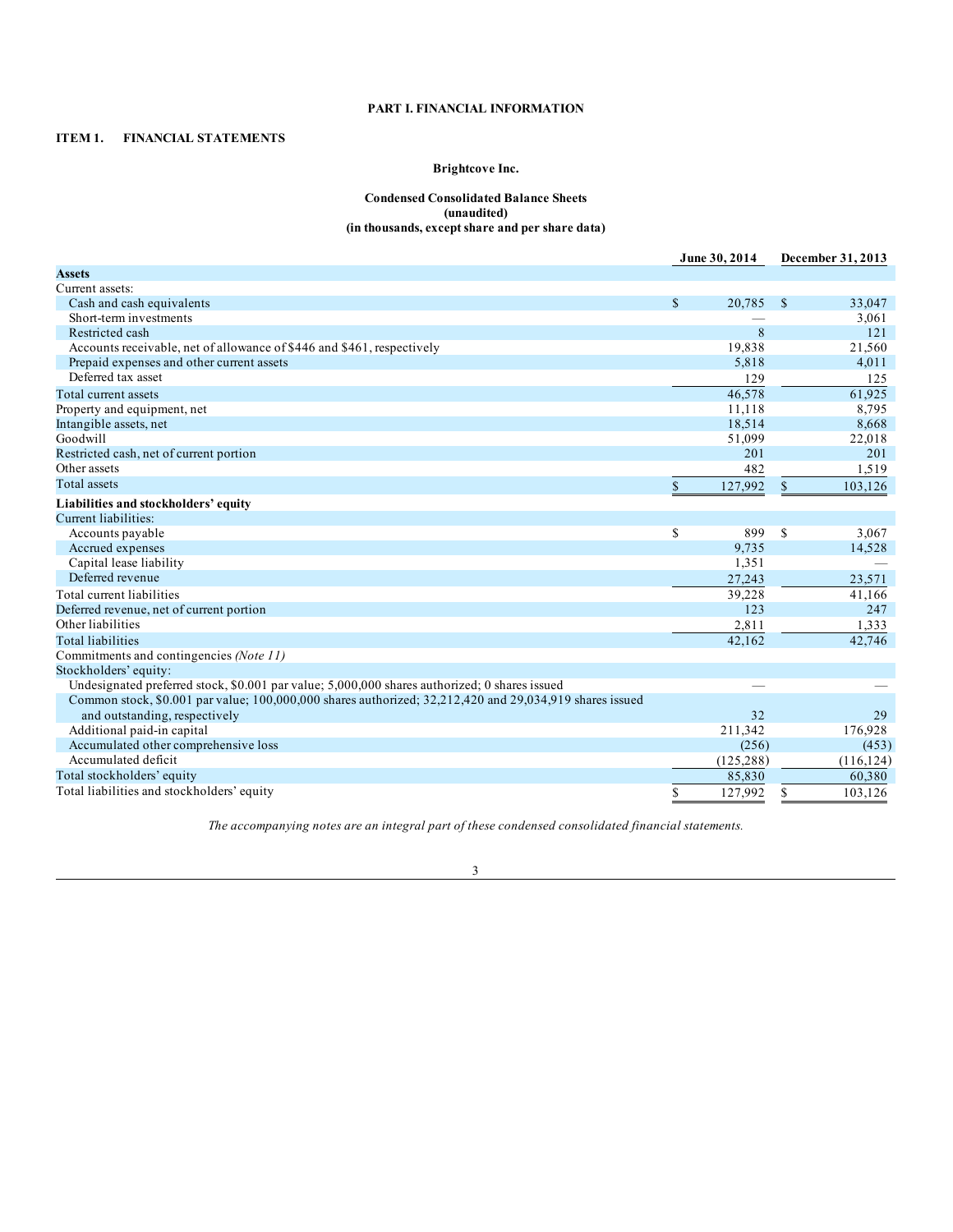# **Condensed Consolidated Statements of Operations (unaudited) (in thousands, except share and per share data)**

<span id="page-3-0"></span>

| 2014<br>2014<br>2013<br>2013<br>Revenue:<br>\$<br>29,929<br>\$<br>25,575<br><sup>\$</sup><br>59,304<br>\$<br>49,352<br>Subscription and support revenue<br>Professional services and other revenue<br>1,074<br>1,326<br>2,804<br>2,270<br>31,003<br>26,901<br>51,622<br>Total revenue<br>62,108<br>Cost of revenue: $(1)(2)$<br>Cost of subscription and support revenue<br>7,647<br>9,109<br>18,629<br>14,394<br>Cost of professional services and other revenue<br>1,525<br>1,315<br>3,062<br>3,192<br>Total cost of revenue<br>10,424<br>9,172<br>21,691<br>17,586<br>Gross profit<br>20,579<br>17,729<br>40,417<br>34,036<br>Operating expenses: $(1)(2)$<br>Research and development<br>6,792<br>4,982<br>13,361<br>10,043<br>Sales and marketing<br>12,095<br>10,749<br>23,441<br>20,696<br>General and administrative<br>5,148<br>4,754<br>9,862<br>9,380<br>Merger-related<br>521<br>546<br>2,388<br>1,091<br>Total operating expenses<br>24,556<br>41,210<br>21,031<br>49,052<br>(3,977)<br>(3,302)<br>(8,635)<br>(7,174)<br>Loss from operations<br>Other expense, net<br>(294)<br>(406)<br>(164)<br>(463)<br>Loss before income taxes and non-controlling interest in consolidated<br>(4,271)<br>(3, 466)<br>(9,041)<br>(7,637)<br>subsidiary<br>Provision for income taxes<br>56<br>123<br>56<br>94<br>Consolidated net loss<br>(4,327)<br>(3,522)<br>(9,164)<br>(7, 731)<br>Net income attributable to non-controlling interest in consolidated<br>subsidiary<br>(20)<br>(4,327)<br>(3,522)<br>(9,164)<br>\$<br>(7, 751)<br>Net loss per share - basic and diluted<br>\$<br>(0.13)<br>\$<br>(0.12)<br>\$<br>(0.29)<br>\$<br>(0.28)<br>Weighted-average number of common shares used in computing net loss<br>per share<br>32,145,231<br>28,180,837<br>31,594,541<br>28,102,707<br>(1) Stock-based compensation included in above line items:<br>\$<br>$\mathbb{S}$<br>50<br>$\mathbf S$<br>$\mathbb{S}$<br>Cost of subscription and support revenue<br>57<br>110<br>125<br>Cost of professional services and other revenue<br>13<br>16<br>68<br>64<br>Research and development<br>178<br>228<br>574<br>548<br>Sales and marketing<br>512<br>509<br>1,084<br>1,145<br>General and administrative<br>741<br>645<br>1,350<br>1,330<br>(2) Amortization of acquired intangible assets included in above line items:<br>$\mathbb S$<br>Cost of subscription and support revenue<br>507<br>$\mathbf S$<br>253<br>930<br>$\mathbf S$<br>506<br><sup>\$</sup><br>Research and development<br>41<br>10<br>20<br>72<br>316<br>167<br>581<br>334 |                                          | Three Months Ended June 30, |  |  | Six Months Ended June 30, |  |  |  |
|----------------------------------------------------------------------------------------------------------------------------------------------------------------------------------------------------------------------------------------------------------------------------------------------------------------------------------------------------------------------------------------------------------------------------------------------------------------------------------------------------------------------------------------------------------------------------------------------------------------------------------------------------------------------------------------------------------------------------------------------------------------------------------------------------------------------------------------------------------------------------------------------------------------------------------------------------------------------------------------------------------------------------------------------------------------------------------------------------------------------------------------------------------------------------------------------------------------------------------------------------------------------------------------------------------------------------------------------------------------------------------------------------------------------------------------------------------------------------------------------------------------------------------------------------------------------------------------------------------------------------------------------------------------------------------------------------------------------------------------------------------------------------------------------------------------------------------------------------------------------------------------------------------------------------------------------------------------------------------------------------------------------------------------------------------------------------------------------------------------------------------------------------------------------------------------------------------------------------------------------------------------------------------------------------------------------------------------------------------------------------------------------------------------------------------------------------------------------------------------------------------------------------------------------------|------------------------------------------|-----------------------------|--|--|---------------------------|--|--|--|
|                                                                                                                                                                                                                                                                                                                                                                                                                                                                                                                                                                                                                                                                                                                                                                                                                                                                                                                                                                                                                                                                                                                                                                                                                                                                                                                                                                                                                                                                                                                                                                                                                                                                                                                                                                                                                                                                                                                                                                                                                                                                                                                                                                                                                                                                                                                                                                                                                                                                                                                                                    |                                          |                             |  |  |                           |  |  |  |
|                                                                                                                                                                                                                                                                                                                                                                                                                                                                                                                                                                                                                                                                                                                                                                                                                                                                                                                                                                                                                                                                                                                                                                                                                                                                                                                                                                                                                                                                                                                                                                                                                                                                                                                                                                                                                                                                                                                                                                                                                                                                                                                                                                                                                                                                                                                                                                                                                                                                                                                                                    |                                          |                             |  |  |                           |  |  |  |
|                                                                                                                                                                                                                                                                                                                                                                                                                                                                                                                                                                                                                                                                                                                                                                                                                                                                                                                                                                                                                                                                                                                                                                                                                                                                                                                                                                                                                                                                                                                                                                                                                                                                                                                                                                                                                                                                                                                                                                                                                                                                                                                                                                                                                                                                                                                                                                                                                                                                                                                                                    |                                          |                             |  |  |                           |  |  |  |
|                                                                                                                                                                                                                                                                                                                                                                                                                                                                                                                                                                                                                                                                                                                                                                                                                                                                                                                                                                                                                                                                                                                                                                                                                                                                                                                                                                                                                                                                                                                                                                                                                                                                                                                                                                                                                                                                                                                                                                                                                                                                                                                                                                                                                                                                                                                                                                                                                                                                                                                                                    |                                          |                             |  |  |                           |  |  |  |
|                                                                                                                                                                                                                                                                                                                                                                                                                                                                                                                                                                                                                                                                                                                                                                                                                                                                                                                                                                                                                                                                                                                                                                                                                                                                                                                                                                                                                                                                                                                                                                                                                                                                                                                                                                                                                                                                                                                                                                                                                                                                                                                                                                                                                                                                                                                                                                                                                                                                                                                                                    |                                          |                             |  |  |                           |  |  |  |
|                                                                                                                                                                                                                                                                                                                                                                                                                                                                                                                                                                                                                                                                                                                                                                                                                                                                                                                                                                                                                                                                                                                                                                                                                                                                                                                                                                                                                                                                                                                                                                                                                                                                                                                                                                                                                                                                                                                                                                                                                                                                                                                                                                                                                                                                                                                                                                                                                                                                                                                                                    |                                          |                             |  |  |                           |  |  |  |
|                                                                                                                                                                                                                                                                                                                                                                                                                                                                                                                                                                                                                                                                                                                                                                                                                                                                                                                                                                                                                                                                                                                                                                                                                                                                                                                                                                                                                                                                                                                                                                                                                                                                                                                                                                                                                                                                                                                                                                                                                                                                                                                                                                                                                                                                                                                                                                                                                                                                                                                                                    |                                          |                             |  |  |                           |  |  |  |
|                                                                                                                                                                                                                                                                                                                                                                                                                                                                                                                                                                                                                                                                                                                                                                                                                                                                                                                                                                                                                                                                                                                                                                                                                                                                                                                                                                                                                                                                                                                                                                                                                                                                                                                                                                                                                                                                                                                                                                                                                                                                                                                                                                                                                                                                                                                                                                                                                                                                                                                                                    |                                          |                             |  |  |                           |  |  |  |
|                                                                                                                                                                                                                                                                                                                                                                                                                                                                                                                                                                                                                                                                                                                                                                                                                                                                                                                                                                                                                                                                                                                                                                                                                                                                                                                                                                                                                                                                                                                                                                                                                                                                                                                                                                                                                                                                                                                                                                                                                                                                                                                                                                                                                                                                                                                                                                                                                                                                                                                                                    |                                          |                             |  |  |                           |  |  |  |
|                                                                                                                                                                                                                                                                                                                                                                                                                                                                                                                                                                                                                                                                                                                                                                                                                                                                                                                                                                                                                                                                                                                                                                                                                                                                                                                                                                                                                                                                                                                                                                                                                                                                                                                                                                                                                                                                                                                                                                                                                                                                                                                                                                                                                                                                                                                                                                                                                                                                                                                                                    |                                          |                             |  |  |                           |  |  |  |
|                                                                                                                                                                                                                                                                                                                                                                                                                                                                                                                                                                                                                                                                                                                                                                                                                                                                                                                                                                                                                                                                                                                                                                                                                                                                                                                                                                                                                                                                                                                                                                                                                                                                                                                                                                                                                                                                                                                                                                                                                                                                                                                                                                                                                                                                                                                                                                                                                                                                                                                                                    |                                          |                             |  |  |                           |  |  |  |
|                                                                                                                                                                                                                                                                                                                                                                                                                                                                                                                                                                                                                                                                                                                                                                                                                                                                                                                                                                                                                                                                                                                                                                                                                                                                                                                                                                                                                                                                                                                                                                                                                                                                                                                                                                                                                                                                                                                                                                                                                                                                                                                                                                                                                                                                                                                                                                                                                                                                                                                                                    |                                          |                             |  |  |                           |  |  |  |
|                                                                                                                                                                                                                                                                                                                                                                                                                                                                                                                                                                                                                                                                                                                                                                                                                                                                                                                                                                                                                                                                                                                                                                                                                                                                                                                                                                                                                                                                                                                                                                                                                                                                                                                                                                                                                                                                                                                                                                                                                                                                                                                                                                                                                                                                                                                                                                                                                                                                                                                                                    |                                          |                             |  |  |                           |  |  |  |
|                                                                                                                                                                                                                                                                                                                                                                                                                                                                                                                                                                                                                                                                                                                                                                                                                                                                                                                                                                                                                                                                                                                                                                                                                                                                                                                                                                                                                                                                                                                                                                                                                                                                                                                                                                                                                                                                                                                                                                                                                                                                                                                                                                                                                                                                                                                                                                                                                                                                                                                                                    |                                          |                             |  |  |                           |  |  |  |
|                                                                                                                                                                                                                                                                                                                                                                                                                                                                                                                                                                                                                                                                                                                                                                                                                                                                                                                                                                                                                                                                                                                                                                                                                                                                                                                                                                                                                                                                                                                                                                                                                                                                                                                                                                                                                                                                                                                                                                                                                                                                                                                                                                                                                                                                                                                                                                                                                                                                                                                                                    |                                          |                             |  |  |                           |  |  |  |
|                                                                                                                                                                                                                                                                                                                                                                                                                                                                                                                                                                                                                                                                                                                                                                                                                                                                                                                                                                                                                                                                                                                                                                                                                                                                                                                                                                                                                                                                                                                                                                                                                                                                                                                                                                                                                                                                                                                                                                                                                                                                                                                                                                                                                                                                                                                                                                                                                                                                                                                                                    |                                          |                             |  |  |                           |  |  |  |
|                                                                                                                                                                                                                                                                                                                                                                                                                                                                                                                                                                                                                                                                                                                                                                                                                                                                                                                                                                                                                                                                                                                                                                                                                                                                                                                                                                                                                                                                                                                                                                                                                                                                                                                                                                                                                                                                                                                                                                                                                                                                                                                                                                                                                                                                                                                                                                                                                                                                                                                                                    |                                          |                             |  |  |                           |  |  |  |
|                                                                                                                                                                                                                                                                                                                                                                                                                                                                                                                                                                                                                                                                                                                                                                                                                                                                                                                                                                                                                                                                                                                                                                                                                                                                                                                                                                                                                                                                                                                                                                                                                                                                                                                                                                                                                                                                                                                                                                                                                                                                                                                                                                                                                                                                                                                                                                                                                                                                                                                                                    |                                          |                             |  |  |                           |  |  |  |
|                                                                                                                                                                                                                                                                                                                                                                                                                                                                                                                                                                                                                                                                                                                                                                                                                                                                                                                                                                                                                                                                                                                                                                                                                                                                                                                                                                                                                                                                                                                                                                                                                                                                                                                                                                                                                                                                                                                                                                                                                                                                                                                                                                                                                                                                                                                                                                                                                                                                                                                                                    |                                          |                             |  |  |                           |  |  |  |
|                                                                                                                                                                                                                                                                                                                                                                                                                                                                                                                                                                                                                                                                                                                                                                                                                                                                                                                                                                                                                                                                                                                                                                                                                                                                                                                                                                                                                                                                                                                                                                                                                                                                                                                                                                                                                                                                                                                                                                                                                                                                                                                                                                                                                                                                                                                                                                                                                                                                                                                                                    |                                          |                             |  |  |                           |  |  |  |
|                                                                                                                                                                                                                                                                                                                                                                                                                                                                                                                                                                                                                                                                                                                                                                                                                                                                                                                                                                                                                                                                                                                                                                                                                                                                                                                                                                                                                                                                                                                                                                                                                                                                                                                                                                                                                                                                                                                                                                                                                                                                                                                                                                                                                                                                                                                                                                                                                                                                                                                                                    |                                          |                             |  |  |                           |  |  |  |
|                                                                                                                                                                                                                                                                                                                                                                                                                                                                                                                                                                                                                                                                                                                                                                                                                                                                                                                                                                                                                                                                                                                                                                                                                                                                                                                                                                                                                                                                                                                                                                                                                                                                                                                                                                                                                                                                                                                                                                                                                                                                                                                                                                                                                                                                                                                                                                                                                                                                                                                                                    |                                          |                             |  |  |                           |  |  |  |
|                                                                                                                                                                                                                                                                                                                                                                                                                                                                                                                                                                                                                                                                                                                                                                                                                                                                                                                                                                                                                                                                                                                                                                                                                                                                                                                                                                                                                                                                                                                                                                                                                                                                                                                                                                                                                                                                                                                                                                                                                                                                                                                                                                                                                                                                                                                                                                                                                                                                                                                                                    |                                          |                             |  |  |                           |  |  |  |
|                                                                                                                                                                                                                                                                                                                                                                                                                                                                                                                                                                                                                                                                                                                                                                                                                                                                                                                                                                                                                                                                                                                                                                                                                                                                                                                                                                                                                                                                                                                                                                                                                                                                                                                                                                                                                                                                                                                                                                                                                                                                                                                                                                                                                                                                                                                                                                                                                                                                                                                                                    |                                          |                             |  |  |                           |  |  |  |
|                                                                                                                                                                                                                                                                                                                                                                                                                                                                                                                                                                                                                                                                                                                                                                                                                                                                                                                                                                                                                                                                                                                                                                                                                                                                                                                                                                                                                                                                                                                                                                                                                                                                                                                                                                                                                                                                                                                                                                                                                                                                                                                                                                                                                                                                                                                                                                                                                                                                                                                                                    |                                          |                             |  |  |                           |  |  |  |
|                                                                                                                                                                                                                                                                                                                                                                                                                                                                                                                                                                                                                                                                                                                                                                                                                                                                                                                                                                                                                                                                                                                                                                                                                                                                                                                                                                                                                                                                                                                                                                                                                                                                                                                                                                                                                                                                                                                                                                                                                                                                                                                                                                                                                                                                                                                                                                                                                                                                                                                                                    |                                          |                             |  |  |                           |  |  |  |
|                                                                                                                                                                                                                                                                                                                                                                                                                                                                                                                                                                                                                                                                                                                                                                                                                                                                                                                                                                                                                                                                                                                                                                                                                                                                                                                                                                                                                                                                                                                                                                                                                                                                                                                                                                                                                                                                                                                                                                                                                                                                                                                                                                                                                                                                                                                                                                                                                                                                                                                                                    |                                          |                             |  |  |                           |  |  |  |
|                                                                                                                                                                                                                                                                                                                                                                                                                                                                                                                                                                                                                                                                                                                                                                                                                                                                                                                                                                                                                                                                                                                                                                                                                                                                                                                                                                                                                                                                                                                                                                                                                                                                                                                                                                                                                                                                                                                                                                                                                                                                                                                                                                                                                                                                                                                                                                                                                                                                                                                                                    | Net loss attributable to Brightcove Inc. |                             |  |  |                           |  |  |  |
|                                                                                                                                                                                                                                                                                                                                                                                                                                                                                                                                                                                                                                                                                                                                                                                                                                                                                                                                                                                                                                                                                                                                                                                                                                                                                                                                                                                                                                                                                                                                                                                                                                                                                                                                                                                                                                                                                                                                                                                                                                                                                                                                                                                                                                                                                                                                                                                                                                                                                                                                                    |                                          |                             |  |  |                           |  |  |  |
|                                                                                                                                                                                                                                                                                                                                                                                                                                                                                                                                                                                                                                                                                                                                                                                                                                                                                                                                                                                                                                                                                                                                                                                                                                                                                                                                                                                                                                                                                                                                                                                                                                                                                                                                                                                                                                                                                                                                                                                                                                                                                                                                                                                                                                                                                                                                                                                                                                                                                                                                                    |                                          |                             |  |  |                           |  |  |  |
|                                                                                                                                                                                                                                                                                                                                                                                                                                                                                                                                                                                                                                                                                                                                                                                                                                                                                                                                                                                                                                                                                                                                                                                                                                                                                                                                                                                                                                                                                                                                                                                                                                                                                                                                                                                                                                                                                                                                                                                                                                                                                                                                                                                                                                                                                                                                                                                                                                                                                                                                                    |                                          |                             |  |  |                           |  |  |  |
|                                                                                                                                                                                                                                                                                                                                                                                                                                                                                                                                                                                                                                                                                                                                                                                                                                                                                                                                                                                                                                                                                                                                                                                                                                                                                                                                                                                                                                                                                                                                                                                                                                                                                                                                                                                                                                                                                                                                                                                                                                                                                                                                                                                                                                                                                                                                                                                                                                                                                                                                                    |                                          |                             |  |  |                           |  |  |  |
|                                                                                                                                                                                                                                                                                                                                                                                                                                                                                                                                                                                                                                                                                                                                                                                                                                                                                                                                                                                                                                                                                                                                                                                                                                                                                                                                                                                                                                                                                                                                                                                                                                                                                                                                                                                                                                                                                                                                                                                                                                                                                                                                                                                                                                                                                                                                                                                                                                                                                                                                                    |                                          |                             |  |  |                           |  |  |  |
|                                                                                                                                                                                                                                                                                                                                                                                                                                                                                                                                                                                                                                                                                                                                                                                                                                                                                                                                                                                                                                                                                                                                                                                                                                                                                                                                                                                                                                                                                                                                                                                                                                                                                                                                                                                                                                                                                                                                                                                                                                                                                                                                                                                                                                                                                                                                                                                                                                                                                                                                                    |                                          |                             |  |  |                           |  |  |  |
|                                                                                                                                                                                                                                                                                                                                                                                                                                                                                                                                                                                                                                                                                                                                                                                                                                                                                                                                                                                                                                                                                                                                                                                                                                                                                                                                                                                                                                                                                                                                                                                                                                                                                                                                                                                                                                                                                                                                                                                                                                                                                                                                                                                                                                                                                                                                                                                                                                                                                                                                                    |                                          |                             |  |  |                           |  |  |  |
|                                                                                                                                                                                                                                                                                                                                                                                                                                                                                                                                                                                                                                                                                                                                                                                                                                                                                                                                                                                                                                                                                                                                                                                                                                                                                                                                                                                                                                                                                                                                                                                                                                                                                                                                                                                                                                                                                                                                                                                                                                                                                                                                                                                                                                                                                                                                                                                                                                                                                                                                                    |                                          |                             |  |  |                           |  |  |  |
|                                                                                                                                                                                                                                                                                                                                                                                                                                                                                                                                                                                                                                                                                                                                                                                                                                                                                                                                                                                                                                                                                                                                                                                                                                                                                                                                                                                                                                                                                                                                                                                                                                                                                                                                                                                                                                                                                                                                                                                                                                                                                                                                                                                                                                                                                                                                                                                                                                                                                                                                                    |                                          |                             |  |  |                           |  |  |  |
|                                                                                                                                                                                                                                                                                                                                                                                                                                                                                                                                                                                                                                                                                                                                                                                                                                                                                                                                                                                                                                                                                                                                                                                                                                                                                                                                                                                                                                                                                                                                                                                                                                                                                                                                                                                                                                                                                                                                                                                                                                                                                                                                                                                                                                                                                                                                                                                                                                                                                                                                                    |                                          |                             |  |  |                           |  |  |  |
|                                                                                                                                                                                                                                                                                                                                                                                                                                                                                                                                                                                                                                                                                                                                                                                                                                                                                                                                                                                                                                                                                                                                                                                                                                                                                                                                                                                                                                                                                                                                                                                                                                                                                                                                                                                                                                                                                                                                                                                                                                                                                                                                                                                                                                                                                                                                                                                                                                                                                                                                                    |                                          |                             |  |  |                           |  |  |  |
|                                                                                                                                                                                                                                                                                                                                                                                                                                                                                                                                                                                                                                                                                                                                                                                                                                                                                                                                                                                                                                                                                                                                                                                                                                                                                                                                                                                                                                                                                                                                                                                                                                                                                                                                                                                                                                                                                                                                                                                                                                                                                                                                                                                                                                                                                                                                                                                                                                                                                                                                                    |                                          |                             |  |  |                           |  |  |  |
|                                                                                                                                                                                                                                                                                                                                                                                                                                                                                                                                                                                                                                                                                                                                                                                                                                                                                                                                                                                                                                                                                                                                                                                                                                                                                                                                                                                                                                                                                                                                                                                                                                                                                                                                                                                                                                                                                                                                                                                                                                                                                                                                                                                                                                                                                                                                                                                                                                                                                                                                                    |                                          |                             |  |  |                           |  |  |  |
|                                                                                                                                                                                                                                                                                                                                                                                                                                                                                                                                                                                                                                                                                                                                                                                                                                                                                                                                                                                                                                                                                                                                                                                                                                                                                                                                                                                                                                                                                                                                                                                                                                                                                                                                                                                                                                                                                                                                                                                                                                                                                                                                                                                                                                                                                                                                                                                                                                                                                                                                                    | Sales and marketing                      |                             |  |  |                           |  |  |  |

*The accompanying notes are an integral part of these condensed consolidated financial statements.*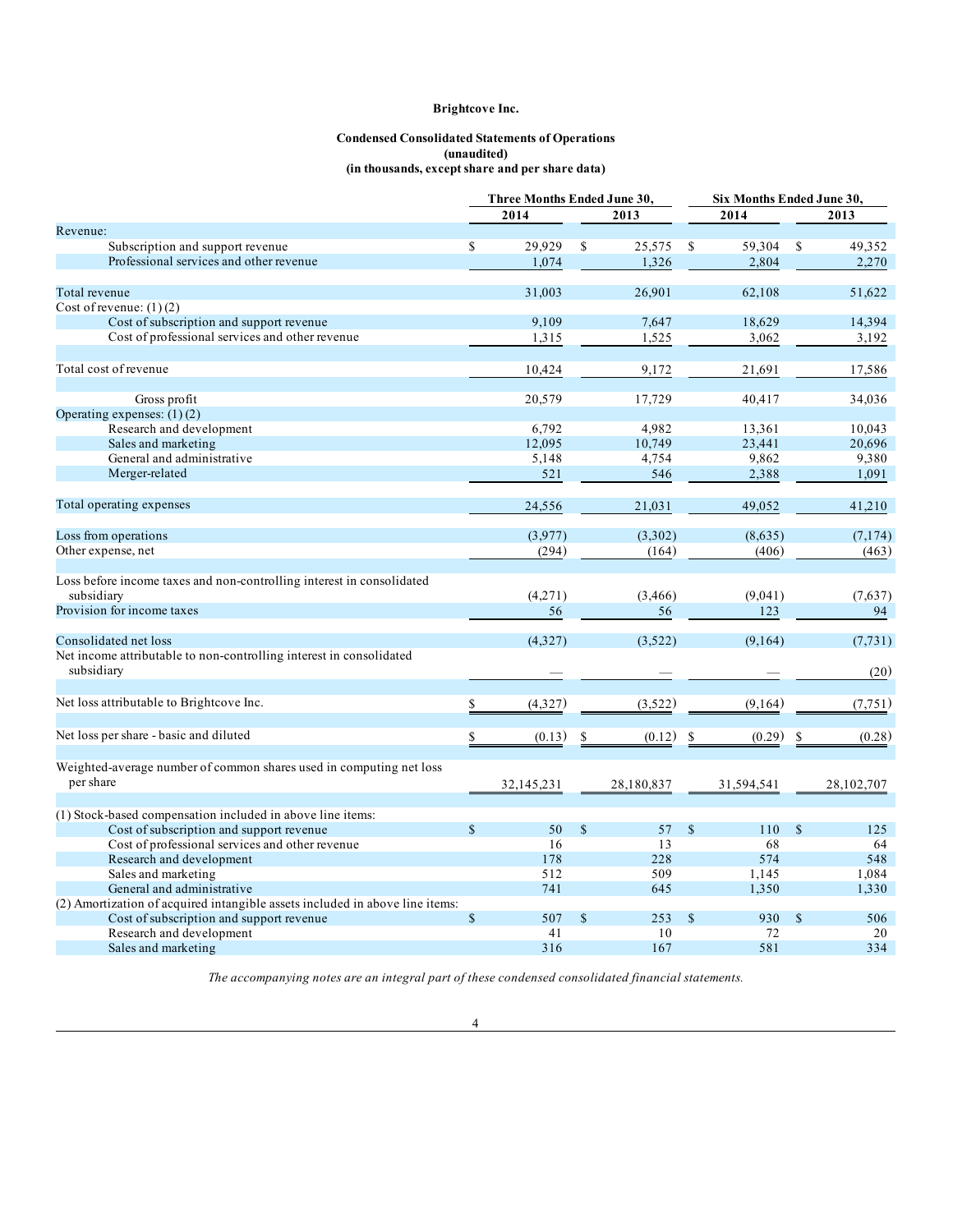## **Condensed Consolidated Statements of Comprehensive Loss (unaudited) (in thousands)**

<span id="page-4-0"></span>

|                                                                     | Three Months Ended June 30, |         |  |         | Six Months Ended June 30, |              |  |          |
|---------------------------------------------------------------------|-----------------------------|---------|--|---------|---------------------------|--------------|--|----------|
|                                                                     |                             | 2014    |  | 2013    |                           | 2014         |  | 2013     |
| Consolidated net loss                                               |                             | (4,327) |  | (3,522) |                           | $(9,164)$ \$ |  | (7, 731) |
| Other comprehensive income (loss):                                  |                             |         |  |         |                           |              |  |          |
| Foreign currency translation adjustments                            |                             | 82      |  | (257)   |                           | 197          |  | (813)    |
|                                                                     |                             |         |  |         |                           |              |  |          |
| Comprehensive loss                                                  |                             | (4,245) |  | (3,779) |                           | (8,967)      |  | (8, 544) |
| Net income attributable to non-controlling interest in consolidated |                             |         |  |         |                           |              |  |          |
| subsidiary                                                          |                             |         |  |         |                           |              |  | (20)     |
|                                                                     |                             |         |  |         |                           |              |  |          |
| Comprehensive loss attributable to Brightcove Inc.                  |                             | (4,245) |  | (3,779) |                           | (8,967)      |  | (8, 564) |

*The accompanying notes are an integral part of these condensed consolidated financial statements.*

# 5

<u> 1980 - Johann Barbara, martxa amerikan personal (h. 1980).</u>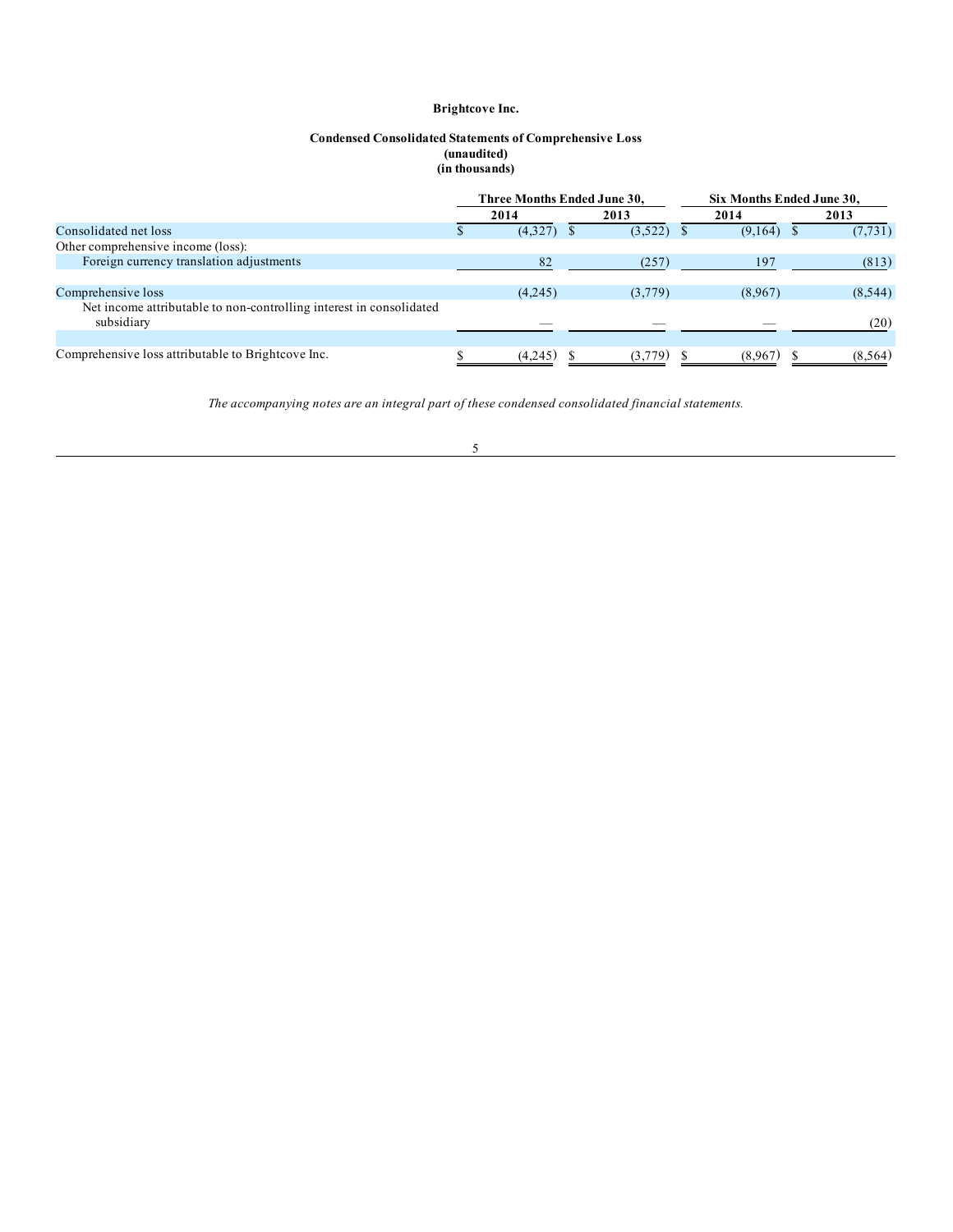# **Condensed Consolidated Statements of Cash Flows (unaudited) (in thousands)**

<span id="page-5-0"></span>

|                                                                             |    | <b>Six Months Ended</b><br><b>June 30,</b> |               |          |  |  |
|-----------------------------------------------------------------------------|----|--------------------------------------------|---------------|----------|--|--|
|                                                                             |    | 2014                                       |               | 2013     |  |  |
| <b>Operating activities</b>                                                 |    |                                            |               |          |  |  |
| Net loss                                                                    | \$ | (9,164)                                    | <sup>\$</sup> | (7, 731) |  |  |
| Adjustments to reconcile net loss to net cash used in operating activities: |    |                                            |               |          |  |  |
| Depreciation and amortization                                               |    | 3,958                                      |               | 3,069    |  |  |
| Stock-based compensation                                                    |    | 3,247                                      |               | 3,151    |  |  |
| Provision for reserves on accounts receivable                               |    | 41                                         |               | 321      |  |  |
| Amortization of premium on investments                                      |    |                                            |               | 55       |  |  |
| Loss on disposal of equipment                                               |    | 91                                         |               |          |  |  |
| Changes in assets and liabilities, net of effect of acquisition:            |    |                                            |               |          |  |  |
| Accounts receivable                                                         |    | 2,261                                      |               | (411)    |  |  |
| Prepaid expenses and other current assets                                   |    | (1,755)                                    |               | (1, 484) |  |  |
| Other assets                                                                |    | 1,188                                      |               | (29)     |  |  |
| Accounts payable                                                            |    | (3,177)                                    |               | 294      |  |  |
| Accrued expenses                                                            |    | (4, 416)                                   |               | (750)    |  |  |
| Deferred revenue                                                            |    | 3,515                                      |               | 3,509    |  |  |
| Net cash used in operating activities                                       |    | (4,210)                                    |               | (6)      |  |  |
| <b>Investing activities</b>                                                 |    |                                            |               |          |  |  |
| Cash paid for acquisition, net of cash acquired                             |    | (9,100)                                    |               |          |  |  |
| Maturities of investments                                                   |    | 3,060                                      |               | 6,320    |  |  |
| Purchases of property and equipment                                         |    | (1,487)                                    |               | (928)    |  |  |
| Capitalized internal-use software costs                                     |    | (875)                                      |               |          |  |  |
| Decrease in restricted cash                                                 |    | 113                                        |               | 60       |  |  |
| Net cash (used in) provided by investing activities                         |    | (8, 289)                                   |               | 5,452    |  |  |
| <b>Financing activities</b>                                                 |    |                                            |               |          |  |  |
| Proceeds from exercise of stock options                                     |    | 555                                        |               | 220      |  |  |
| Purchase of non-controlling interest in consolidated subsidiary             |    |                                            |               | (1,084)  |  |  |
| Payments under capital lease obligation                                     |    | (524)                                      |               |          |  |  |
| Net cash provided by (used in) financing activities                         |    | 31                                         |               | (864)    |  |  |
| Effect of exchange rate changes on cash                                     |    | 206                                        |               | (795)    |  |  |
| Net decrease in cash and cash equivalents                                   |    | (12, 262)                                  |               | 3,787    |  |  |
| Cash and cash equivalents at beginning of period                            |    | 33,047                                     |               | 21,708   |  |  |
| Cash and cash equivalents at end of period                                  | \$ | 20,785                                     | \$            | 25,495   |  |  |
| Supplemental disclosure of non-cash investing activities                    |    |                                            |               |          |  |  |
| Fair value of shares issued for acquisition of a business                   | S  | 30,615                                     | S             |          |  |  |
| Supplemental disclosure of non-cash financing activities                    |    |                                            |               |          |  |  |
| Vesting of restricted stock                                                 | \$ |                                            | \$            | 8        |  |  |

*The accompanying notes are an integral part of these condensed consolidated financial statements.*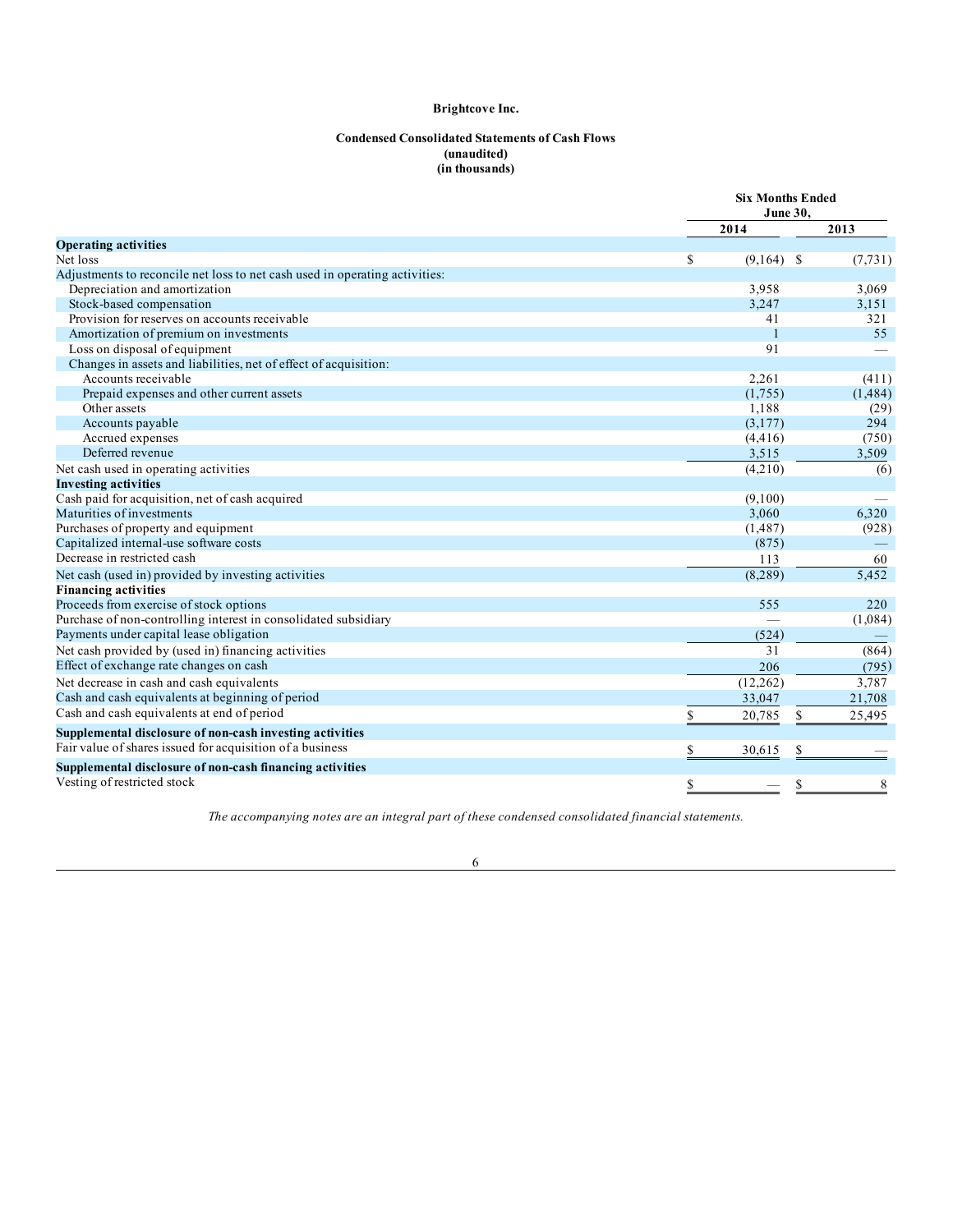## **Condensed Consolidated Statements of Cash Flows – (continued) (unaudited) (in thousands)**

|                                                                                                                                    | <b>Six Months</b><br>Ended<br><b>June 30,</b><br>2014 |
|------------------------------------------------------------------------------------------------------------------------------------|-------------------------------------------------------|
| Supplemental disclosure of cash flow related to asset purchase agreement                                                           |                                                       |
| In connection with the asset purchase agreement with Unicorn Media, Inc. on January 31, 2014, the following transactions occurred: |                                                       |
| Fair value of assets acquired                                                                                                      | 44.345                                                |
| Liabilities assumed related to acquisition                                                                                         | (4,617)                                               |
| Total purchase price                                                                                                               | 39.728                                                |
| Less fair value of common stock issued in connection with acquisition                                                              | (30,615)                                              |
| Less cash and cash equivalents acquired                                                                                            | (13)                                                  |
| Cash paid for acquisition, net of cash acquired                                                                                    | 9.100                                                 |

*The accompanying notes are an integral part of these condensed consolidated financial statements.*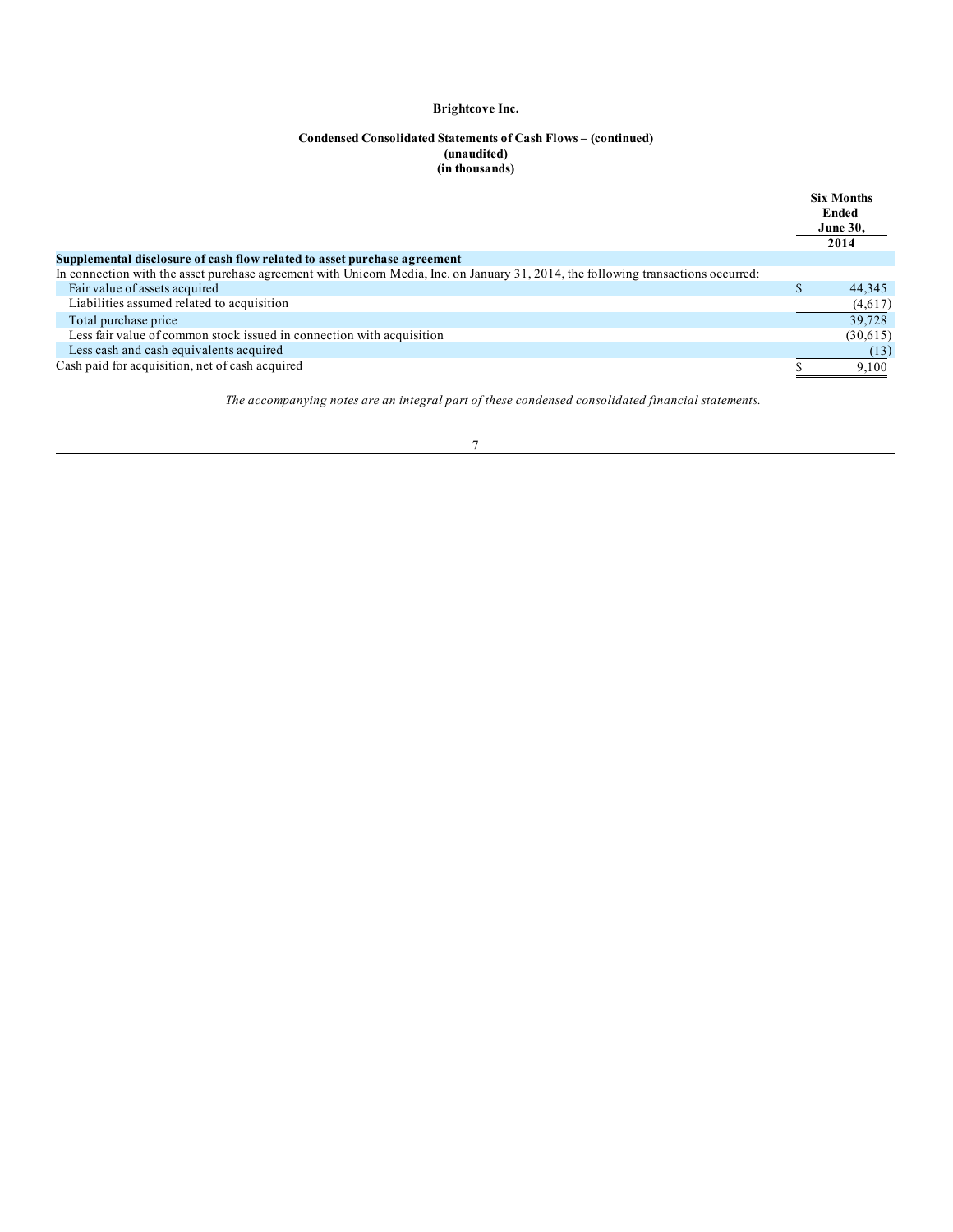### **Notes to Condensed Consolidated Financial Statements (unaudited) (in thousands, except share and per share data, unless otherwise noted)**

#### <span id="page-7-0"></span>**1. Business Description and Basis of Presentation**

#### *Business Description*

Brightcove Inc. (the Company) is a leading global provider of cloud services for video which enable its customers to publish and distribute video to Internet-connected devices quickly, easily and in a cost-effective and high-quality manner.

The Company is headquartered in Boston, Massachusetts and was incorporated in the state of Delaware on August 24, 2004. At June 30, 2014, the Company had nine wholly-owned subsidiaries: Brightcove UK Ltd, Brightcove Singapore Pte. Ltd., Brightcove Korea, Brightcove Australia Pty Ltd, Brightcove Holdings, Inc., Brightcove Kabushiki Kaisha (Brightcove KK), Zencoder Inc. (Zencoder), Brightcove FZ-LLC and Cacti Acquisition LLC.

On January 31, 2014, the Company acquired substantially all of the assets of Unicorn Media, Inc. and certain of its subsidiaries pursuant to an Asset Purchase Agreement and Plan of Reorganization (the Purchase Agreement). Unicorn Media, Inc. is a privately-held company located in Tempe, Arizona and a provider of cloud video ad insertion technology. See Note 2 for further discussion.

### *Basis of Presentation*

The accompanying interim condensed consolidated financial statements are unaudited. These condensed consolidated financial statements and notes should be read in conjunction with the audited consolidated financial statements and related notes, together with Management's Discussion and Analysis of Financial Condition and Results of Operations, contained in the Company's Annual Report on Form 10-K for the year ended December 31, 2013.

The accompanying unaudited condensed consolidated financial statements have been prepared pursuant to the rules and regulations of the Securities and Exchange Commission. Accordingly, certain information and footnote disclosures normally included in financial statements prepared in accordance with generally accepted accounting principles in the United States have been condensed or omitted pursuant to such rules and regulations. In the opinion of management, the unaudited condensed consolidated financial statements and notes have been prepared on the same basis as the audited consolidated financial statements for the year ended December 31, 2013 contained in the Company's Annual Report on Form 10-K and include all adjustments, consisting of normal recurring adjustments, necessary for a fair presentation of the Company's financial position for the three and six months ended June 30, 2014 and 2013. These interim periods are not necessarily indicative of the results to be expected for any other interim period or the full year.

The Company considers events or transactions that occur after the balance sheet date but prior to the issuance of the financial statements to provide additional evidence for certain estimates or to identify matters that require additional disclosure. Subsequent events have been evaluated as required. The Company has evaluated all subsequent events and determined that there are no material recognized or unrecognized subsequent events requiring disclosure, other than those disclosed in this Report on Form 10-Q.

The accompanying condensed consolidated financial statements reflect the application of certain significant accounting policies as described below and elsewhere in these notes to the condensed consolidated financial statements. As of June 30, 2014, the Company's significant accounting policies and estimates, which are detailed in the Company's Annual Report on Form 10-K for the year ended December 31, 2013, have not changed.

### **2. Business Combination**

On January 31, 2014, pursuant to the Purchase Agreement, dated as of January 6, 2014, by and among the Company, Cacti Acquisition LLC, a Delaware limited liability company and wholly-owned subsidiary of the Company, Unicorn Media, Inc. ("Unicorn Media"), Unicorn Media of Arizona, Inc., an Arizona corporation ("Unicorn Arizona Sub"), U Media Limited, a private limited company registered in England and Wales ("Unicorn UK Sub" and, together with Unicorn Media and Unicorn Arizona Sub, "Unicorn"), and the Securityholders' Representative named therein, the Company completed its acquisition of substantially all of Unicorn's assets in exchange for common stock of the Company and the assumption by the Company of certain liabilities of Unicorn (the "Acquisition"). The Company issued 2,850,547 unregistered shares of common stock of the Company and paid approximately \$9,100 in cash to cover transaction-related expenses of Unicorn, bonus expenses payable by Unicorn, the assumption of Unicorn's liability to cash out all vested non-qualified stock options and compensatory warrants to purchase the common stock of Unicorn outstanding immediately prior to the closing (including all Unicorn withholding obligations in connection therewith) and certain other liabilities of Unicorn. Based on a \$10.74 price per share of the Company's common stock at the date of closing, the transaction is valued at approximately \$39,728. Pursuant to the Purchase Agreement, 1,285,715 shares were placed into an escrow account to settle certain claims for indemnification for breaches or inaccuracies in Unicorn's representations and warranties, covenants and agreements. The Company acquired Unicorn to enhance and extend the Company's existing offerings with Unicorn's cloud video ad insertion technology. The Company believes that the unification of Unicorn's cloud video ad insertion technology with the Company's existing offerings will enable new and improved scalable services.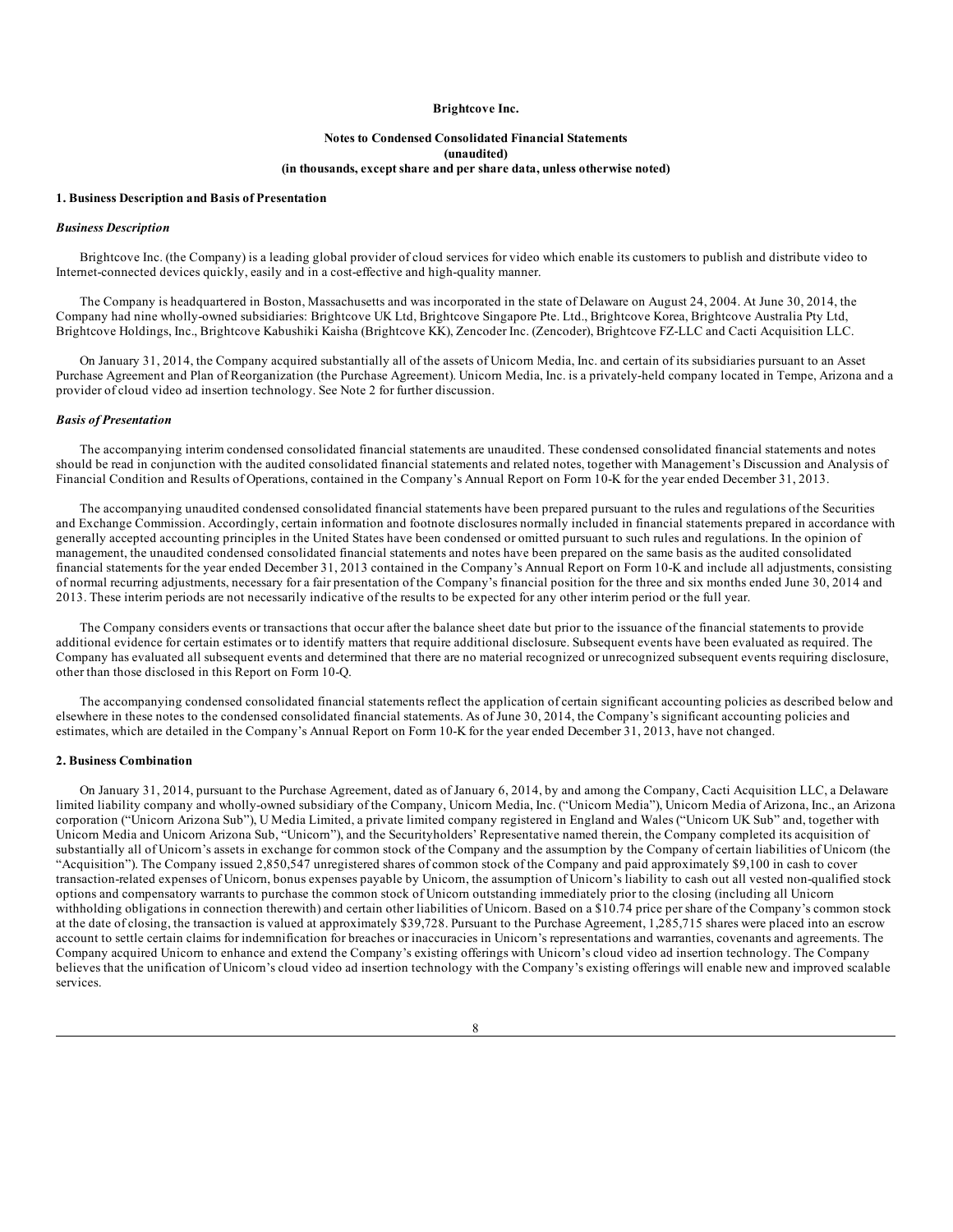The acquisition was accounted for using the purchase method of accounting in accordance with Accounting Standards Codification 805 *— Business Combinations*. Accordingly, the results of operations of Unicorn have been included in the accompanying condensed consolidated financial statements since the date of acquisition. The purchase price has been allocated to the tangible and intangible assets acquired and liabilities assumed based upon the respective estimates of fair value as of the date of the acquisition, which remain preliminary as of June 30, 2014, and using assumptions that the Company's management believes are reasonable given the information currently available. The Company is in the process of completing its valuation of certain intangible assets and the valuation of the acquired deferred tax assets and liabilities. The final allocations of the purchase price to intangible assets, goodwill and deferred tax assets and liabilities may differ materially from the information presented in these unaudited condensed consolidated financial statements.

The process for estimating the fair values of identifiable intangible assets and certain tangible assets requires the use of significant estimates and assumptions, including estimating future cash flows and developing appropriate discount rates. Definitive allocations are being performed and finalized based on certain valuations and other studies performed by the Company with the services of outside valuation specialists.

During the three and six months ended June 30, 2014, the Company incurred merger-related costs related to this acquisition of \$456 and \$2,207, respectively. Included in merger-related expenses are costs incurred in connection with closing the acquisition in addition to costs associated with the retention of key employees. In addition to the \$39,728 purchase price, per the Purchase Agreement, approximately \$1,750 is to be paid to retain certain key employees over periods ranging from one to two years as services are performed. Given that the retention amount is related to a future service requirement, the related expense is being recorded as compensation expense in the condensed consolidated statements of operations over the expected service period, and was \$344 and \$571, respectively, during the three and six months ended June 30, 2014. The excess of the purchase price over the estimated amounts of net assets as of the effective date of the acquisition was allocated to goodwill in accordance with the accounting guidance. The factors contributing to the recognition of the amount of goodwill are based on several strategic and synergistic benefits that are expected to be realized from the Unicorn acquisition. These benefits include the expectation that the combined company's complementary products will significantly broaden the Company's offerings in cloud video ad insertion. The combined company will benefit from a broader global presence, and with the Company's direct sales force and larger channel coverage, the combined company anticipates significant cross-selling opportunities. None of the goodwill is expected to be currently deductible for tax purposes.

The total purchase price for Unicorn has been preliminarily allocated as follows:

| Cash and cash equivalents      |         |
|--------------------------------|---------|
| Other tangible assets          | 3.822   |
| Identifiable intangible assets | 11,429  |
| Goodwill                       | 29,081  |
| Liabilities assumed            | (4,617) |
| Total estimated purchase price | 39.728  |

The following are the identifiable intangible assets acquired and their respective useful lives, as determined based on preliminary valuations:

|                        | Amount | <b>Useful Life</b> |
|------------------------|--------|--------------------|
| Developed technology   | 8.149  |                    |
| Customer relationships | 1.964  | $\overline{ }$     |
| Non-compete agreements | 1.316  |                    |
| Total                  | 1.429  |                    |

The preliminary fair value of the intangible assets has been estimated using the income approach in which the after-tax cash flows are discounted to present value. The cash flows are based on estimates used to price the transaction, and the discount rates applied were benchmarked with reference to the implied rate of return from the transaction model as well as the weighted-average cost of capital.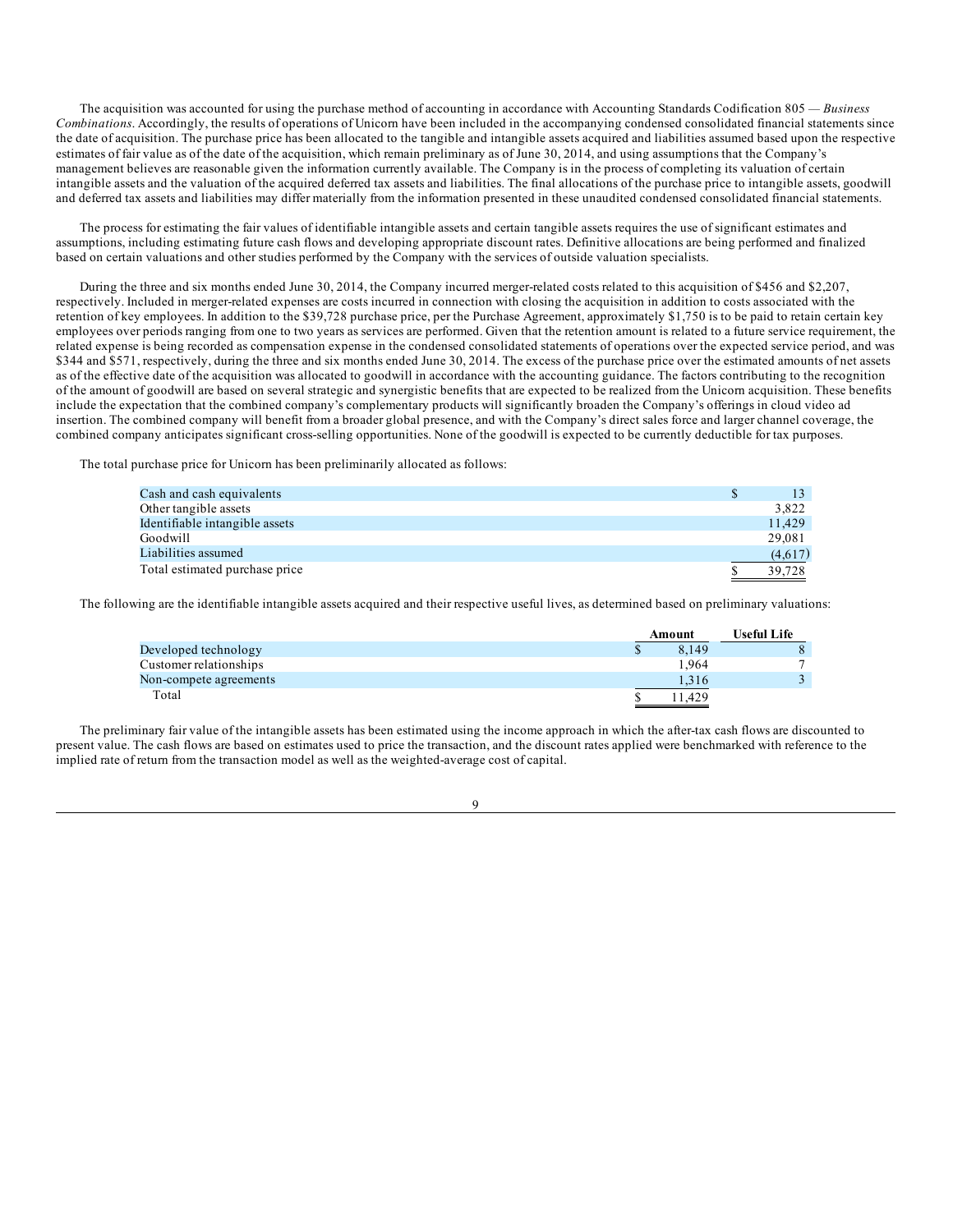The estimated remaining amortization expense for the remainder of 2014 and for each of the five succeeding years and thereafter is as follows:

| Year ended December 31, |    | Amount |
|-------------------------|----|--------|
| 2014                    | D  | 869    |
| 2015                    |    | 1,738  |
| 2016                    |    | 1,738  |
| 2017                    |    | 1,336  |
| 2018                    |    | 1,299  |
| 2019 and thereafter     |    | 3,725  |
| Total                   | ъĐ | 10,705 |
|                         |    |        |

#### *Pro Forma Financial Information*

The unaudited financial information in the table below summarizes the combined results of operations of the Company and Unicorn, on a pro forma basis, as though the Company had acquired Unicorn on January 1, 2013. The pro forma information for all periods presented also includes the effects of business combination accounting resulting from the acquisition, including amortization charges from acquired intangibles assets and the compensation expense recorded to retain certain key employees.

|                                        | Three Months Ended June 30. |  |         | Six Months Ended June 30. |         |  |           |  |
|----------------------------------------|-----------------------------|--|---------|---------------------------|---------|--|-----------|--|
|                                        | 2014                        |  | 2013    |                           | 2014    |  | 2013      |  |
| Total revenue                          | 31,003                      |  | 28,490  |                           | 62.649  |  | 54.373    |  |
| Net loss                               | (3.999)                     |  | (5.469) |                           | (8.085) |  | (12, 972) |  |
| Earnings per share – basic and diluted | (0.12)                      |  | (0.18)  |                           | (0.25)  |  | (0.42)    |  |

### **3. Non-controlling Interest**

On January 8, 2013, the Company acquired the remaining 37% interest of its majority-owned subsidiary, Brightcove KK, a Japanese joint venture which was formed on July 18, 2008. Given that the Company now owns 100% of Brightcove KK, the Company will continue to consolidate Brightcove KK for financial reporting purposes, however, commencing on January 8, 2013, the Company no longer records a non-controlling interest in the condensed consolidated statements of operations.

#### **4. Concentration of Credit Risk**

The Company has no significant off-balance sheet risk, such as foreign exchange contracts, option contracts or other foreign hedging arrangements. Financial instruments that potentially expose the Company to concentrations of credit risk consist primarily of cash, cash equivalents and trade accounts receivable. The Company maintains its cash and cash equivalents principally with accredited financial institutions of high credit standing. Although the Company deposits its cash with multiple financial institutions, its deposits, at times, may exceed federally insured limits. The Company routinely assesses the creditworthiness of its customers. The Company generally has not experienced any material losses related to receivables from individual customers, or groups of customers. The Company does not require collateral. Due to these factors, no additional credit risk beyond amounts provided for collection losses is believed by management to be probable in the Company's accounts receivable.

At June 30, 2014 and December 31, 2013, no individual customer accounted for 10% or more of net accounts receivable. For the three and six months ended June 30, 2014 and 2013, no individual customer accounted for 10% or more of total revenue.

### **5. Concentration of Other Risks**

The Company is dependent on certain content delivery network providers who provide digital media delivery functionality enabling the Company's ondemand application service to function as intended for the Company's customers and ultimate end-users. The disruption of these services could have a material adverse effect on the Company's business, financial position, and results of operations.

### **6. Cash, Cash Equivalents and Investments**

The Company considers all highly liquid investments with an original maturity of three months or less at the date of purchase to be cash equivalents. Investments not classified as cash equivalents with maturities less than one year from the balance sheet date are classified as short-term investments, while investments with maturities in excess of one year from the balance sheet date are classified as long-term investments. Management determines the appropriate classification of investments at the time of purchase, and re-evaluates such determination at each balance sheet date.

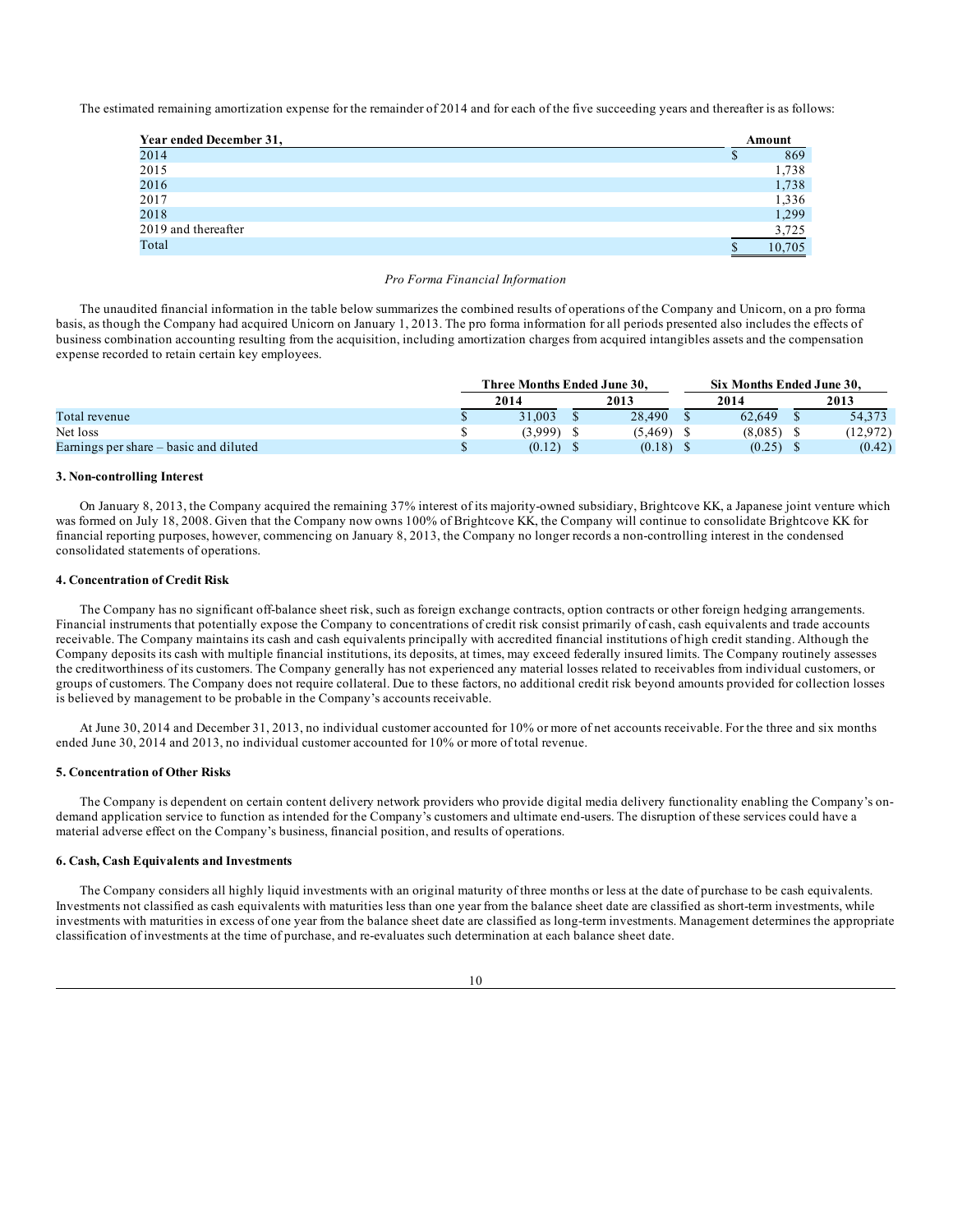Cash and cash equivalents primarily consist of cash on deposit with banks and amounts held in interest-bearing money market accounts. Cash equivalents are carried at cost, which approximates their fair market value. Investments primarily consist of certificates of deposit and corporate debentures. At June 30, 2014 the Company did not have any investments. At December 31, 2013, the Company classified its investments as held-to-maturity as it was the Company's intention to hold such investments until they matured. As such, investments were recorded at amortized cost at December 31, 2013.

Cash and cash equivalents as of June 30, 2014 consist of the following:

| Description                        | June 30, 2014       |  |                       |                             |        |  |                                            |  |  |  |
|------------------------------------|---------------------|--|-----------------------|-----------------------------|--------|--|--------------------------------------------|--|--|--|
|                                    | Contracted Maturitv |  | <b>Amortized Cost</b> | <b>Fair Market</b><br>Value |        |  | <b>Balance Per</b><br><b>Balance Sheet</b> |  |  |  |
| Cash                               | Demand              |  | 10,412                |                             | 10,412 |  | 10,412                                     |  |  |  |
| Money market funds                 | Demand              |  | 10.373                |                             | 10.373 |  | 10,373                                     |  |  |  |
| Total cash and cash<br>equivalents |                     |  | 20,785                |                             | 20,785 |  | 20,785                                     |  |  |  |

Cash, cash equivalents and investments as of December 31, 2013 consist of the following:

|                                    | December 31, 2013          |  |                       |                             |        |  |                                            |  |  |  |
|------------------------------------|----------------------------|--|-----------------------|-----------------------------|--------|--|--------------------------------------------|--|--|--|
| Description                        | <b>Contracted Maturity</b> |  | <b>Amortized Cost</b> | <b>Fair Market</b><br>Value |        |  | <b>Balance Per</b><br><b>Balance Sheet</b> |  |  |  |
| Cash                               | Demand                     |  | 19,250                |                             | 19,250 |  | 19,250                                     |  |  |  |
| Money market funds                 | Demand                     |  | 13,797                |                             | 13,797 |  | 13,797                                     |  |  |  |
| Total cash and cash<br>equivalents |                            |  | 33,047                |                             | 33,047 |  | 33,047                                     |  |  |  |
| Certificates of deposit            | $110 - 163$ days           |  | 960                   |                             | 961    |  | 960                                        |  |  |  |
| Corporate debentures               | $23 - 96$ days             |  | 2,101                 |                             | 2,102  |  | 2,101                                      |  |  |  |
| Total short-term<br>investments    |                            |  | 3.061                 |                             | 3.063  |  | 3,061                                      |  |  |  |

## **7. Net Loss per Share**

The following potentially dilutive common stock equivalent shares have been excluded from the computation of weighted-average shares outstanding as their effect would have been anti-dilutive (in thousands):

|                                    | Three Months Ended June 30, |       | Six Months Ended June 30, |       |
|------------------------------------|-----------------------------|-------|---------------------------|-------|
|                                    | 2014                        | 2013  | 2014                      | 2013  |
| Options outstanding                | 3.477                       | 3.350 | 3,511                     | 3,336 |
| Restricted stock units outstanding | 1.001                       | 1.378 | 1.153                     | 1,441 |
| Warrants                           | 28                          | 28    | 28                        | 28    |
|                                    |                             |       |                           |       |
| Total                              | 4.506                       | 4.756 | 4.692                     | 4,805 |
|                                    |                             |       |                           |       |

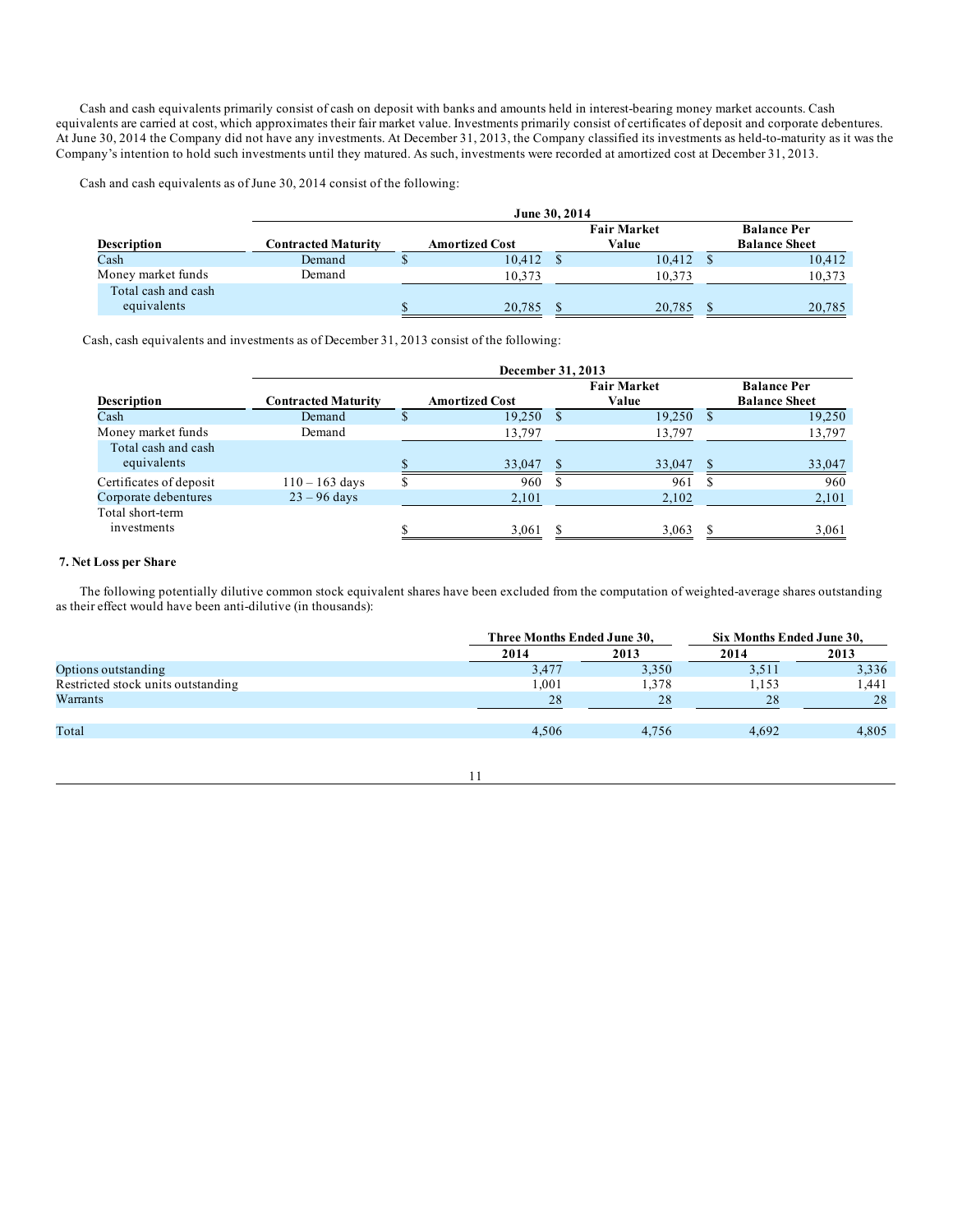# **8. Fair Value of Financial Instruments**

The following tables set forth the Company's financial instruments carried at fair value using the lowest level of input as of June 30, 2014 and December 31, 2013:

|                    |                                                                                   |                                                                   | June 30, 2014                                                     |                                                        |                                                 |     |        |  |
|--------------------|-----------------------------------------------------------------------------------|-------------------------------------------------------------------|-------------------------------------------------------------------|--------------------------------------------------------|-------------------------------------------------|-----|--------|--|
|                    | <b>Ouoted Prices in Active</b><br><b>Markets for Identical</b><br>Items (Level 1) | <b>Significant Other</b><br><b>Observable Inputs</b><br>(Level 2) |                                                                   | Significant<br><b>Unobservable Inputs</b><br>(Level 3) |                                                 |     | Total  |  |
| Assets:            |                                                                                   |                                                                   |                                                                   |                                                        |                                                 |     |        |  |
| Money market funds | \$<br>10,373                                                                      | -S                                                                | $\overline{\phantom{0}}$                                          | <sup>\$</sup>                                          |                                                 | S   | 10,373 |  |
| Restricted cash    |                                                                                   |                                                                   | 209                                                               |                                                        |                                                 |     | 209    |  |
| Total assets       | 10,373                                                                            |                                                                   | 209                                                               |                                                        |                                                 |     | 10,582 |  |
|                    | December 31, 2013                                                                 |                                                                   |                                                                   |                                                        |                                                 |     |        |  |
|                    | <b>Ouoted Prices in Active</b><br><b>Markets for Identical</b><br>Items (Level 1) |                                                                   | <b>Significant Other</b><br><b>Observable Inputs</b><br>(Level 2) |                                                        | Significant<br>Unobservable Inputs<br>(Level 3) |     | Total  |  |
| Assets:            |                                                                                   |                                                                   |                                                                   |                                                        |                                                 |     |        |  |
| Money market funds | \$<br>13,797 \$                                                                   |                                                                   |                                                                   | S                                                      |                                                 | \$. | 13,797 |  |
| Restricted cash    |                                                                                   |                                                                   | 322                                                               |                                                        |                                                 |     | 322    |  |
| Total assets       | \$<br>13.797                                                                      |                                                                   | 322                                                               | S                                                      |                                                 |     | 14,119 |  |

#### **9. Stock-based Compensation**

The fair value of stock options granted was estimated at the date of grant using the following weighted-average assumptions:

|                                                      | Three Months Ended June 30. |      | Six Months Ended June 30. |      |      |  |
|------------------------------------------------------|-----------------------------|------|---------------------------|------|------|--|
|                                                      | 2014                        | 2013 | 2014                      | 2013 |      |  |
| Expected life in years                               | 6.1                         | 6.2  | 6.2                       |      | 6.2  |  |
| Risk-free interest rate                              | 2.19%                       | 12%  | 2.17%                     |      | .19% |  |
| Volatility                                           | 52%                         | 55%  | 53%                       |      | 55%  |  |
| Dividend yield                                       | $\overline{\phantom{a}}$    |      |                           |      |      |  |
| Weighted-average fair value of stock options granted | 4.14                        | 3.90 | 5.25                      |      | 3.76 |  |

The Company recorded stock-based compensation expense of \$1,497 and \$1,452 for the three months ended June 30, 2014 and 2013, respectively, and \$3,247 and \$3,151 for the six months ended June 30, 2014 and 2013, respectively. As of June 30, 2014, there was \$11,801 of unrecognized stock-based compensation expense related to stock-based awards that is expected to be recognized over a weighted-average period of 3.13 years. The following is a summary of the status of the Company's stock options as of June 30, 2014 and the stock option activity during the six months ended June 30, 2014.

|                                                      | Number of<br><b>Shares</b> |    | <b>Exercise Price</b><br>Per Share |      | Weighted<br>Average<br>Exercise<br>Price<br>Per Share | Weighted<br>Average<br>Remaining<br>Contractual<br>Term (Years) |              | Aggregate<br>Intrinsic<br>Value $(1)$ |
|------------------------------------------------------|----------------------------|----|------------------------------------|------|-------------------------------------------------------|-----------------------------------------------------------------|--------------|---------------------------------------|
| Outstanding at December 31, 2013                     | 3,060,583                  | S. | $0.31 - 16.88$                     |      | 6.76                                                  |                                                                 |              |                                       |
| Granted                                              | 1.078.315                  |    | $8.06 - 10.74$                     |      | 9.91                                                  |                                                                 |              |                                       |
| Exercised                                            | (181.763)                  |    | $0.31 - 11.00$                     |      | 3.06                                                  |                                                                 | \$           | 1,309                                 |
| Canceled                                             | (258,987)                  |    | $6.48 - 16.88$                     |      | 9.85                                                  |                                                                 |              |                                       |
| Outstanding at June 30, 2014                         | 3,698,148                  | S. | $0.31 - 16.88$                     | - \$ | 7.65                                                  | 6.99                                                            | <sup>S</sup> | 12,120                                |
| Exercisable at June 30, 2014                         | 1,970,402                  | ъ. | $0.31 - 16.88$                     | - \$ | 5.23                                                  | 5.45 \$                                                         |              | 11,029                                |
| Vested or expected to vest at<br>June 30, 2014 $(2)$ | 3,240,111                  | S. | $0.31 - 16.88$                     |      | 7.26                                                  | 6.73 \$                                                         |              | 11,834                                |
|                                                      |                            |    |                                    |      |                                                       |                                                                 |              |                                       |

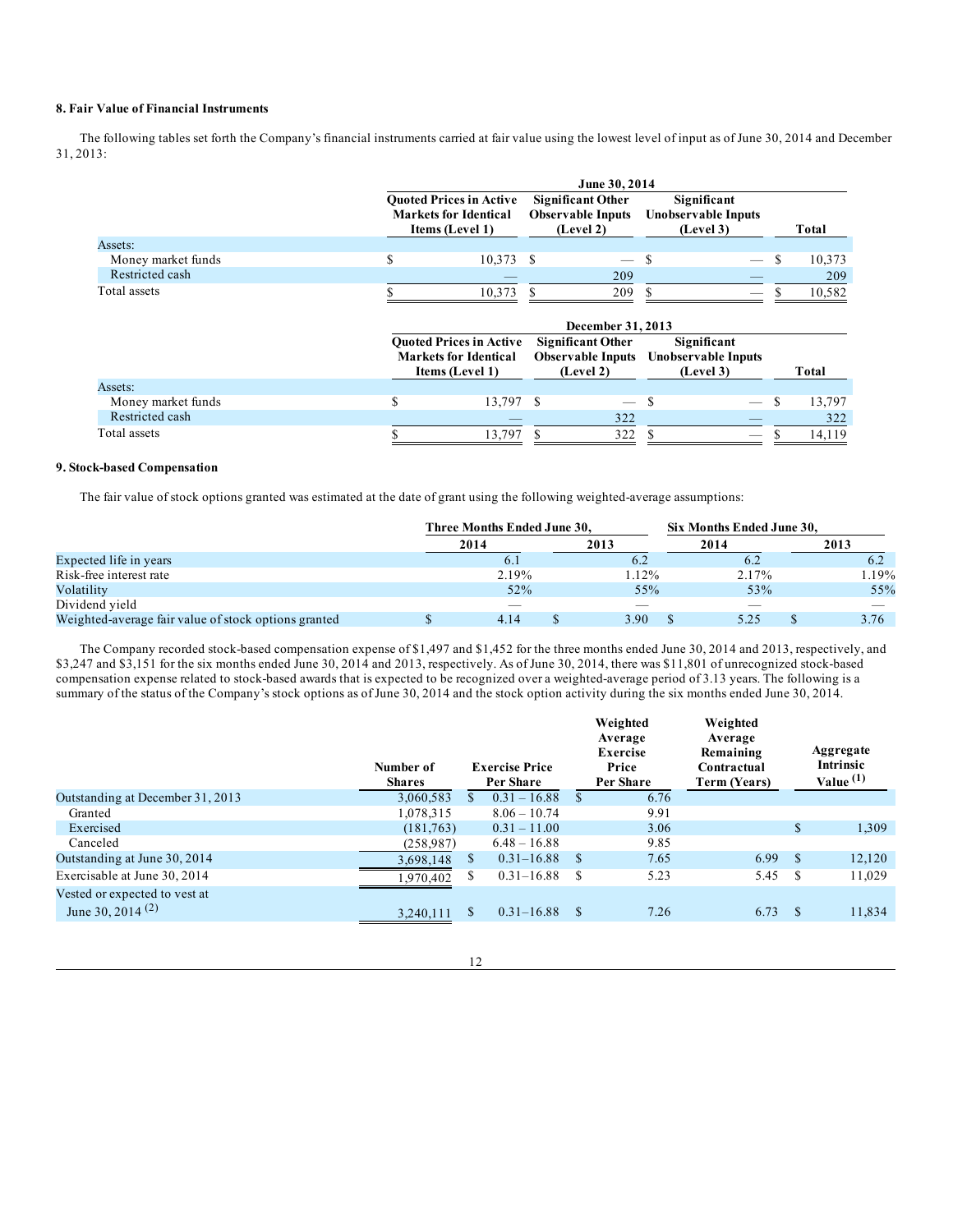- (1) The aggregate intrinsic value was calculated based on the positive difference between the fair value of the Company's common stock on June 30, 2014 of \$10.54 per share, or the date of exercise, as appropriate, and the exercise price of the underlying options.
- (2) This represents the number of vested options as of June 30, 2014 plus the number of unvested options expected to vest as of June 30, 2014 based on the unvested options outstanding at June 30, 2014 adjusted for an estimated forfeiture rate.

The following table summarizes the restricted stock unit award activity during the six months ended June 30, 2014:

|                               |               | Weighted<br><b>Average Grant</b> |
|-------------------------------|---------------|----------------------------------|
|                               | <b>Shares</b> | Date Fair Value                  |
| Unvested by December 31, 2013 | 1,177,716 \$  | 10.26                            |
| Granted                       | 2.000         | 9.65                             |
| Vested and issued             | (145,191)     | 9.38                             |
| Canceled                      | (141.449)     | 9.37                             |
| Unvested by June 30, 2014     | 893,076       | 10.28                            |

### **10. Income Taxes**

For both the three months ended June 30, 2014 and 2013, the Company recorded income tax expense of \$56, and for the six months ended June 30, 2014 and 2013 the Company recorded income tax expense of \$123 and \$94, respectively. The income tax expense relates principally to the Company's foreign operations.

The Company has evaluated the positive and negative evidence bearing upon the realizability of its U.S. net deferred tax assets. As required by the provisions of ASC 740, *Income Taxes*, management has determined that it is more-likely-than-not that the Company will not utilize the benefits of federal and state U.S. net deferred tax assets for financial reporting purposes. Accordingly, the net deferred tax assets are subject to a valuation allowance at June 30, 2014 and December 31, 2013. The Company's income tax return reporting periods since December 31, 2010 are open to income tax audit examination by the federal and state tax authorities. In addition, because the Company has net operating loss carryforwards, the Internal Revenue Service is permitted to audit earlier years and propose adjustments up to the amount of net operating losses generated in those years. There are currently no federal, state or foreign audits in progress.

### **11. Commitments and Contingencies**

### **Leases**

In connection with the Purchase Agreement, the Company assumed various capital lease arrangements for computer equipment for a total obligation of \$2,871 as of the closing of the transaction. The lease arrangements expire at various dates through May 2017. Future minimum rental commitments under capital leases at June 30, 2014 are as follows:

|                                   | Capital Lease |       |
|-----------------------------------|---------------|-------|
| Year Ending December 31           | Commitments   |       |
| 2014                              |               | 712   |
| 2015                              |               | 1,357 |
| 2016                              |               | 349   |
| 2017                              |               | 17    |
| Less – interest on capital leases |               | 89    |
|                                   | S             | 2.346 |

At June 30, 2014, total assets under capital leases were \$3,292 and related accumulated amortization was \$1,314.

The Company assumed non-cancelable operating lease agreements for office space in connection with the Purchase Agreement. As of June 30, 2014, these operating leases have non-cancelable commitments through December 2016 of \$1,599.

### **Legal Matters**

The Company, from time to time, is party to litigation arising in the ordinary course of its business. Management does not believe that the outcome of these claims will have a material adverse effect on the consolidated financial position, results of operations or cash flows of the Company based on the status of proceedings at this time.

On August 27, 2012, a complaint was filed by Blue Spike, LLC naming the Company in a patent infringement case (Blue Spike, LLC v. Audible Magic Corporation, et al., United States District Court for the Eastern District of Texas). The complaint alleges that the Company has infringed U.S. Patent No. 7,346,472 with a listed issue date of March 18, 2008, entitled "Method and Device for Monitoring and Analyzing Signals," U.S. Patent No. 7,660,700 with a listed issue date of February 9, 2010, entitled "Method and Device for Monitoring and Analyzing Signals," U.S. Patent No. 7,949,494 with a listed issue date of May 24, 2011, entitled "Method and Device for Monitoring and Analyzing Signals" and U.S. Patent No. 8,214,175 with a listed issue date of July 3, 2012, entitled "Method and Device for Monitoring and Analyzing Signals." The complaint seeks an injunction enjoining infringement, damages and pre- and postjudgment costs and interest. The Company answered and filed counterclaims against Blue Spike on December 3, 2012. The Company amended its answer and counterclaims on July 15, 2013. This complaint is subject to indemnification by one of the Company's vendors. The Company cannot yet determine whether it is probable that a loss will be incurred in connection with this complaint, nor can the Company reasonably estimate the potential loss, if any.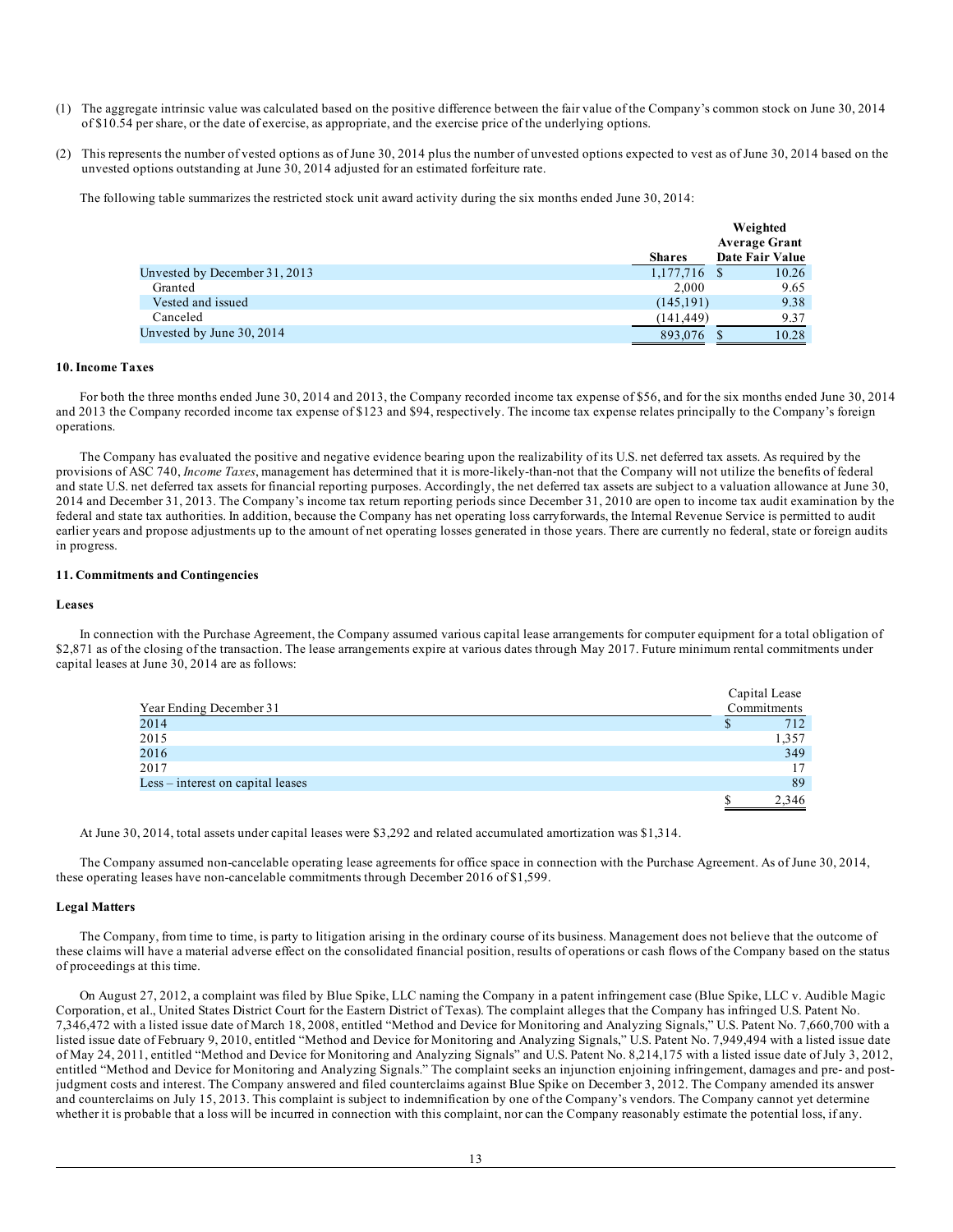On September 10, 2013, a complaint was filed by Cinsay Inc. naming the Company in a patent infringement case (Cinsay Inc. v. Brightcove Inc. and Joyus Inc., United States District Court for the Northern District of Texas). The complaint alleged that the Company has infringed U.S. Patent No. 8,312,486 with a listed issue date of November 13, 2012, entitled "Interactive Product Placement and Method Therefor" and U.S. Patent No. 8,533,753 with a listed issue date of September 10, 2013, entitled "Interactive Product Placement and Method Therefor." On October 1, 2013, Cinsay filed an amended complaint against the Company in which it reasserted the allegations of infringement of U.S. Patent No. 8,312,486 and U.S. Patent No. 8,533,753 and added allegations that the Company infringed U.S. Patent No. 8,549,555 with a listed issue date of October 1, 2013, entitled "Interactive Product Placement and Method Therefor." The amended complaint sought an injunction enjoining infringement, damages and pre- and post-judgment costs and interest. The Company answered the amended complaint on November 12, 2013. The Company settled the matter on July 15, 2014 for an amount that is not material and, pursuant to the settlement, all claims against the Company will be dismissed with prejudice. Since the contingency existed as of June 30, 2014 and the settlement was concluded prior to the issuance of the unaudited consolidated financial statements for the three and six months ended June 30, 2014, the Company recorded the impact of the settlement as a charge to operations in the accompanying unaudited condensed consolidated statements of operations for the three and six months ended June 30, 2014.

### **Guarantees and Indemnification Obligations**

The Company typically enters into indemnification agreements in the ordinary course of business. Pursuant to these agreements, the Company indemnifies and agrees to reimburse the indemnified party for losses and costs incurred by the indemnified party, generally the Company's customers, in connection with patent, copyright, trade secret, or other intellectual property or personal right infringement claims by third parties with respect to the Company's technology. The term of these indemnification agreements is generally perpetual after execution of the agreement. Based on when customers first subscribe for the Company's service, the maximum potential amount of future payments the Company could be required to make under certain of these indemnification agreements is unlimited, however, more recently the Company has typically limited the maximum potential value of such potential future payments in relation to the value of the contract. Based on historical experience and information known as of June 30, 2014, the Company has not incurred any costs for the above guarantees and indemnities. The Company has received requests for indemnification from customers in connection with patent infringement suits brought against its customers by a third party. To date, the Company has not agreed that the requested indemnification is required by the Company's contract with any such customer.

In certain circumstances, the Company warrants that its products and services will perform in all material respects in accordance with its standard published specification documentation in effect at the time of delivery of the licensed products and services to the customer for the warranty period of the product or service. To date, the Company has not incurred significant expense under its warranties and, as a result, the Company believes the estimated fair value of these agreements is immaterial.

### **12. Debt**

On March 31, 2011, the Company entered into a loan and security agreement with a lender (the "Line of Credit") providing for an asset based line of credit. Under the Line of Credit, the Company can borrow up to the lesser of (i) \$8.0 million or (ii) 80% of the Company's eligible accounts receivable. Borrowing availability under the Line of Credit changes based upon the amount of eligible receivables, concentration of eligible receivables and other factors. The Company has the ability to obtain letters of credit. Borrowings under the Line of Credit are secured by substantially all of the Company's assets. Outstanding amounts under the Line of Credit accrue interest at a rate equal to the prime rate plus 1.5%. Advances under the Line of Credit were due on March 31, 2013, and interest and related finance charges are payable monthly. On April 29, 2013, the Company amended the Line of Credit to increase the aggregate amount of borrowings that may be outstanding under the Company's asset-based line of credit from \$8.0 million to \$10.0 million and to extend the maturity date to March 30, 2015. At June 30, 2014 and December 31, 2013, the Company had no amounts outstanding under the Line of Credit.

### **13. Segment Information**

#### **Geographic Data**

Total revenue from unaffiliated customers by geographic area, based on the location of the customer, was as follows:

|               | Three Months Ended June 30, |   | Six Months Ended June 30, |   |        |     |        |
|---------------|-----------------------------|---|---------------------------|---|--------|-----|--------|
|               | 2014                        |   | 2013                      |   | 2014   |     | 2013   |
| Revenue:      |                             |   |                           |   |        |     |        |
| North America | \$<br>18,481                | S | 15,794                    | S | 36,495 | - S | 31,208 |
| Europe        | 7,730                       |   | 6,498                     |   | 16,357 |     | 11,888 |
| Japan         | 2,012                       |   | 1,518                     |   | 3,933  |     | 2,971  |
| Asia Pacific  | 2,543                       |   | 2.920                     |   | 4,876  |     | 5,202  |
| Other         | 237                         |   | 171                       |   | 447    |     | 353    |
|               |                             |   |                           |   |        |     |        |
| Total revenue | 31,003                      |   | 26.901                    |   | 62,108 |     | 51,622 |

North America is comprised of revenue from the United States, Canada and Mexico. During the three months ended June 30, 2014 and 2013, revenue from customers located in the United States was \$17,318 and \$14,655, respectively, and \$33,736 and \$28,947, respectively, during the six months ended June 30, 2014 and 2013. During the three and six months ended June 30, 2014 and 2013, no other country contributed more than 10% of the Company's total revenue.

As of June 30, 2014 and December 31, 2013, property and equipment at locations outside the U.S. was not material.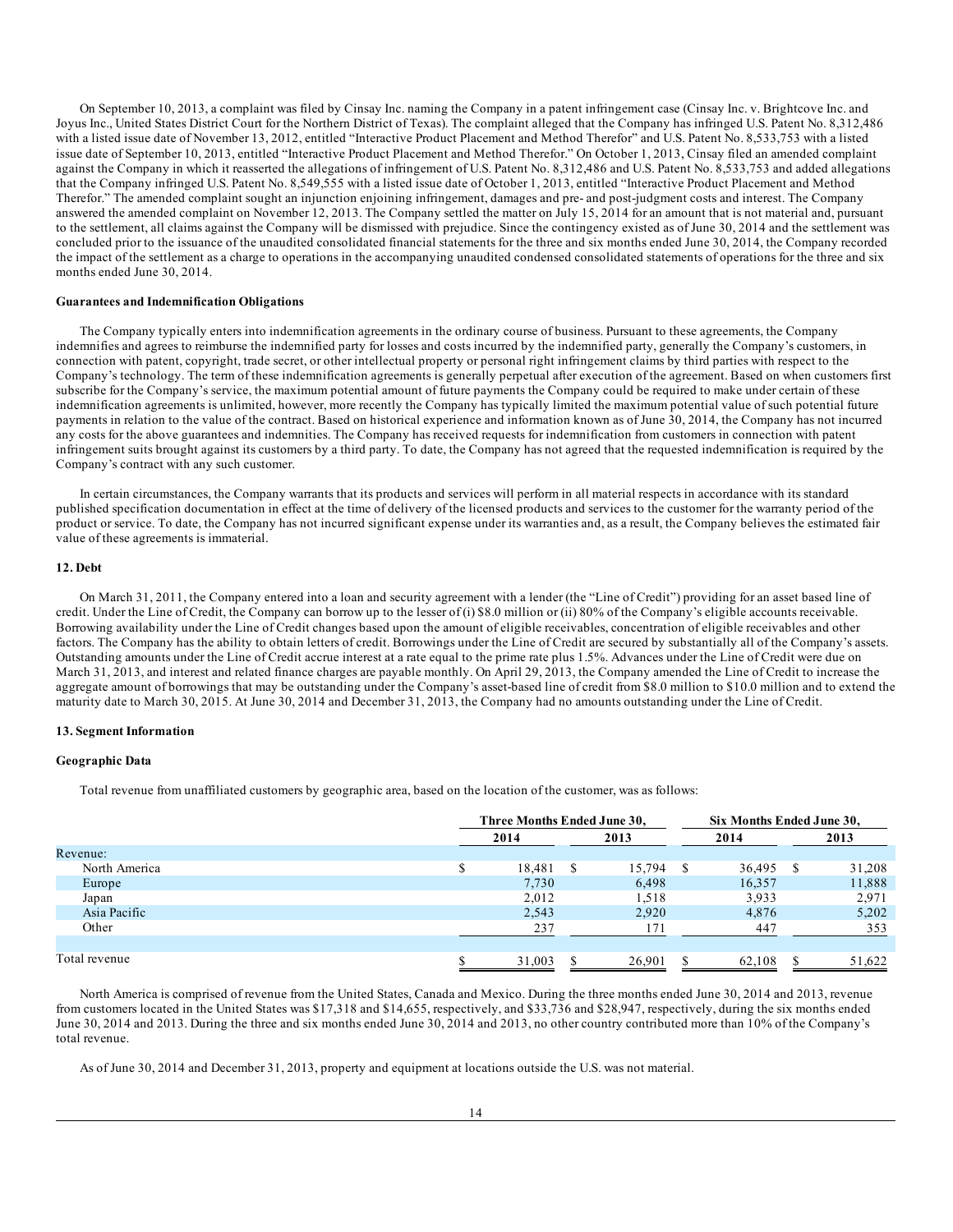### **14. Recently Issued and Adopted Accounting Standards**

In March 2013, the Financial Accounting Standards Board (FASB) issued ASU 2013-05, *Foreign Currency Matters,* which permits an entity to release cumulative translation adjustments into net income when a reporting entity (parent) ceases to have a controlling financial interest in a subsidiary or group of assets that is a business within a foreign entity. Accordingly, the cumulative translation adjustment should be released into net income only if the sale or transfer results in the complete or substantially complete liquidation of the foreign entity in which the subsidiary or group of assets had resided, or, if a controlling financial interest is no longer held. The revised standard was effective beginning after December 15, 2013. The Company adopted this guidance effective January 1, 2014. The adoption of ASU 2013-05 did not have a significant impact on the Company's consolidated financial statements.

In July 2013, the FASB issued ASU 2013-11, Presentation of an Unrecognized Tax Benefit When a Net Operating Loss Carryforward, a Similar Tax *Loss, or a Tax Credit Carryforward Exists* (Topic 740). ASU 2013-11 requires that unrecognized tax benefits be presented in the financial statements as a reduction to a deferred tax asset for a net operating loss carryforward, a similar tax loss, or a tax credit carryforward, except in certain circumstances. When those circumstances exist, the unrecognized tax benefit should be presented in the financial statements as a liability and should not be combined with deferred tax assets. The Company adopted this guidance effective January 1, 2014. The adoption of ASU 2013-11 did not have a significant impact on the Company's consolidated financial statements.

In May 2014, the FASB and the International Accounting Standards Board jointly issued ASU No. 2014-9, *Revenue from Contracts with Customers*, which clarifies the principles for recognizing revenue and develops a common revenue standard for GAAP and International Financial Reporting Standards. The core principle of the guidance is that an entity should recognize revenue to depict the transfer of promised goods or services to customers in an amount that reflects the consideration to which the entity expects to be entitled in exchange for those goods and services. The ASU is effective for public entities for annual and interim periods beginning after December 15, 2016. Early adoption is not permitted under GAAP and retrospective application is permitted but not required. The Company is currently evaluating the impact of adopting this guidance on its financial position and results of operations.

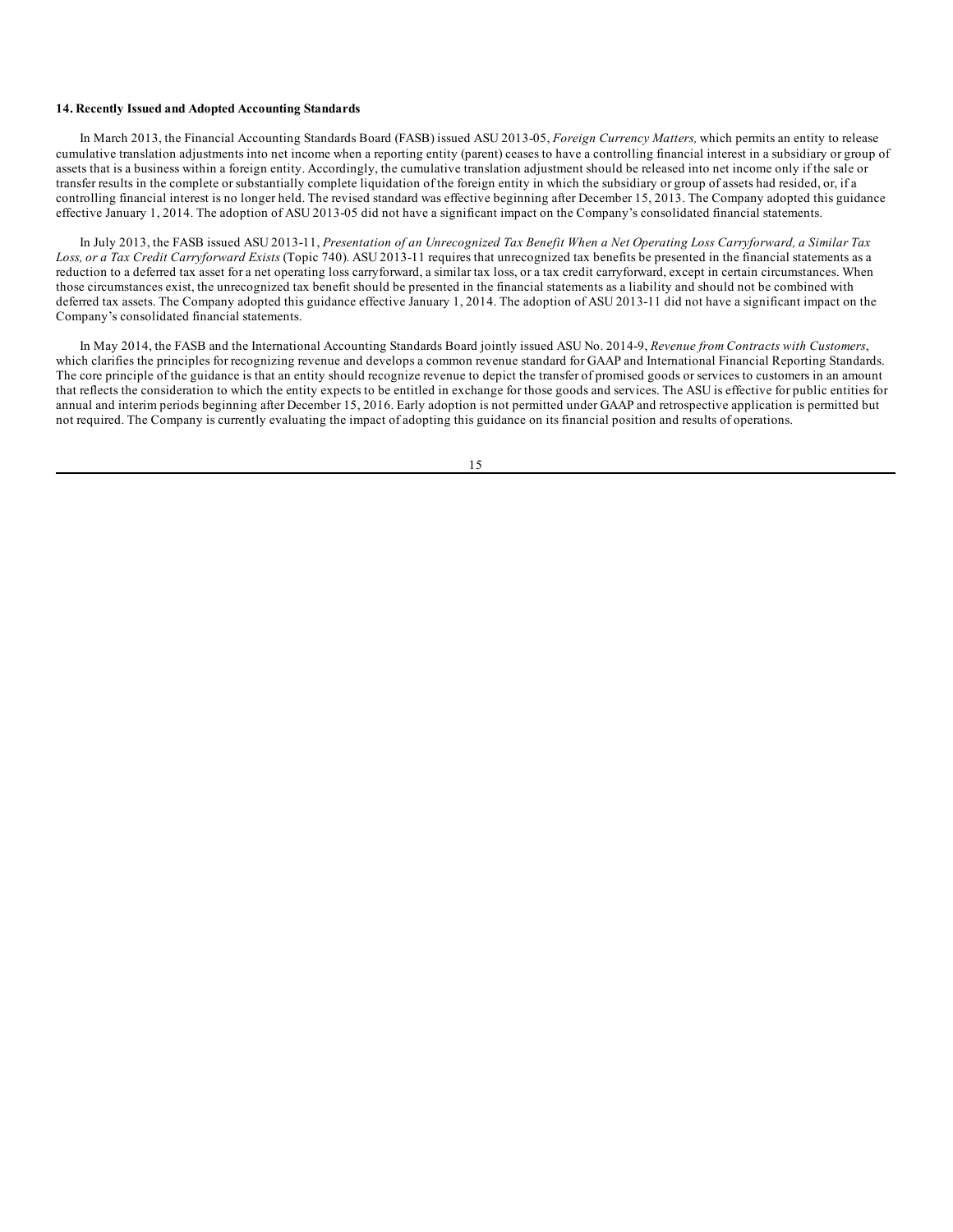## <span id="page-15-0"></span>**ITEM 2. MANAGEMENT'S DISCUSSION AND ANALYSIS OF FINANCIAL CONDITION AND RESULTS OF OPERATIONS**

The following discussion and analysis of our financial condition and results of operations should be read in conjunction with our condensed consolidated financial statements and related notes appearing elsewhere in this Quarterly Report on Form 10-Q and our Annual Report on Form 10-K for *the year ended December 31, 2013.*

### **Forward-Looking Statements**

This Quarterly Report on Form 10-Q contains "forward-looking statements" that involve risks and uncertainties, as well as assumptions that, if they never materialize or prove incorrect, could cause our results to differ materially from those expressed or implied by such forward-looking statements. The statements contained in this Quarterly Report on Form 10-Q that are not purely historical are forward-looking statements within the meaning of Section 27A of the Securities Act of 1933, as amended, or Securities Act, and Section 21E of the Securities Exchange Act of 1934, as amended, or Exchange Act. Such forward-looking statements include any expectation of earnings, revenue or other financial items; any statements of the plans, strategies and objectives of management for future operations; factors that may affect our operating results; statements related to adding employees; statements related to potential benefits of the acquisition of substantially all of the assets of Unicorn Media, Inc. and certain of its subsidiaries; statements related to future capital expenditures; statements related to future economic conditions or performance; statements as to industry trends and other matters that do not relate strictly to historical facts or statements of assumptions underlying any of the foregoing. Forward-looking statements are often identified by the use of words such as, but not limited to, "anticipate," "believe," "can," "continue," "could," "estimate," "expect," "intend," "may," "will," "plan," "project," "seek," "should," "target," "will," "would," and similar expressions or variations intended to identify forward-looking statements. These statements are based on the beliefs and assumptions of our management based on information currently available to management. Such forward-looking statements are subject to risks, uncertainties and other important factors that could cause actual results and the timing of certain events to differ materially from future results expressed or implied by such forward-looking statements. Factors that could cause or contribute to such differences include, but are not limited to, those identified below, and those discussed in the section titled "Risk Factors" included in Item 1A of Part II of this Quarterly Report on Form 10-Q, our Annual Report on Form 10-K for the year ended December 31, 2013 and the risks discussed in our other SEC filings. Furthermore, such forward-looking statements speak only as of the date of this report. Except as required by law, we undertake no obligation to update any forward-looking statements to reflect events or *circumstances after the date of such statements.*

### **Company Overview**

We are a leading global provider of cloud services for video. Brightcove Video Cloud, or Video Cloud, our flagship product released in 2006, is the world's leading online video platform. As of June 30, 2014, we had 5,995 customers in over 70 countries, including many of the world's leading media, retail, technology and financial services companies, as well as governments, educational institutions and non-profit organizations. In the six months ended June 30, 2014, our customers used Video Cloud to deliver an average of approximately 1.5 billion video streams per month, which we believe is more video streams per month than any other professional solution.

Video Cloud enables our customers to publish and distribute video to Internet-connected devices quickly, easily and in a cost-effective and high-quality manner. Our innovative technology and intuitive user interface give customers control over a wide range of features and functionality needed to publish and deliver a compelling user experience, including content management, format conversion, video player styling, distributed caching, advertising insertion, content protection and distribution to diverse device types and multiple websites, including their own websites, partner websites and social media sites. Video Cloud also includes comprehensive analytics that allow customers to understand and refine their engagement with end users.

The Zencoder media processing service, or the Zencoder Service, is a cloud-based video encoding service. The Zencoder Service provides our customers with high-quality, reliable encoding of live and on-demand video and access to highly-scalable encoding power without having to pay for, manage and scale expensive hardware and software.

On January 31, 2014, we acquired substantially all of the assets of Unicorn Media, Inc. and certain of its subsidiaries, or Unicorn, a provider of cloudbased video ad insertion technology. The Unicorn Once service, re-branded as Brightcove Once, is an innovative, cloud-based ad insertion and video stitching service which addresses the limitations of traditional online video ad insertion technology. Brightcove Once, or Once, reduces the need for platform-specific ad technology and makes it possible for customers to reliably deliver live or on-demand video with dynamically customized programming and targeted advertising to a wide range of Internet-connected devices. We plan to continue to develop, operate, support and promote Once in its current form in the near term. We also plan to integrate Once with our Video Cloud product over time.

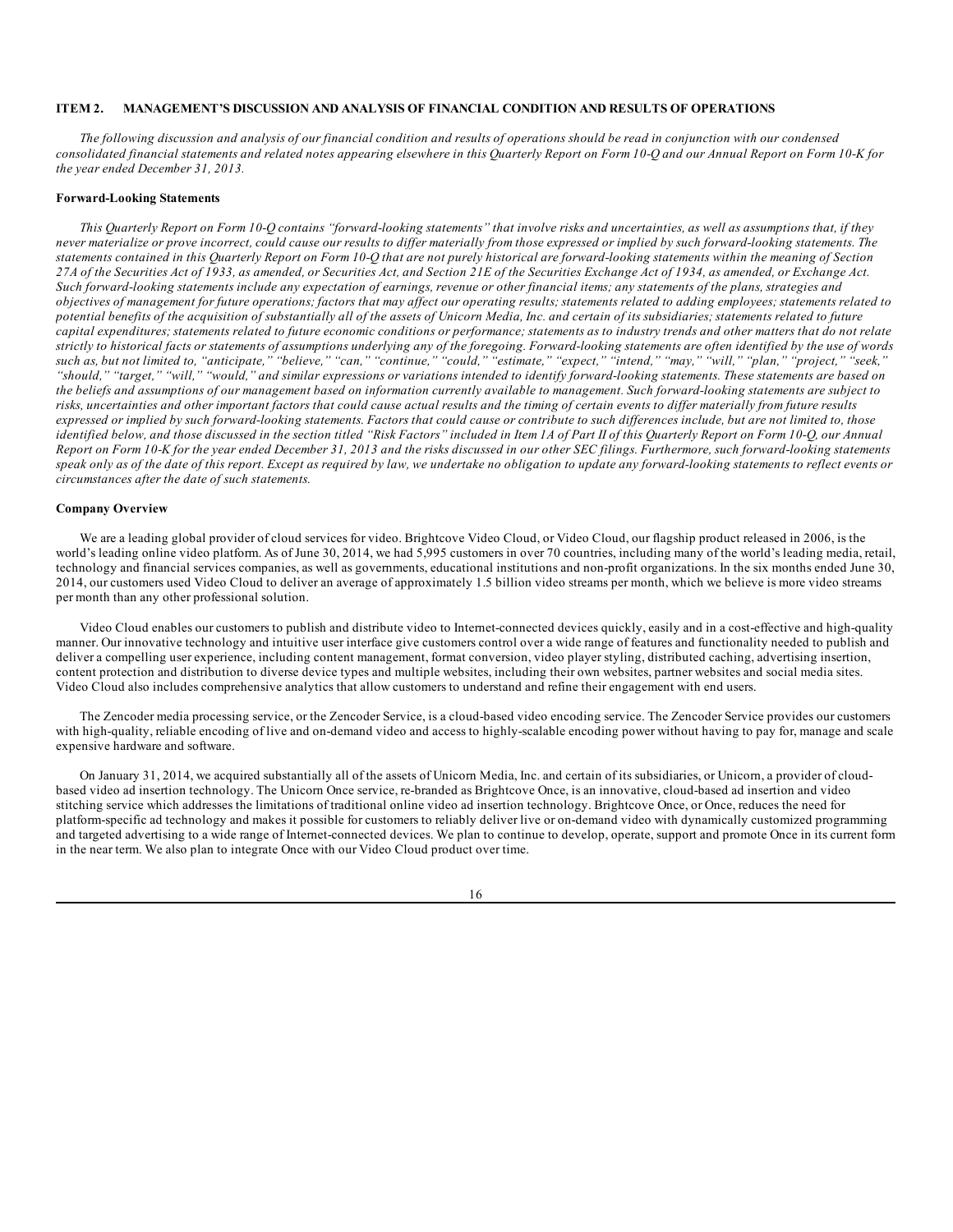As of June 30, 2013, we had 345 employees and 6,386 customers, of which 4,680 used our volume offerings and 1,706 used our premium offerings. As of June 30, 2014, we had 401 employees and 5,995 customers, of which 4,162 used our volume offerings and 1,833 used our premium offerings.

We have primarily generated our revenue to date by offering our Video Cloud product to customers on a subscription-based, software-as-a-service, or SaaS, model. Our revenue grew from \$51.6 million in the six months ended June 30, 2013 to \$62.1 million in the six months ended June 30, 2014. Our consolidated net loss was \$9.2 million and \$7.7 million for the six months ended June 30, 2014 and 2013, respectively. Included in consolidated net loss for the six months ended June 30, 2014 was stock-based compensation expense, amortization of acquired intangible assets and merger-related expenses of \$3.2 million, \$1.6 million and \$2.4 million, respectively. Included in consolidated net loss for the six months ended June 30, 2013 was stock-based compensation, amortization of acquired intangible assets and merger-related expenses of \$3.2 million, \$860,000 and \$1.1 million, respectively.

For the six months ended June 30, 2014 and 2013, our revenue derived from customers located outside North America was 41% and 40%, respectively. We expect the percentage of total net revenue derived from outside North America to increase in future periods as we continue to expand our international operations.

Our philosophy for the next few years will continue to be to invest for long-term growth. We believe these investments will help us address some of the challenges facing our business such as demand for our products by customers and potential customers, rapid technological change in our industry, increased competition and resulting price sensitivity. These investments include support for the expansion of our infrastructure within our hosting facilities, the hiring of additional technical and sales personnel, and the innovation of new features for existing products and the development of new products. We believe these investments will help us retain our existing customers and lead to the acquisition of new customers. Additionally, we believe customer growth will enable us to achieve economies of scale which will reduce our cost of goods sold, research and development and general and administrative expenses as a percentage of total revenue.

### *Acquisitions*

On August 14, 2012, we acquired Zencoder Inc., or Zencoder, a cloud-based media processing service and HTML5 video player technology provider, for total consideration of approximately \$27.4 million. This transaction was accounted for under the purchase method of accounting. Accordingly, the results of operations of Zencoder have been included in our consolidated financial statements since the date of acquisition. All of the assets acquired and liabilities assumed in the transaction have been recognized at their acquisition date fair values, which were finalized at December 31, 2012. The acquisition did not result in the addition of any reportable segments.

On January 8, 2013, we acquired the remaining 37% interest of our majority-owned subsidiary, Brightcove Kabushiki Kaisha, or Brightcove KK, a Japanese joint venture which was formed on July 18, 2008. The purchase price of the remaining equity interest was approximately \$1.1 million and was funded by cash on hand. Given that we now own 100% of Brightcove KK, we will continue to consolidate Brightcove KK for financial reporting purposes, however, commencing on January 8, 2013, we no longer record a non-controlling interest in the consolidated statements of operations.

On January 31, 2014, we acquired substantially all of the assets of Unicorn Media, Inc. and certain of its subsidiaries, or Unicorn, a provider of cloud video ad insertion technology, for total consideration of approximately \$39.7 million, which was funded by cash on hand of \$9.1 million and 2,850,547 unregistered shares of our common stock. The results of operations of Unicorn are consolidated with our results of operations beginning on January 31, 2014, the closing date of the transaction.

### *Key Metrics*

We regularly review a number of metrics, including the following key metrics, to evaluate our business, measure our performance, identify trends affecting our business, formulate financial projections and make strategic decisions.

• *Number of Customers*. We define our number of customers at the end of a particular quarter as the number of customers generating subscription revenue at the end of the quarter. We believe the number of customers is a key indicator of our market penetration, the productivity of our sales organization and the value that our products bring to both large and small organizations. We classify our customers by including them in either premium or volume offerings. Our premium offerings include our premium Video Cloud customers (Enterprise and Pro editions), Once customers and our Zencoder customers who are on annual contracts. Our volume offerings include our Video Cloud Express customers and our Zencoder customers on month-to-month and pay-as-you-go contracts. The number of customers subscribing to our premium offerings is particularly important to monitor given that we expect revenue from premium offerings to continue to represent a significant portion of our total revenue, and we are investing significantly to support sales in a new and rapidly evolving market.

As of June 30, 2014, we had 5,995 customers, of which 4,162 used our volume offerings and 1,833 used our premium offerings. As of June 30, 2013, we had 6,386 customers, of which 4,680 used our volume offerings and 1,706 used our premium offerings. The number of volume customers decreased during the six months ended June 30, 2014 primarily due to our discontinuation of entry-level Video Cloud Express offerings. As a result, we experienced attrition of this base level offering without a corresponding addition of customers. We expect customers using our volume offerings to continue to decrease during the remainder of 2014 given that certain of the Video Cloud Express price levels were discontinued.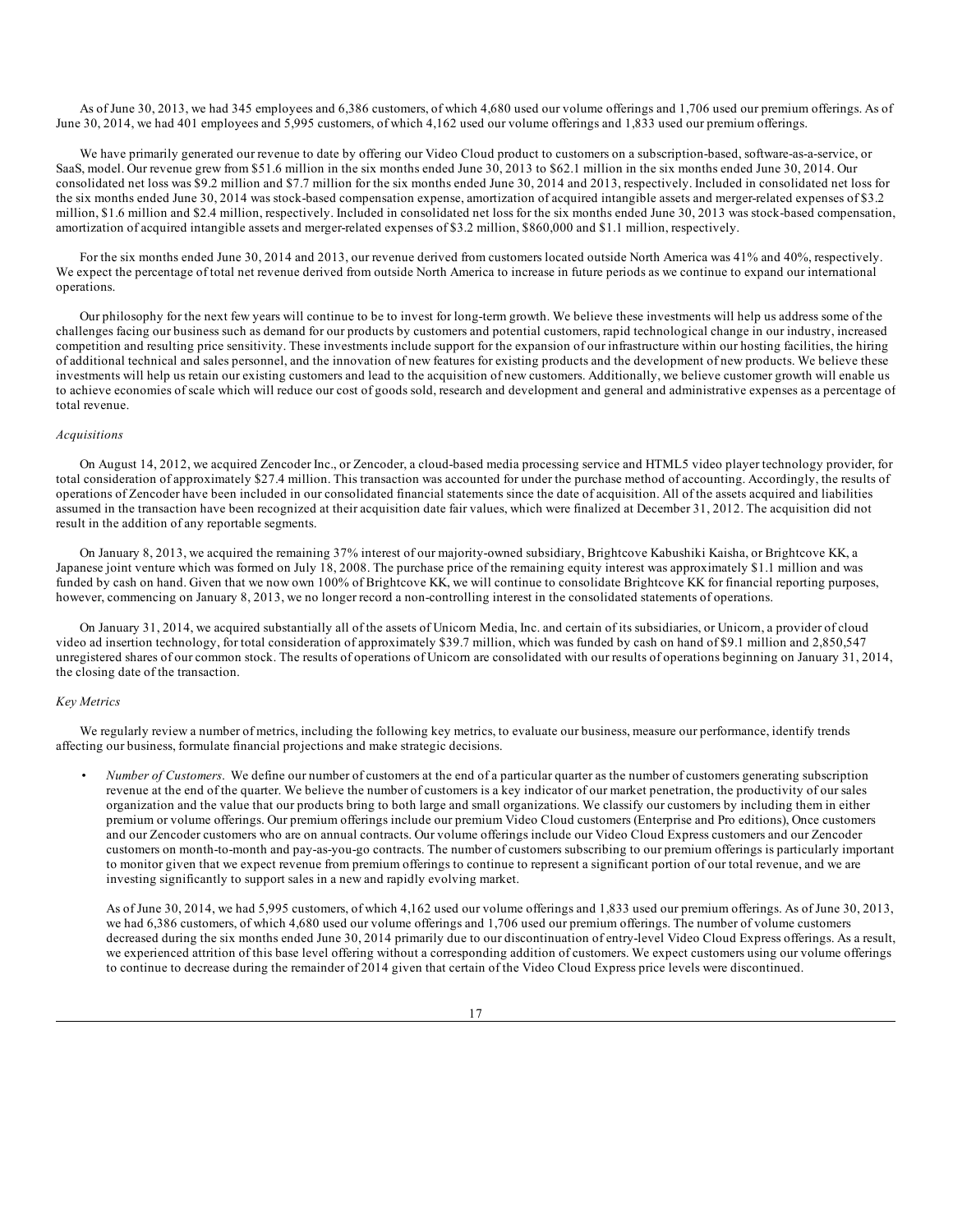• *Average Monthly Streams*. We define average monthly streams as the year-to-date average number of monthly stream starts on Video Cloud and Once. We believe the average number of monthly streams is a key indicator of the adoption of Video Cloud as an online video platform, the adoption of Once as online video ad insertion technology and the growth of video content across the Internet.

During the six months ended June 30, 2014, the average number of monthly streams was approximately 1.5 billion, an increase of 63% from approximately 919 million during the six months ended June 30, 2013. During the six months ended June 30, 2014, the average number of monthly streams included those streams from Once, as the purchase of substantially all of the assets of Unicorn Media occurred during the first quarter of 2014.

• *Recurring Dollar Retention Rate*. We assess our ability to retain customers using a metric we refer to as our recurring dollar retention rate. We calculate the recurring dollar retention rate by dividing the retained recurring value of subscription revenue for a period by the previous recurring value of subscription revenue for the same period. We define retained recurring value of subscription revenue as the committed subscription fees for all contracts that renew in a given period. We define previous recurring value of subscription revenue as the recurring value from committed subscription fees for all contracts that expire in that same period. We typically calculate our recurring dollar retention rate on a monthly basis. Recurring dollar retention rate provides visibility into our ongoing revenue.

In the six months ended June 30, 2014, the recurring dollar retention rate was 93% compared with 100% for the six months ended June 30, 2013. The decrease in our recurring dollar retention rate in the six months ended June 30, 2014 was driven by a decrease in sales of additional products and services to our existing customer base.

The following table includes our key metrics for the periods presented:

|                                                     | Six Months Ended June 30, |         |
|-----------------------------------------------------|---------------------------|---------|
|                                                     | 2014                      | 2013    |
| Customers (at period end)                           |                           |         |
| Volume                                              | 4,162                     | 4,680   |
| Premium                                             | 1,833                     | 1,706   |
|                                                     |                           |         |
| Total customers (at period end)                     | 5,995                     | 6,386   |
|                                                     |                           |         |
| Average monthly year-to-date streams (in thousands) | 1,453,161                 | 919.301 |
| Recurring dollar retention rate                     | 93%                       | $100\%$ |
|                                                     |                           |         |

### **Components of Consolidated Statements of Operations**

#### *Revenue*

*Subscription and Support Revenue —* We generate subscription and support revenue from the sale of Video Cloud, the Zencoder Service and Once.

Video Cloud is offered in two product lines. The first product line is comprised of our premium product editions, Enterprise and Pro. The Enterprise edition provides additional features and functionality such as a multi-account environment with consolidated billing, IP address filtering, the ability to produce live events with DVR functionality and advanced upload acceleration of content. Customer arrangements are typically one year contracts, which include a subscription to our platform, basic support and a pre-determined amount of video streams, bandwidth, and managed content. We also offer gold support to our premium customers for an additional fee, which includes extended phone support. The pricing for our premium editions is based on the number of users, accounts and usage, which is comprised of video streams, bandwidth and managed content. Should a customer's usage of this service exceed the contractual entitlements, the contract will provide the rate at which the customer must pay for actual usage above the contractual entitlements. The second product line is comprised of our volume product edition, which we refer to as our Express edition. Our Express edition targets small and medium-sized businesses, or SMBs. The Express edition provides customers with the same basic functionality that is offered in our premium product editions but has been designed for customers who have lower usage requirements and do not typically seek advanced features and functionality. We have discontinued the lower level pricing options for the Express edition, and accordingly, the total number of customers using the Express edition decreased and we expect this to continue. Customers who purchase the Express edition generally enter into month-to-month agreements. Express customers are generally billed on a monthly basis and pay via a credit card, or they are billed annually in advance.

The Zencoder Service includes all of the features and functionality necessary to encode digital files and convert them into a wide range of formats in a high-quality manner. The service is offered to customers on a subscription basis, with either committed contracts or pay-as-you-go contracts. The pricing is based on usage, which is comprised of minutes of video processed. The committed contracts include a fixed number of minutes of video processed. Should a customer's usage of this service exceed the contractual entitlements, the contract will provide the rate at which the customer must pay for actual usage above the contractual entitlements. Customers of the Zencoder Service on annual contracts are considered premium customers. Customers on month-to-month contracts, pay-as-you-go contracts, or contracts for a period of less than one year, are considered volume customers.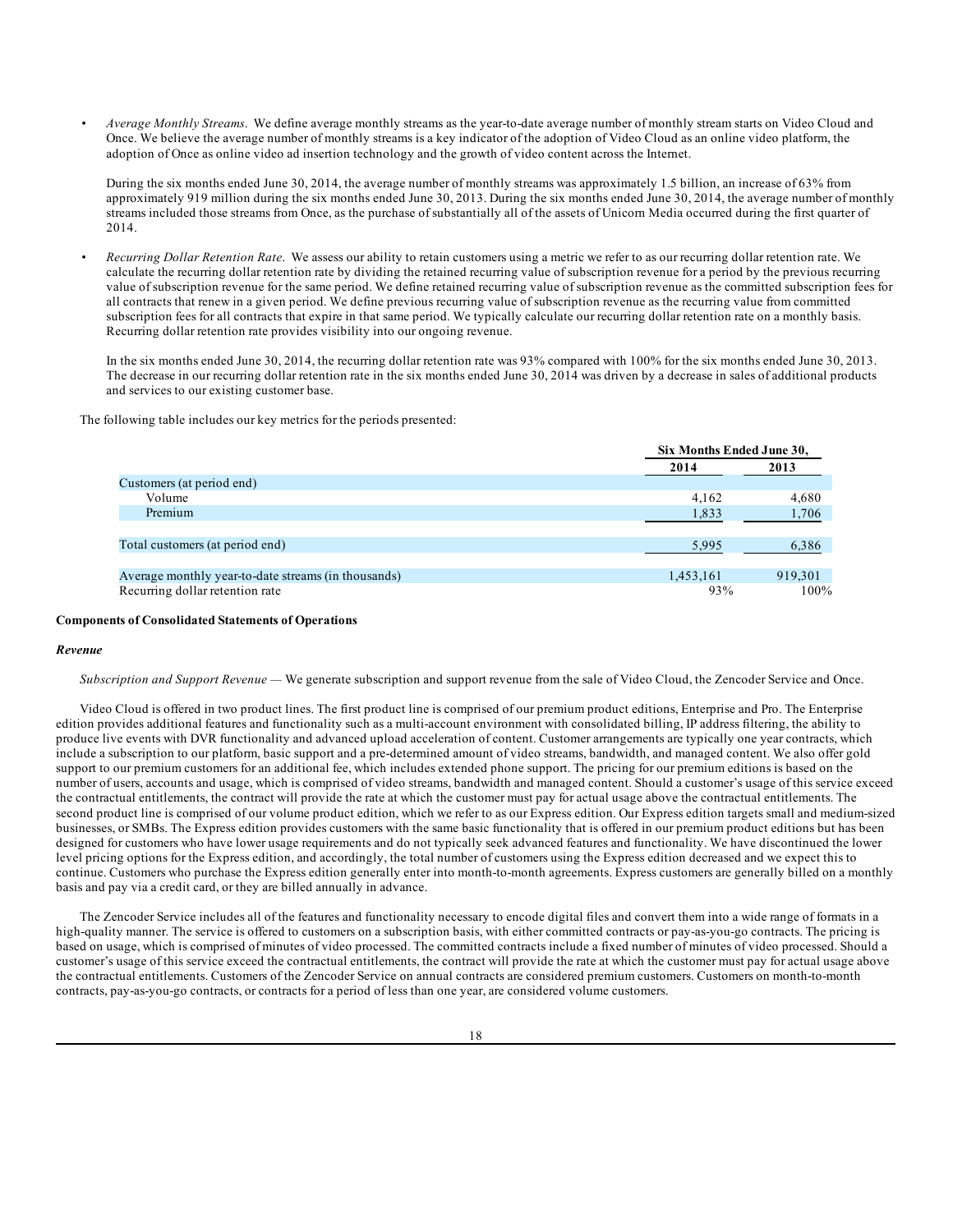Once is an innovative, cloud-based ad insertion and video stitching service which addresses the limitations of traditional online video ad insertion technology. There are currently three Once offerings. OnceVOD includes dynamic delivery and monetization for premium video-on-demand content. OnceLIVE includes dynamic delivery, linear ad replacement and ad insertion for live broadcasts, events and 24/7 linear channels. OnceUX includes dynamic ad insertion, with associated rich client and interactive ad capabilities delivered via an API method. Once is offered to customers on a subscription basis, with varying levels of functionality, usage entitlements and support based on the size and complexity of a customer's needs.

*Professional Services and Other Revenue —* Professional services and other revenue consists of services such as implementation, software customizations and project management for customers who subscribe to our premium editions. These arrangements are priced either on a fixed fee basis with a portion due upon contract signing and the remainder due when the related services have been completed, or on a time and materials basis.

### *Cost of Revenue*

Cost of subscription, support and professional services revenue primarily consists of costs related to supporting and hosting our product offerings and delivering our professional services. These costs include salaries, benefits, incentive compensation and stock-based compensation expense related to the management of our data centers, our customer support team and our professional services staff. In addition to these expenses, we incur third-party service provider costs such as data center and content delivery network expenses, allocated overhead, depreciation expense and amortization of capitalized internaluse software development costs and acquired intangible assets. We allocate overhead costs such as rent, utilities and supplies to all departments based on relative headcount. As such, general overhead expenses are reflected in cost of revenue in addition to each operating expense category.

The costs associated with providing professional services are significantly higher as a percentage of related revenue than the costs associated with delivering our subscription and support services due to the labor costs of providing professional services. As such, the implementation and professional services costs relating to an arrangement with a new customer are more significant than the costs to renew a customer's subscription and support arrangement.

Cost of revenue increased in absolute dollars from the first six months of 2013 to the first six months of 2014. In future periods we expect our cost of revenue will increase in absolute dollars as our revenue increases. We also expect that cost of revenue as a percentage of revenue will decrease over time as we are able to achieve economies of scale in our business. However, cost of revenue as a percentage of revenue could fluctuate from period to period depending on the growth of our professional services business and any associated costs relating to the delivery of subscription services and the timing of significant expenditures. To the extent that our customer base grows, we intend to continue to invest additional resources in expanding the delivery capability of our products and other services. The timing of these additional expenses could affect our cost of revenue, both in terms of absolute dollars and as a percentage of revenue, in any particular quarterly or annual period.

### *Operating Expenses*

We classify our operating expenses as follows:

*Research and Development***.** Research and development expenses consist primarily of personnel and related expenses for our research and development staff, including salaries, benefits, incentive compensation and stock-based compensation, in addition to the costs associated with contractors and allocated overhead. We have focused our research and development efforts on expanding the functionality and scalability of our products and enhancing their ease of use, as well as creating new product offerings. We expect research and development expenses to increase in absolute dollars as we intend to continue to periodically release new features and functionality, expand our product offerings, continue the localization of our products in various languages, upgrade and extend our service offerings, and develop new technologies. Over the long term, we believe that research and development expenses as a percentage of revenue will decrease, but will vary depending upon the mix of revenue from new and existing products, features and functionality, as well as changes in the technology that our products must support, such as new operating systems or new Internet-connected devices.

*Sales and Marketing***.** Sales and marketing expenses consist primarily of personnel and related expenses for our sales and marketing staff, including salaries, benefits, incentive compensation, commissions, stock-based compensation and travel costs, amortization of acquired intangible assets, in addition to costs associated with marketing and promotional events, corporate communications, advertising, other brand building and product marketing expenses and allocated overhead. Our sales and marketing expenses have increased in absolute dollars in each of the last three years. We intend to continue to invest in sales and marketing and increase the number of sales representatives to add new customers and expand the sale of our product offerings within our existing customer base, build brand awareness and sponsor additional marketing events. Accordingly, in future periods we expect sales and marketing expense to increase in absolute dollars and continue to be our most significant operating expense. Over the long term, we believe that sales and marketing expense as a percentage of revenue will decrease, but will vary depending upon the mix of revenue from new and existing customers and from small, medium-sized and enterprise customers, as well as changes in the productivity of our sales and marketing programs.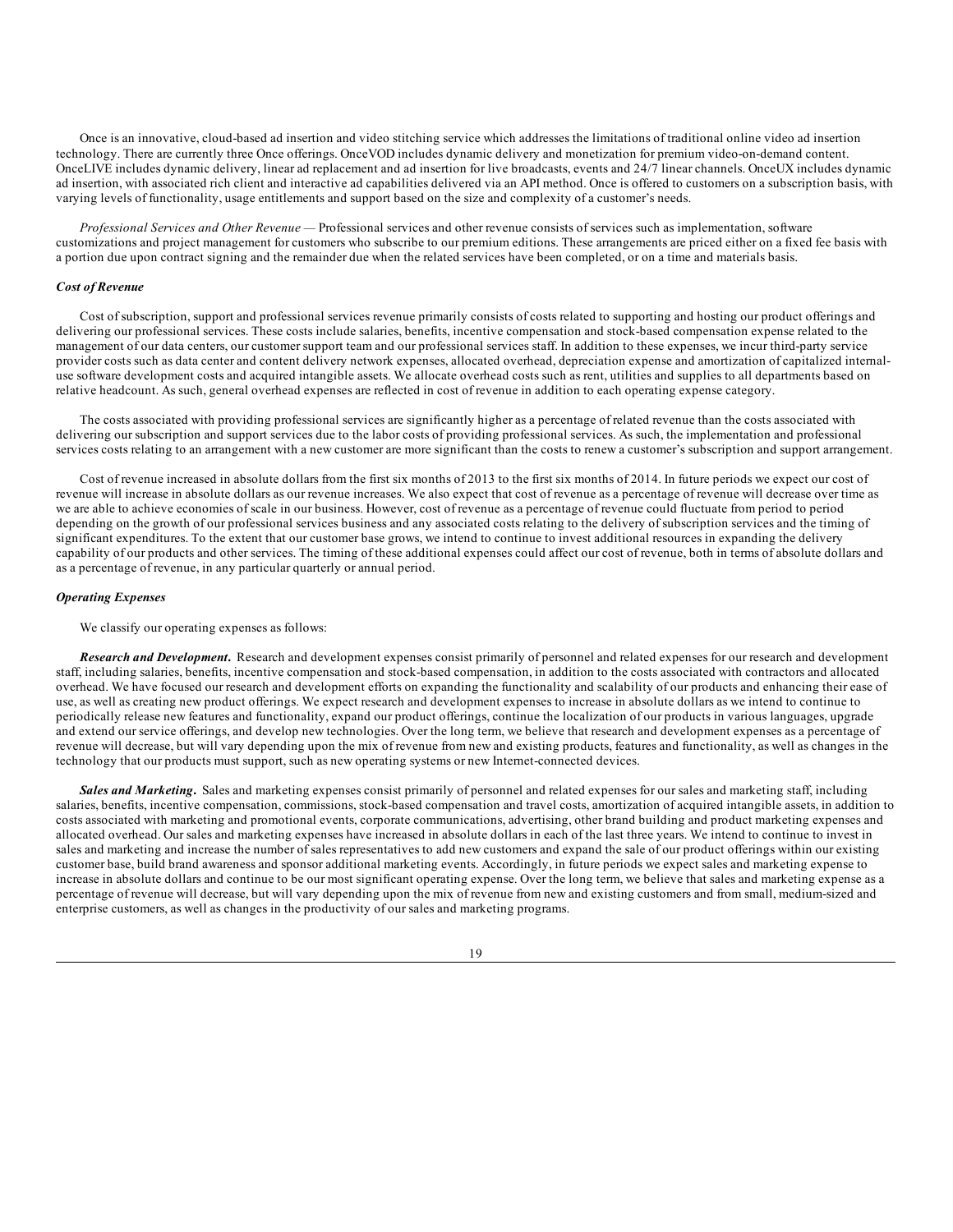*General and Administrative***.** General and administrative expenses consist primarily of personnel and related expenses for executive, legal, finance, information technology and human resources functions, including salaries, benefits, incentive compensation and stock-based compensation, in addition to the costs associated with professional fees, insurance premiums, other corporate expenses and allocated overhead. In future periods we expect general and administrative expenses to increase in absolute dollars as we continue to incur additional personnel and professional services costs related to the growth of our business and operations. Over the long term, we believe that general and administrative expenses as a percentage of revenue will decrease.

Merger-related. Merger-related costs consisted of transaction expenses incurred as part of the Unicorn acquisition as well as costs associated with the retention of key employees of Unicorn and Zencoder. Approximately \$1.8 million is required to be paid to retain certain key employees from the Unicorn acquisition. The period in which these services are to be performed varies by employee. Additionally, approximately \$2.7 million is required to be paid to retain certain key employees from the Zencoder acquisition over a two-year period from the date of acquisition of Zencoder as services are performed. Given that the retention amount is related to a future service requirement, the related expense is being recorded as merger-related compensation expense in the consolidated statement of operations over the expected service period.

#### **Other Expense**

Other expense consists primarily of interest income earned on our cash, cash equivalents and investments, foreign exchange gains and losses and interest expense payable on our debt.

#### **Non-controlling Interest**

On January 8, 2013, we acquired the remaining 37% interest in Brightcove KK for a purchase price of approximately \$1.1 million. As a result of the transaction, we own 100% of Brightcove KK and continue to consolidate Brightcove KK for financial reporting purposes, however, commencing on January 8, 2013, we ceased recording a non-controlling interest in the consolidated statements of operations.

### **Income Taxes**

As part of the process of preparing our consolidated financial statements, we are required to estimate our taxes in each of the jurisdictions in which we operate. We account for income taxes in accordance with the asset and liability method. Under this method, deferred tax assets and liabilities are recognized based on temporary differences between the financial reporting and income tax bases of assets and liabilities using statutory rates. In addition, this method requires a valuation allowance against net deferred tax assets if, based upon the available evidence, it is more likely than not that some or all of the deferred tax assets will not be realized. We have provided a valuation allowance against our existing net deferred tax assets at June 30, 2014, with the exception of the deferred tax assets related to Brightcove KK.

#### **Stock-Based Compensation Expense**

Our cost of revenue, research and development, sales and marketing, and general and administrative expenses include stock-based compensation expense. Stock-based compensation expense represents the fair value of outstanding stock options and restricted stock awards, which are recognized over the respective stock option and restricted stock award service periods. We recorded stock-based compensation expense of \$1.5 million for both the three months ended June 30, 2014 and 2013, and \$3.2 million for both the six months ended June 30, 2014 and 2013, respectively. We expect stock-based compensation expense to increase in absolute dollars in future periods.

### **Foreign Currency Translation**

With regard to our international operations, we frequently enter into transactions in currencies other than the U.S. dollar. As a result, our revenues, expenses and cash flows are subject to fluctuations due to changes in foreign currency exchange rates, particularly changes in the euro, British pound, Australian dollar, and Japanese yen. For the three months ended June 30, 2014 and 2013, 44% and 46%, respectively, of our revenue was generated in locations outside the United States. For the six months ended June 30, 2014 and 2013, 46% and 44%, respectively, of our revenue was generated in locations outside the United States. During the three months ended June 30, 2014 and 2013, 32% and 31%, respectively, of our revenue was in currencies other than the U.S. dollar, as were some of the associated expenses. During the six months ended June 30, 2014 and 2013, 33% and 30%, respectively, of our revenue was in currencies other than the U.S. dollar, as were some of the associated expenses. In periods when the U.S. dollar declines in value as compared to the foreign currencies in which we conduct business, our foreign currency-based revenues and expenses generally increase in value when translated into U.S. dollars. We expect our foreign currency-based revenue to increase in absolute dollars and as a percentage of total revenue.

#### **Critical Accounting Policies and Estimates**

Our consolidated financial statements are prepared in accordance with accounting principles generally accepted in the United States. The preparation of these financial statements requires us to make estimates and assumptions that affect the reported amounts of assets and liabilities and disclosure of contingent assets and liabilities at the date of the financial statements and the reported amounts of revenues and expenses during the reporting periods. We base our estimates on historical experience and on various other assumptions that are believed to be reasonable under the circumstances, the results of which form the basis for making judgments about the carrying values of assets and liabilities that are not readily apparent from other sources. Our actual results may differ from these estimates under different assumptions or conditions.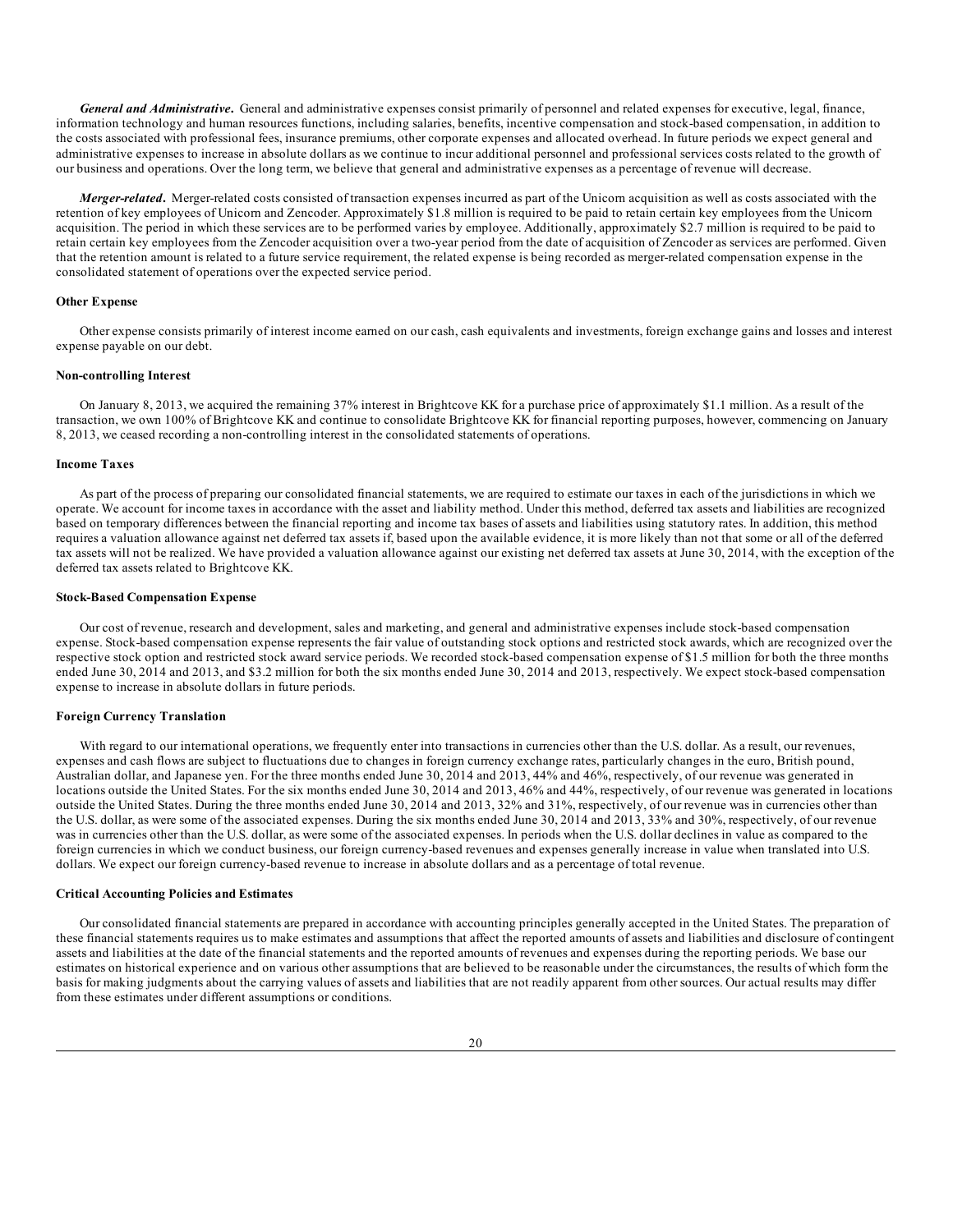We consider the assumptions and estimates associated with revenue recognition, allowance for doubtful accounts, software development costs, income taxes, business combinations, intangible assets, goodwill and stock-based compensation to be our critical accounting policies and estimates. There have been no material changes to our critical accounting policies since December 31, 2013.

For a detailed explanation of the judgments made in these areas, refer to "Management's Discussion and Analysis of Financial Condition and Results of Operations" in our Annual Report on Form 10-K for the year ended December 31, 2013, which we filed with the Securities and Exchange Commission on March 11, 2014.

We believe that our significant accounting policies, which are more fully described in the notes to our unaudited condensed consolidated financial statements included in this Quarterly Report on Form 10-Q, have not materially changed from those described in the notes to our audited consolidated financial statements included in our Annual Report on Form 10-K for the year ended December 31, 2013.

#### **Results of Operations**

The following tables set forth our results of operations for the periods presented. The data has been derived from the unaudited condensed consolidated financial statements contained in this Quarterly Report on Form 10-Q which, in the opinion of our management, reflect all adjustments, consisting only of normal recurring adjustments, necessary to present fairly the financial position and results of operations for the interim periods presented. The period-toperiod comparison of financial results is not necessarily indicative of future results. This information should be read in conjunction with the consolidated financial statements and notes thereto included in our Annual Report on Form 10-K for the year ended December 31, 2013.

|                                                                                   | Three Months Ended June 30, |            |    |                                    | <b>Six Months Ended June 30,</b> |            |    |            |
|-----------------------------------------------------------------------------------|-----------------------------|------------|----|------------------------------------|----------------------------------|------------|----|------------|
|                                                                                   |                             | 2014       |    | 2013                               |                                  | 2014       |    | 2013       |
|                                                                                   |                             |            |    | (in thousands, except percentages) |                                  |            |    |            |
| Revenue:                                                                          |                             |            |    |                                    |                                  |            |    |            |
| Subscription and support revenue                                                  | \$                          | 29,929     | \$ | 25,575                             | <sup>\$</sup>                    | 59,304     | \$ | 49,352     |
| Professional services and other revenue                                           |                             | 1,074      |    | 1,326                              |                                  | 2,804      |    | 2,270      |
| Total revenue                                                                     |                             | 31,003     |    | 26,901                             |                                  | 62,108     |    | 51,622     |
| Cost of revenue:                                                                  |                             |            |    |                                    |                                  |            |    |            |
| Cost of subscription and support revenue                                          |                             | 9,109      |    | 7,647                              |                                  | 18,629     |    | 14,394     |
| Cost of professional services and other revenue                                   |                             | 1,315      |    | 1,525                              |                                  | 3,062      |    | 3,192      |
| Total cost of revenue                                                             |                             | 10,424     |    | 9,172                              |                                  | 21,691     |    | 17,586     |
| Gross profit                                                                      |                             | 20,579     |    | 17,729                             |                                  | 40,417     |    | 34,036     |
| Operating expenses:                                                               |                             |            |    |                                    |                                  |            |    |            |
| Research and development                                                          |                             | 6,792      |    | 4,982                              |                                  | 13,361     |    | 10,043     |
| Sales and marketing                                                               |                             | 12,095     |    | 10,749                             |                                  | 23,441     |    | 20,696     |
| General and administrative                                                        |                             | 5,148      |    | 4,754                              |                                  | 9,862      |    | 9,380      |
| Merger-related                                                                    |                             | 521        |    | 546                                |                                  | 2,388      |    | 1,091      |
| Total operating expenses                                                          |                             | 24,556     |    | 21,031                             |                                  | 49,052     |    | 41,210     |
| Loss from operations                                                              |                             | (3,977)    |    | (3,302)                            |                                  | (8,635)    |    | (7,174)    |
| Other expense, net                                                                |                             | (294)      |    | (164)                              |                                  | (406)      |    | (463)      |
| Loss before income taxes and non-controlling interest in consolidated             |                             |            |    |                                    |                                  |            |    |            |
| subsidiary                                                                        |                             | (4,271)    |    | (3,466)                            |                                  | (9,041)    |    | (7,637)    |
| Provision for income taxes                                                        |                             | 56         |    | 56                                 |                                  | 123        |    | 94         |
| Consolidated net loss                                                             |                             | (4,327)    |    | (3,522)                            |                                  | (9,164)    |    | (7, 731)   |
| Net income attributable to non-controlling interest in consolidated<br>subsidiary |                             |            |    |                                    |                                  |            |    | (20)       |
| Net loss attributable to Brightcove Inc.                                          | S                           | (4,327)    | \$ | (3,522)                            | \$                               | (9,164)    | \$ | (7,751)    |
| Net loss per share - basic and diluted                                            | \$                          | (0.13)     | \$ | (0.12)                             | $\mathbb{S}$                     | (0.29)     | \$ | (0.28)     |
| Weighted-average number of common shares used in computing net loss<br>per share  |                             | 32,145,231 |    | 28,180,837                         |                                  | 31,594,541 |    | 28,102,707 |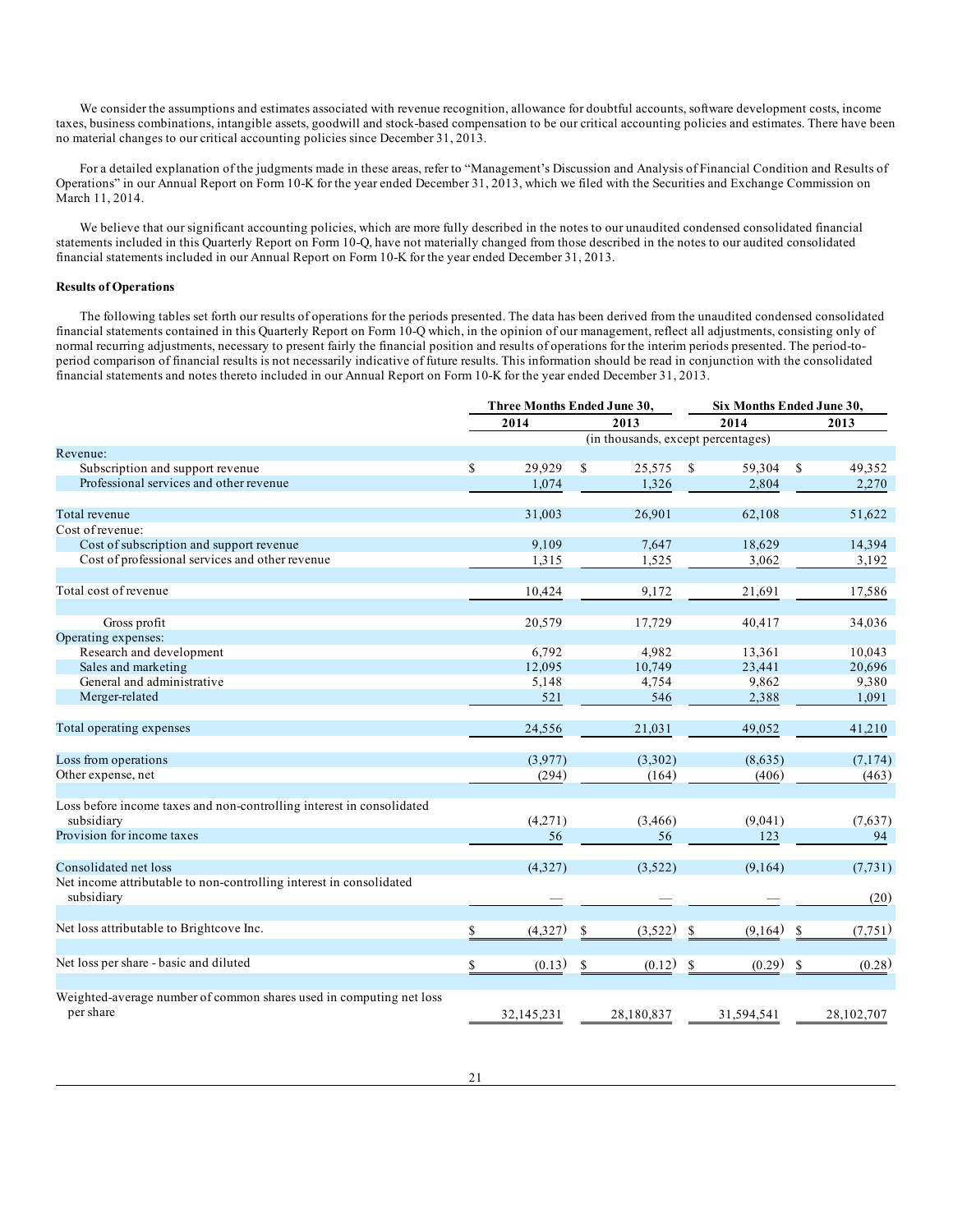# **Overview of Results of Operations for the Three Months Ended June 30, 2014 and 2013**

Total revenue increased by 15%, or \$4.1 million, in the three months ended June 30, 2014 compared to the three months ended June 30, 2013 due to an increase in subscription and support revenue of 17%, or \$4.4 million, offset partially by a decrease in professional services and other revenue of 19%, or \$252,000. The increase in subscription and support revenue resulted primarily from an increase in the number of our premium customers, which was 1,833 as of June 30, 2014, an increase of 7% from 1,706 customers as of June 30, 2013, as well as an increase in revenue from existing customers. In addition, our revenue from premium offerings grew by \$4.2 million, or 18%, in the three months ended June 30, 2014 compared to the three months ended June 30, 2013. Our ability to continue to provide the product functionality and performance that our customers require will be a major factor in our ability to continue to increase revenue.

Our gross profit increased by \$2.9 million, or 16%, in the three months ended June 30, 2014 compared to the three months ended June 30, 2013, primarily due to an increase in revenue. With the continued growth in our total revenue, our ability to maintain our overall gross profit will depend on our ability to continue controlling our costs of delivery. Loss from operations was \$4.0 million in the three months ended June 30, 2014 compared to \$3.3 million in the three months ended June 30, 2013. Loss from operations in the three months ended June 30, 2014 included stock-based compensation expense, amortization of acquired intangible assets and merger-related expenses of \$1.5 million, \$864,000 and \$521,000, respectively. Loss from operations in the three months ended June 30, 2013 included stock-based compensation expense, amortization of acquired intangible assets and merger-related expenses of \$1.5 million, \$430,000 and \$546,000, respectively. We expect operating income to improve from increased sales to both new and existing customers and from improved efficiencies throughout our organization as we continue to grow and scale our operations.

As of June 30, 2014, we had \$20.8 million of unrestricted cash and cash equivalents, a decrease of \$12.2 million from \$33.0 million at December 31, 2013, due primarily to \$9.1 million of net cash paid as part of the Unicorn acquisition, \$4.2 million of cash used in operating activities and \$1.5 million in capital expenditures offset by \$3.1 million in maturities of investments.

#### *Revenue*

|                           |        |                                    | <b>Three Months Ended June 30</b> |        |               |  |        |               |     |  |
|---------------------------|--------|------------------------------------|-----------------------------------|--------|---------------|--|--------|---------------|-----|--|
|                           |        | 2014                               |                                   |        | 2013          |  | Change |               |     |  |
| <b>Revenue by Product</b> |        |                                    | Percentage of                     |        | Percentage of |  |        |               |     |  |
| Line                      | Amount |                                    | Revenue                           | Amount | Revenue       |  | Amount | $\frac{0}{0}$ |     |  |
|                           |        | (in thousands, except percentages) |                                   |        |               |  |        |               |     |  |
| Premium                   |        | 28.463                             | $92\%$ \$                         | 24,222 | $90\%$ \$     |  | 4.241  |               | 18% |  |
| Volume                    |        | 2.540                              |                                   | 2,679  | 10            |  | (139)  |               | (5) |  |
| Total                     |        | 31.003                             | $100\%$ \$                        | 26.901 | $100\%$ \$    |  | 4.102  |               | 15% |  |

During the three months ended June 30, 2014, revenue increased by \$ 4.1 million, or 15%, compared to the three months ended June 30, 2013, primarily due to an increase in revenue from our premium offerings, which consist of subscription and support revenue, as well as professional services and other revenue. The increase in premium revenue of \$4.2 million, or 18%, is partially the result of a 7% increase in the number of premium customers from 1,706 at June 30, 2013 to 1,833 at June 30, 2014. In the three months ended June 30, 2014, volume revenue decreased by \$139,000, or 5%, compared to the three months ended June 30, 2013, due primarily to the discontinuation of entry-level Video Cloud Express offerings.

|                           |      |                                    | Three Months Ended June 30, |        |               |        |        |               |  |  |  |
|---------------------------|------|------------------------------------|-----------------------------|--------|---------------|--------|--------|---------------|--|--|--|
|                           | 2014 |                                    |                             |        | 2013          |        | Change |               |  |  |  |
|                           |      |                                    | Percentage of               |        | Percentage of |        |        |               |  |  |  |
| <b>Revenue by Type</b>    |      | Revenue<br>Amount                  |                             | Amount | Revenue       | Amount |        | $\frac{9}{0}$ |  |  |  |
|                           |      | (in thousands, except percentages) |                             |        |               |        |        |               |  |  |  |
| Subscription and support  |      | 29.929                             | $97\%$ \$                   | 25.575 | $95\%$ \$     |        | 4.354  | 17%           |  |  |  |
| Professional services and |      |                                    |                             |        |               |        |        |               |  |  |  |
| other                     |      | 1.074                              |                             | 1.326  |               |        | (252)  | (19)          |  |  |  |
| Total                     |      | 31.003                             | $100\%$ \$                  | 26.901 | $100\%$ \$    |        | 4,102  | 15%           |  |  |  |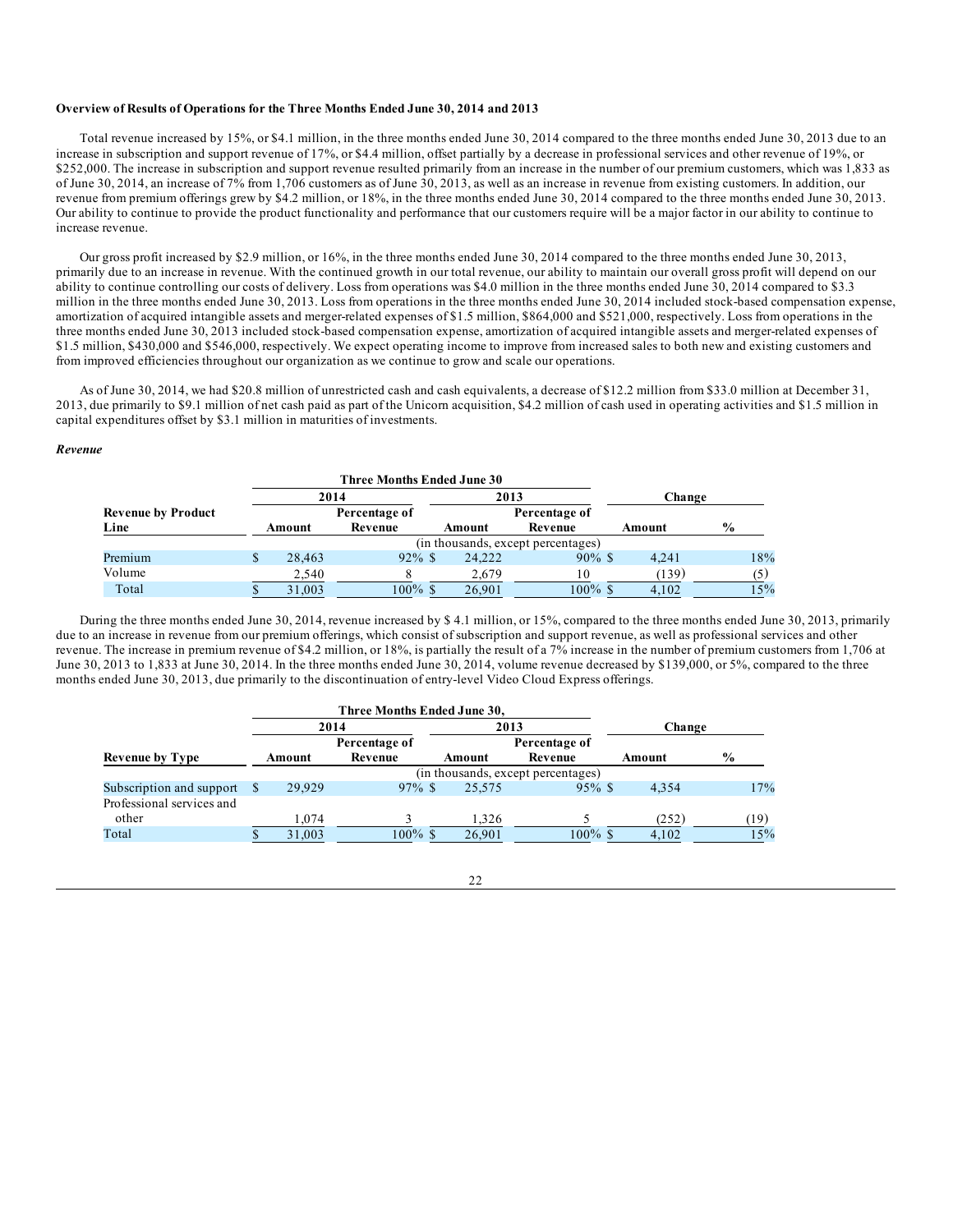In the three months ended June 30, 2014, subscription and support revenue increased by \$4.4 million, or 17%, compared to the three months ended June 30, 2013. The increase was primarily related to the continued growth of our customer base for our premium offerings including sales to both new and existing customers. Professional services and other revenue decreased by 19%, or \$252,000, due to a decrease in the number of professional service engagements that were related to projects and implementations supporting subscription sales. Professional services and other revenue will vary from period to period depending on the number of implementations and other projects that are in process.

|                             |        | Three Months Ended June 30,        |        |               |            |  |        |      |  |  |  |
|-----------------------------|--------|------------------------------------|--------|---------------|------------|--|--------|------|--|--|--|
|                             | 2014   |                                    |        |               | 2013       |  | Change |      |  |  |  |
|                             |        | Percentage of                      |        | Percentage of |            |  |        |      |  |  |  |
| <b>Revenue by Geography</b> | Amount | Revenue                            | Amount |               | Revenue    |  | Amount | $\%$ |  |  |  |
|                             |        | (in thousands, except percentages) |        |               |            |  |        |      |  |  |  |
| North America               | 18,481 | $60\%$ \$                          |        | 15,794        | $59\%$ \$  |  | 2,687  | 17%  |  |  |  |
| Europe                      | 7,730  | 25                                 |        | 6,498         | 23         |  | 1,232  | 19   |  |  |  |
| Japan                       | 2,012  | 6                                  |        | 1,518         |            |  | 494    | 33   |  |  |  |
| Asia Pacific                | 2,543  | 8                                  |        | 2,920         | 11         |  | (377)  | (13) |  |  |  |
| Other                       | 237    |                                    |        | 171           |            |  | 66     | 39   |  |  |  |
| International subtotal      | 12,522 | 40                                 |        | 11,107        | 41         |  | 1,415  | 13   |  |  |  |
| Total                       | 31,003 | $100\%$ \$                         |        | 26.901        | $100\%$ \$ |  | 4.102  | 15%  |  |  |  |

For purposes of this section, we designate revenue by geographic regions based upon the locations of our customers. North America is comprised of revenue from the United States, Canada and Mexico. International is comprised of revenue from locations outside of North America. Depending on the timing of new customer contracts, revenue mix from a geographic region can vary from period to period.

In the three months ended June 30, 2014, total revenue for North America increased \$2.7 million, or 17%, compared to the three months ended June 30, 2013. The increase in revenue for North America resulted primarily from an increase in subscription and support revenue from our premium offerings. In the three months ended June 30, 2014, total revenue outside of North America increased \$1.4 million, or 13%, compared to the three months ended June 30, 2013. The increase in revenue internationally was the result of our increasing focus on marketing our services internationally.

### *Cost of Revenue*

|                             |  |        | Three Months Ended June 30, |        |                                    |        |                |
|-----------------------------|--|--------|-----------------------------|--------|------------------------------------|--------|----------------|
|                             |  | 2014   |                             |        | 2013                               | Change |                |
|                             |  |        | Percentage<br>of Related    |        | Percentage<br>of Related           |        |                |
| <b>Cost of Revenue</b>      |  | Amount | Revenue                     | Amount | Revenue                            | Amount | $\frac{6}{10}$ |
|                             |  |        |                             |        | (in thousands, except percentages) |        |                |
| Subscription and support \$ |  | 9.109  | $30\%$ \$                   | 7.647  | $30\%$ \$                          | 1.462  | 19%            |
| Professional services and   |  |        |                             |        |                                    |        |                |
| other                       |  | 1.315  | 122                         | 1,525  | 115                                | (210)  | (14)           |
| Total                       |  | 10.424 | $34\%$ \$                   | 9.172  | $34\%$ \$                          | 1.252  | 14%            |

In the three months ended June 30, 2014, cost of subscription and support revenue increased \$1.5 million, or 19%, compared to the three months ended June 30, 2013. The increase resulted primarily from an increase in the cost of network hosting services, content delivery network expenses and depreciation expense of \$440,000, \$398,000 and \$298,000, respectively. There was also an increase in amortization of acquired intangible assets of \$254,000.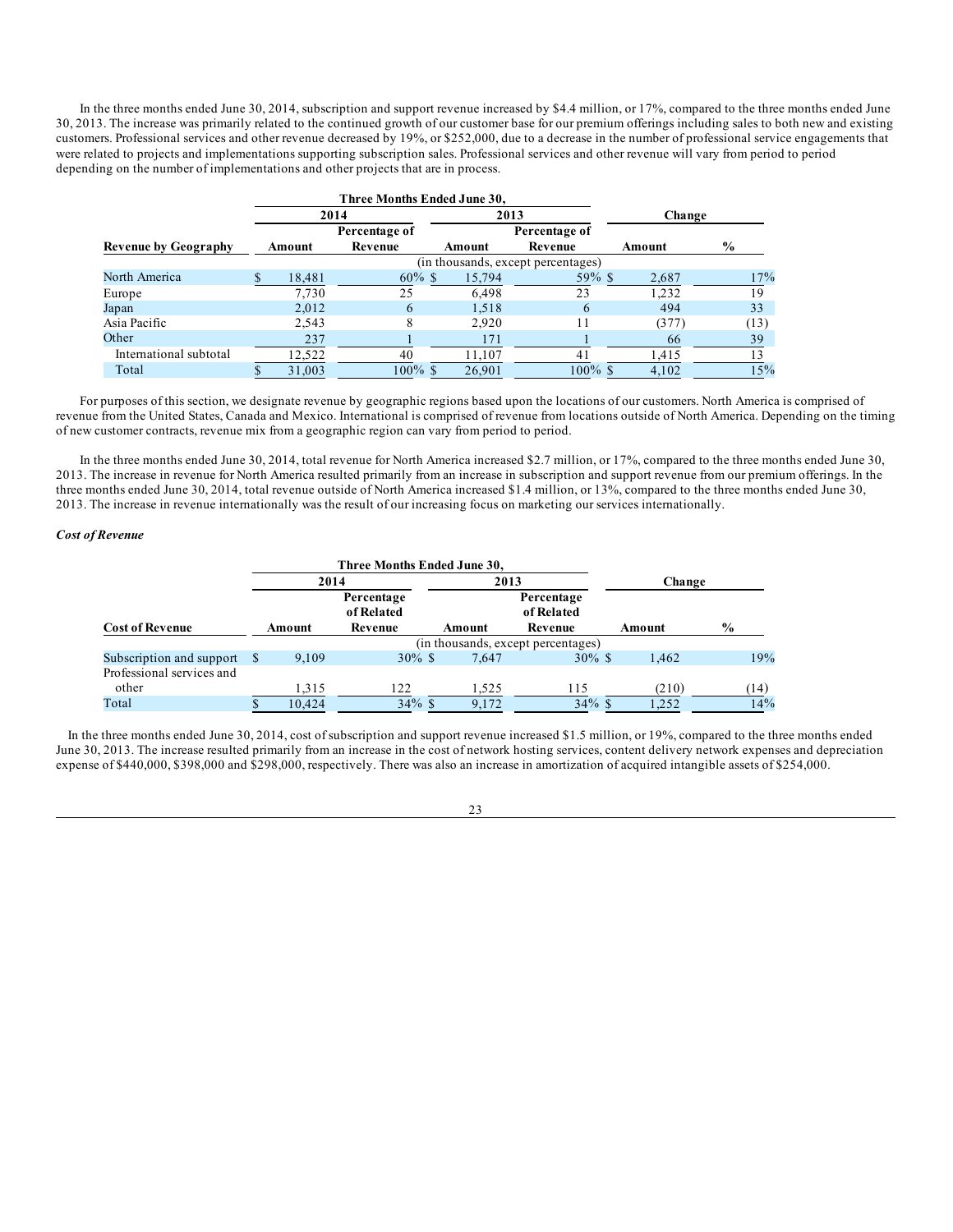In the three months ended June 30, 2014, cost of professional services and other revenue decreased \$210,000, or 14%, compared to the three months ended June 30, 2013. The decrease resulted primarily from a decrease in contractor expenses of \$228,000.

### **Gross Profit**

|                             |        | Three Months Ended June 30,                                 |                                    |           |        |         |           |  |        |               |      |
|-----------------------------|--------|-------------------------------------------------------------|------------------------------------|-----------|--------|---------|-----------|--|--------|---------------|------|
|                             | 2014   |                                                             |                                    | 2013      |        |         | Change    |  |        |               |      |
|                             |        | Percentage of<br>Percentage of<br><b>Related</b><br>Related |                                    |           |        |         |           |  |        |               |      |
| <b>Gross Profit</b>         | Amount |                                                             | Revenue                            |           | Amount | Revenue |           |  | Amount | $\frac{6}{9}$ |      |
|                             |        |                                                             | (in thousands, except percentages) |           |        |         |           |  |        |               |      |
| Subscription and support \$ |        | 20,820                                                      |                                    | $70\%$ \$ | 17.928 |         | $70\%$ \$ |  | 2,892  |               | 16%  |
| Professional services and   |        |                                                             |                                    |           |        |         |           |  |        |               |      |
| other                       |        | (241)                                                       |                                    | (22)      | (199)  |         | (15)      |  | (42)   |               | (21) |
| Total                       |        | 20.579                                                      |                                    | $66\%$ \$ | 17.729 |         | $66\%$ \$ |  | 2,850  |               | 16%  |

The overall gross profit percentage was 66% for both the three months ended June 30, 2014 and 2013. Subscription and support gross profit increased \$2.9 million, or 16%, compared to the three months ended June 30, 2013. Professional services and other gross profit decreased \$42,000, or 21%, compared to the three months ended June 30, 2013. It is likely that gross profit, as a percentage of revenue, will fluctuate quarter by quarter due to the timing and mix of subscription and support revenue and professional services and other revenue, and the type, timing and duration of service required in delivering certain projects.

### **Operating Expenses**

|                           |                                    | Three Months Ended June 30, |        |               |        |      |  |  |  |  |
|---------------------------|------------------------------------|-----------------------------|--------|---------------|--------|------|--|--|--|--|
|                           |                                    | 2014                        |        | 2013          | Change |      |  |  |  |  |
|                           |                                    | Percentage of               |        | Percentage of |        |      |  |  |  |  |
| <b>Operating Expenses</b> | Amount                             | Revenue                     | Amount | Revenue       | Amount | $\%$ |  |  |  |  |
|                           | (in thousands, except percentages) |                             |        |               |        |      |  |  |  |  |
| Research and              |                                    |                             |        |               |        |      |  |  |  |  |
| development               | \$<br>6.792                        | $21\%$ \$                   | 4.982  | $18\%$ \$     | 1.810  | 36%  |  |  |  |  |
| Sales and marketing       | 12,095                             | 39                          | 10.749 | 40            | 1.346  | 13   |  |  |  |  |
| General and               |                                    |                             |        |               |        |      |  |  |  |  |
| administrative            | 5,148                              | 17                          | 4,754  | 18            | 394    | 8    |  |  |  |  |
| Merger-related            | 521                                |                             | 546    | ◠             | (25)   | (5)  |  |  |  |  |
| Total                     | 24,556                             | $79\%$ \$                   | 21,031 | $78\%$ \$     | 3.525  | 17%  |  |  |  |  |

*Research and Development.* In the three months ended June 30, 2014, research and development expense increased by \$1.8 million, or 36%, compared to the three months ended June 30, 2013 primarily due to increases in employee-related, travel and rent expenses of \$1.3 million, \$140,000 and \$111,000, respectively. In future periods, we expect that our research and development expense will continue to increase in absolute dollars as we hire additional employees, develop new features and functionality for our products, introduce additional software solutions and expand our product and service offerings.

**Sales and Marketing.** In the three months ended June 30, 2014, sales and marketing expense increased \$1.3 million, or 13%, compared to the three months ended June 30, 2013 primarily due to increases in employee-related expenses, travel expenses, marketing programs and amortization of acquired intangible asset expenses of \$589,000, \$388,000, \$183,000 and \$149,000, respectively. These increases were offset by a decrease in commission expense of \$238,000. We expect that our sales and marketing expense will continue to increase in absolute dollars along with our revenue, as we continue to expand sales coverage and build brand awareness through what we believe are cost-effective channels. We expect that such increases may fluctuate from period to period, however, due to the timing of marketing programs.

*General and Administrative.* In the three months ended June 30, 2014, general and administrative expense increased by \$394,000, or 8%, compared to the three months ended June 30, 2013 primarily due to an increase in employee-related expenses, outside accounting and legal fees and contractor expenses of \$248,000, \$181,000 and \$137,000, respectively. These increases were offset by a decrease in bad debt and depreciation expenses of \$275,000 and \$181,000, respectively. In future periods, we expect general and administrative expense will increase in absolute dollars as we add personnel and incur additional costs related to the growth of our business and operations.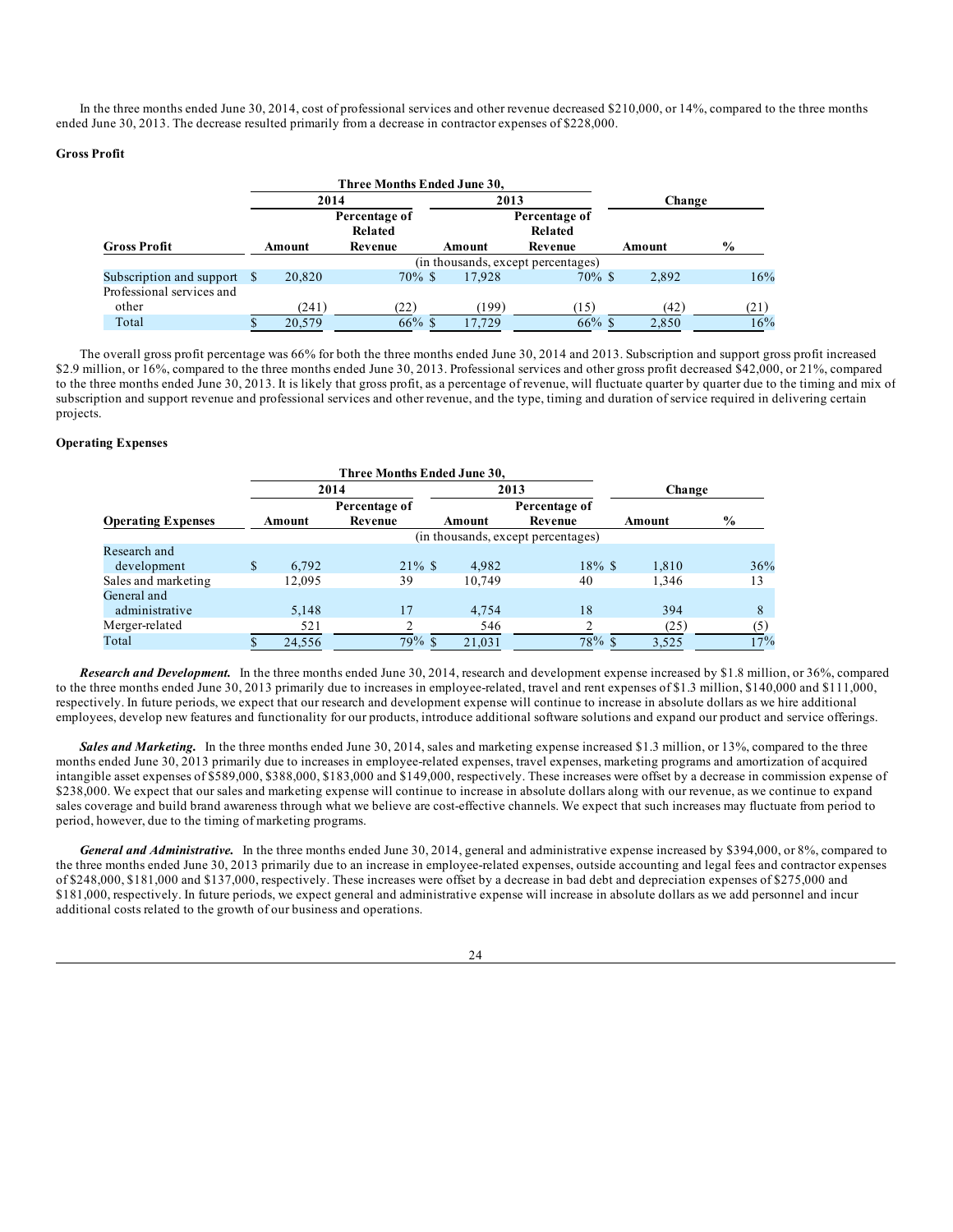*Merger-related.* During the three months ended June 30, 2014, we incurred \$521,000 of merger-related expenses associated with our acquisition of Unicorn and the retention of certain employees of Zencoder and Unicorn. Merger-related costs include \$119,000 of costs incurred in connection with closing the acquisition of Unicorn, \$337,000 of costs associated with the retention of certain employees of Unicorn and \$65,000 of costs associated with the retention of certain employees of Zencoder. During the three months ended June 30, 2013, we incurred merger-related expenses associated with the retention of certain employees of Zencoder of \$546,000.

### **Other Expense, Net**

|                      |                                    | Three Months Ended June 30, |        |               |        |               |  |  |  |  |
|----------------------|------------------------------------|-----------------------------|--------|---------------|--------|---------------|--|--|--|--|
|                      | 2014                               |                             |        | 2013          | Change |               |  |  |  |  |
|                      |                                    | Percentage of               |        | Percentage of |        |               |  |  |  |  |
| <b>Other Expense</b> | Amount                             | Revenue                     | Amount | Revenue       | Amount | $\frac{0}{0}$ |  |  |  |  |
|                      | (in thousands, except percentages) |                             |        |               |        |               |  |  |  |  |
| Interest income, net |                                    | $-\%$ \$                    |        | $-$ % \$      | (13)   | (89)%         |  |  |  |  |
| Interest expense     | (26)                               |                             |        |               | (26)   | nm            |  |  |  |  |
| Other expense, net   | (270)                              |                             | (179)  |               | (91)   | (51)          |  |  |  |  |
| Total                | (294)                              | $1\%$ \$                    | (164)  | $(1) \%$ \$   | (130)  | (79)%         |  |  |  |  |

#### nm — not meaningful

In the three months ended June 30, 2014, interest income, net, decreased by \$13,000 compared to the corresponding period of the prior year. The decrease is primarily due to a lower average cash balance as interest income is generated from the investment of our cash balances, less related bank fees.

The interest expense during the six months ended June 30, 2014 is primarily comprised of interest paid on capital leases. The decrease in other expense, net during the three months ended June 30, 2014 was primarily due to an increase in foreign currency exchange losses of \$95,000 upon collection of foreign denominated accounts receivable.

### **Provision for Income Taxes**

|                                   |        | Three Months Ended June 30, |        |                                    |        |               |  |
|-----------------------------------|--------|-----------------------------|--------|------------------------------------|--------|---------------|--|
|                                   |        | 2014                        |        | 2013                               | Change |               |  |
|                                   |        | Percentage of               |        | Percentage of                      |        |               |  |
| <b>Provision for Income Taxes</b> | Amount | Revenue                     | Amount | Revenue                            | Amount | $\frac{0}{0}$ |  |
|                                   |        |                             |        | (in thousands, except percentages) |        |               |  |
| Provision for income taxes        | 56     | $-$ % \$                    |        | $-$ % \$                           |        |               |  |

In the three months ended June 30, 2014, provision for income taxes remained relatively consistent to the corresponding period of the prior year. Provision for income taxes was primarily comprised of income tax expenses related to foreign jurisdictions.

#### **Overview of Results of Operations for the Six Months Ended June 30, 2014 and 2013**

Total revenue increased by 20%, or \$10.5 million, in the six months ended June 30, 2014 compared to the six months ended June 30, 2013 due to an increase in subscription and support revenue of 20%, or \$10.0 million, and an increase in professional services and other revenue of 24%, or \$534,000. The increase in subscription and support revenue resulted primarily from an increase in the number of our premium customers, which was 1,833 as of June 30, 2014, an increase of 7% from 1,706 customers as of June 30, 2013, as well as an increase in revenue from existing customers. In addition, our revenue from premium offerings grew by \$10.7 million, or 23%, in the six months ended June 30, 2014 compared to the six months ended June 30, 2013. Our ability to continue to provide the product functionality and performance that our customers require will be a major factor in our ability to continue to increase revenue.

Our gross profit increased by \$6.4 million, or 19%, in the six months ended June 30, 2014 compared to the six months ended June 30, 2013, primarily due to an increase in revenue. Our ability to continue to maintain our overall gross profit will depend on our ability to continue controlling our costs of delivery. Loss from operations was \$8.6 million in the six months ended June 30, 2014 compared to \$7.2 million in the six months ended June 30, 2013. Loss from operations in the six months ended June 30, 2014 included stock-based compensation expense, amortization of acquired intangible assets and mergerrelated expenses of \$3.2 million, \$1.6 million and \$2.4 million, respectively. Loss from operations in the six months ended June 30, 2013 included stockbased compensation expense, amortization of acquired intangible assets and merger-related expenses of \$3.2 million, \$860,000 and \$1.1 million, respectively. We expect operating income to improve from increased sales to both new and existing customers and from improved efficiencies throughout our organization as we continue to grow and scale our operations.

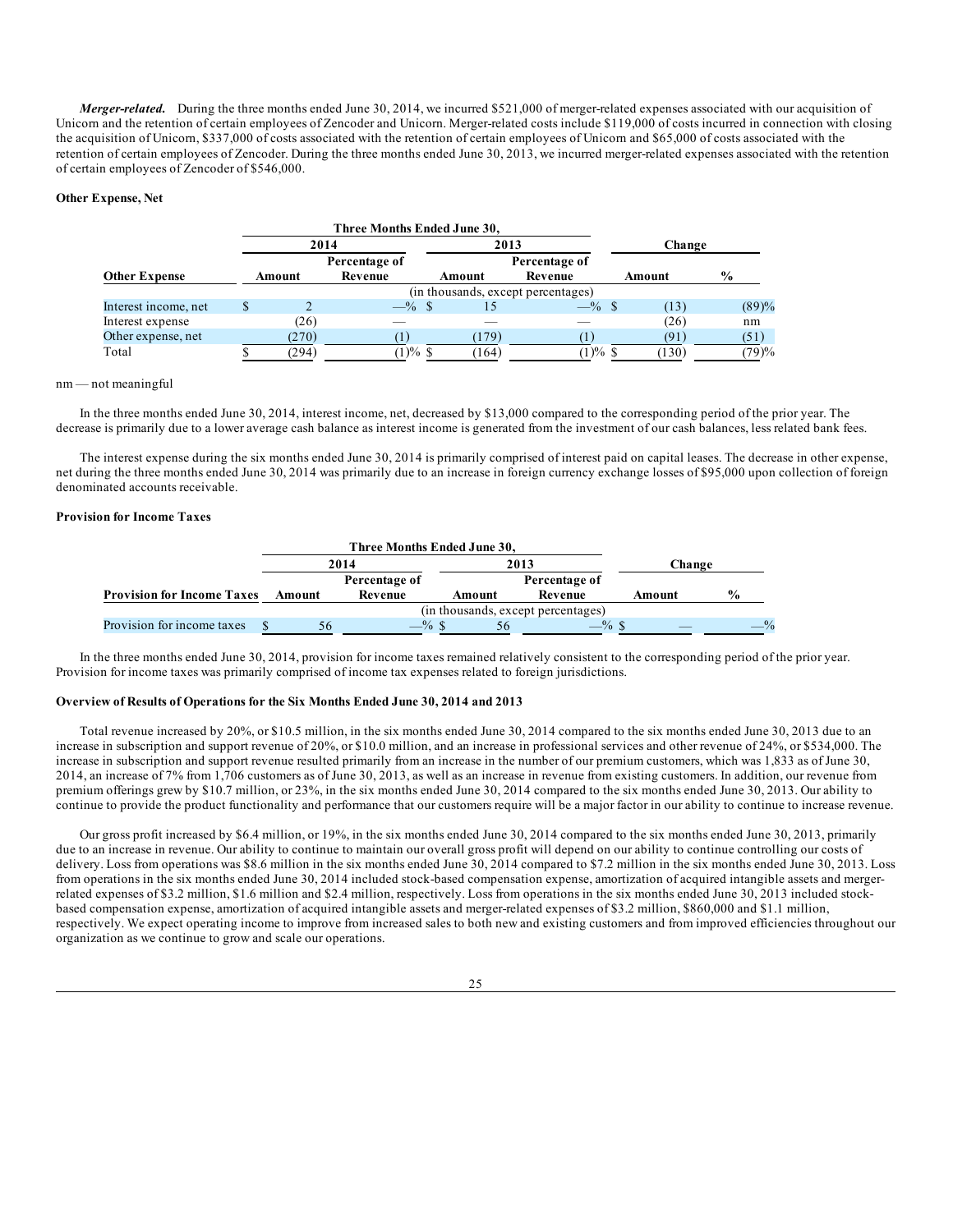As of June 30, 2014, we had \$20.8 million of unrestricted cash and cash equivalents, a decrease of \$12.2 million from \$33.0 million at December 31, 2013, due primarily to \$9.1 million of net cash paid as part of the Unicorn acquisition, \$4.2 million of cash used in operating activities and \$1.5 million in capital expenditures offset by \$3.1 million in maturities of investments.

### *Revenue*

|                                |      |        | Six Months Ended June 30, |               |        |                                    |        |        |               |     |
|--------------------------------|------|--------|---------------------------|---------------|--------|------------------------------------|--------|--------|---------------|-----|
|                                | 2014 |        |                           | 2013          |        |                                    | Change |        |               |     |
|                                |      |        | Percentage of             | Percentage of |        |                                    |        |        |               |     |
| <b>Revenue by Product Line</b> |      | Amount | Revenue                   | Amount        |        | Revenue                            |        | Amount | $\frac{0}{0}$ |     |
|                                |      |        |                           |               |        | (in thousands, except percentages) |        |        |               |     |
| Premium                        |      | 57,060 | $92\%$ \$                 |               | 46,409 | $90\%$ \$                          |        | 10,651 |               | 23% |
| Volume                         |      | 5.048  |                           |               | 5.213  | 10                                 |        | (165)  |               | (3) |
| Total                          |      | 62.108 | $100\%$ \$                |               | 51.622 | $100\%$ \$                         |        | 10.486 |               | 20% |

During the six months ended June 30, 2014, revenue increased by \$10.5 million, or 20%, compared to the six months ended June 30, 2013, primarily due to an increase in revenue from our premium offerings, which consist of subscription and support revenue, as well as professional services and other revenue. The increase in premium revenue of \$10.7 million, or 23%, is partially the result of a 7% increase in the number of premium customers from 1,706 at June 30, 2013 to 1,833 at June 30, 2014. In the six months ended June 30, 2014, revenue from our volume offerings decreased by \$165,000, or 3%, compared to the six months ended June 31, 2013, due primarily to the discontinuation of entry-level Video Cloud Express offerings.

|                             |      |                                    | Six Months Ended June 30, |        |               |        |               |  |  |  |
|-----------------------------|------|------------------------------------|---------------------------|--------|---------------|--------|---------------|--|--|--|
|                             | 2014 |                                    |                           |        | 2013          |        | Change        |  |  |  |
|                             |      |                                    | Percentage of             |        | Percentage of |        |               |  |  |  |
| <b>Revenue by Type</b>      |      | Amount                             | Revenue                   | Amount | Revenue       | Amount | $\frac{9}{0}$ |  |  |  |
|                             |      | (in thousands, except percentages) |                           |        |               |        |               |  |  |  |
| Subscription and support \$ |      | 59.304                             | $95\%$ \$                 | 49.352 | $96\%$ \$     | 9.952  | 20%           |  |  |  |
| Professional services and   |      |                                    |                           |        |               |        |               |  |  |  |
| other                       |      | 2,804                              |                           | 2.270  |               | 534    | 24            |  |  |  |
| Total                       |      | 62.108                             | $100\%$ \$                | 51.622 | $100\%$ \$    | 10.486 | 20%           |  |  |  |

In the six months ended June 30, 2014, subscription and support revenue increased by \$10.0 million, or 20%, compared to the six months ended June 30, 2013. The increase was primarily related to the continued growth of our customer base for our premium offerings including sales to both new and existing customers. Professional services and other revenue increased by 24%, or \$534,000, due to an increase in the number of professional service engagements that were related to projects and implementations supporting subscription sales. Professional services and other revenue will vary from period to period depending on the number of implementations and other projects that are in process.

|                             |        |                                    | Six Months Ended June 30, |  |               |            |  |        |      |  |  |
|-----------------------------|--------|------------------------------------|---------------------------|--|---------------|------------|--|--------|------|--|--|
|                             | 2014   |                                    |                           |  | 2013          |            |  | Change |      |  |  |
|                             | Amount |                                    | Percentage of<br>Revenue  |  | Percentage of |            |  |        |      |  |  |
| <b>Revenue by Geography</b> |        |                                    |                           |  | Amount        | Revenue    |  | Amount | $\%$ |  |  |
|                             |        | (in thousands, except percentages) |                           |  |               |            |  |        |      |  |  |
| North America               |        | 36,495                             | $59\%$ \$                 |  | 31,208        | $60\%$ \$  |  | 5,287  | 17%  |  |  |
| Europe                      |        | 16.357                             | 26                        |  | 11,888        | 23         |  | 4.469  | 38   |  |  |
| Japan                       |        | 3.933                              | 6                         |  | 2,971         | 6          |  | 962    | 32   |  |  |
| Asia Pacific                |        | 4,876                              | 8                         |  | 5,202         | 10         |  | (326)  | (6)  |  |  |
| Other                       |        | 447                                |                           |  | 353           |            |  | 94     | 27   |  |  |
| International subtotal      |        | 25,613                             | 41                        |  | 20,414        | 40         |  | 5,199  | 25   |  |  |
| Total                       |        | 62.108                             | $100\%$ \$                |  | 51,622        | $100\%$ \$ |  | 10.486 | 20%  |  |  |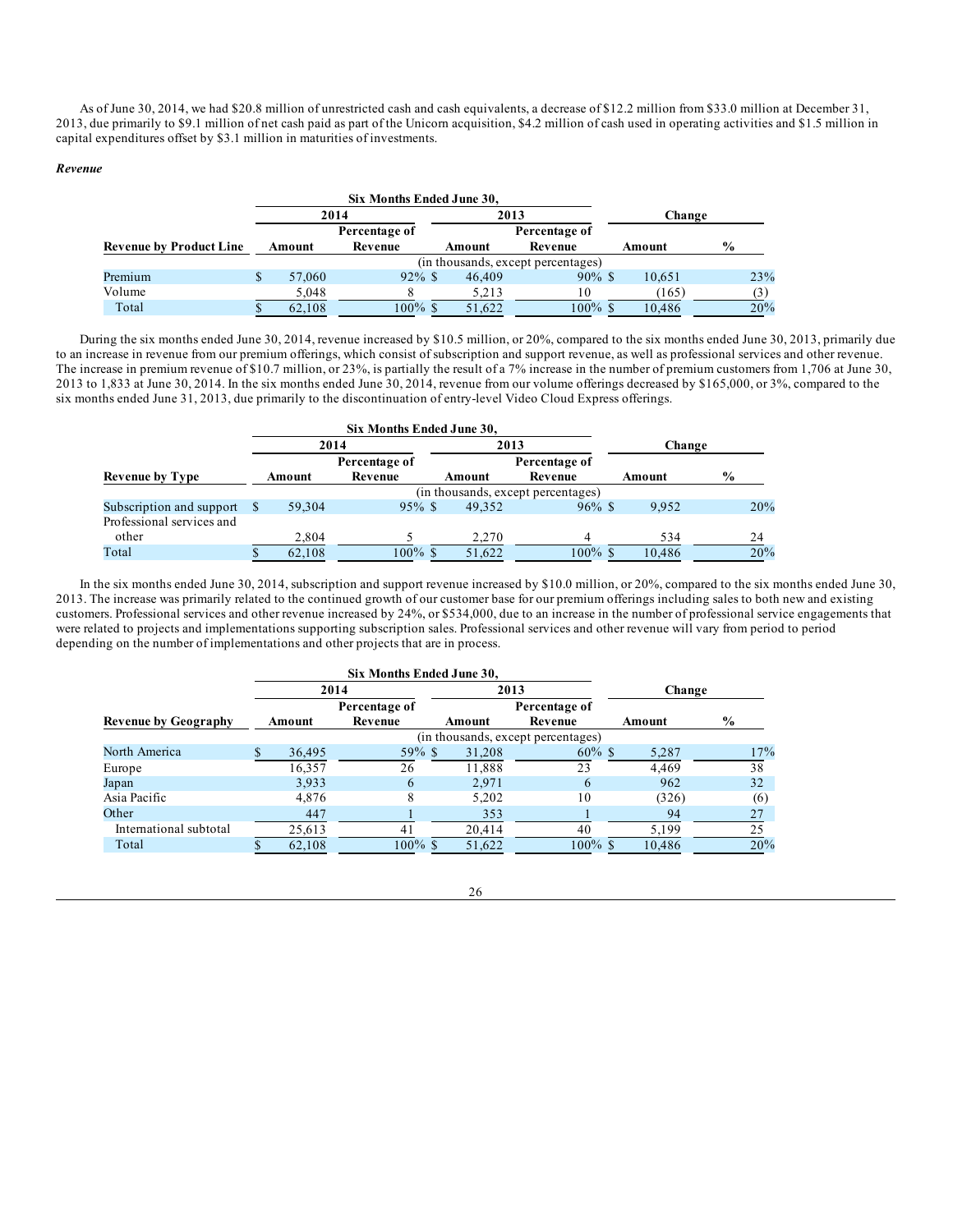For purposes of this section, we designate revenue by geographic regions based upon the locations of our customers. North America is comprised of revenue from the United States, Canada and Mexico. International is comprised of revenue from locations outside of North America. Depending on the timing of new customer contracts, revenue mix from a geographic region can vary from period to period.

In the six months ended June 30, 2014, total revenue for North America increased \$5.3 million, or 17%, compared to the six months ended June 30, 2013. The increase in revenue for North America resulted primarily from an increase in subscription and support revenue from our premium offerings. In the six months ended June 30, 2014, total revenue outside of North America increased \$5.2 million, or 25%, compared to the six months ended June 30, 2013. The increase in revenue internationally was the result of our increasing focus on marketing our services internationally.

### *Cost of Revenue*

|                             | Six Months Ended June 30, |                                                      |           |                                    |        |           |  |        |               |     |
|-----------------------------|---------------------------|------------------------------------------------------|-----------|------------------------------------|--------|-----------|--|--------|---------------|-----|
|                             | 2014                      |                                                      |           |                                    | 2013   |           |  | Change |               |     |
|                             |                           | Percentage of<br>Percentage of<br>Related<br>Related |           |                                    |        |           |  |        |               |     |
| <b>Cost of Revenue</b>      | Amount                    |                                                      | Revenue   |                                    | Amount | Revenue   |  | Amount | $\frac{0}{0}$ |     |
|                             |                           |                                                      |           | (in thousands, except percentages) |        |           |  |        |               |     |
| Subscription and support \$ |                           | 18.629                                               | $31\%$ \$ |                                    | 14.394 | $29\%$ \$ |  | 4.235  |               | 29% |
| Professional services and   |                           |                                                      |           |                                    |        |           |  |        |               |     |
| other                       |                           | 3.062                                                | 109       |                                    | 3,192  | 141       |  | (130)  |               | (4) |
| Total                       |                           | 21.691                                               | $35\%$ \$ |                                    | 17.586 | $34\%$ \$ |  | 4.105  |               | 23% |

In the six months ended June 30, 2014, cost of subscription and support revenue increased \$4.2 million, or 29%, compared to the six months ended June 30, 2013. The increase resulted primarily from an increase in the cost of content delivery network expenses, network hosting services and depreciation expense of \$2.0 million, \$1.2 million and \$496,000, respectively. There was also an increase in amortization of acquired intangible assets of \$424,000.

In the six months ended June 30, 2014, cost of professional services and other revenue decreased \$130,000, or 4%, compared to the six months ended June 30, 2013. The decrease resulted primarily from a decrease in contractor expenses of \$340,000 offset by an increase in employee-related expenses of \$201,000.

### **Gross Profit**

|                             | 2014   |                          |         |                          | 2013   |                                    |           | Change |               |     |
|-----------------------------|--------|--------------------------|---------|--------------------------|--------|------------------------------------|-----------|--------|---------------|-----|
|                             |        | Percentage of<br>Related |         | Percentage of<br>Related |        |                                    |           |        |               |     |
| <b>Gross Profit</b>         | Amount |                          | Revenue |                          | Amount | Revenue                            |           | Amount | $\frac{6}{9}$ |     |
|                             |        |                          |         |                          |        | (in thousands, except percentages) |           |        |               |     |
| Subscription and support \$ |        | 40,675                   |         | $69\%$ \$                | 34.958 |                                    | $71\%$ \$ | 5.717  |               | 16% |
| Professional services and   |        |                          |         |                          |        |                                    |           |        |               |     |
| other                       |        | (258)                    |         | (9)                      | (922)  | (41)                               |           | 664    |               | 72  |
| Total                       |        | 40.417                   |         | $65\%$ \$                | 34,036 |                                    | $66\%$ \$ | 6.381  |               | 19% |

For the six months ended June 30, 2014, the overall gross profit percentage was 65% compared to 66% for the six months ended June 30, 2013. Subscription and support gross profit increased \$5.7 million, or 16%, compared to the six months ended June 30, 2013. Professional services and other gross profit increased \$664,000, or 72%, compared to the six months ended June 30, 2013, as we have continued to build the professional services organization while better leveraging fixed costs with increased customer implementation and customization projects. It is likely that gross profit, as a percentage of revenue, will fluctuate quarter by quarter due to the timing and mix of subscription and support revenue and professional services and other revenue, and the type, timing and duration of service required in delivering certain projects.

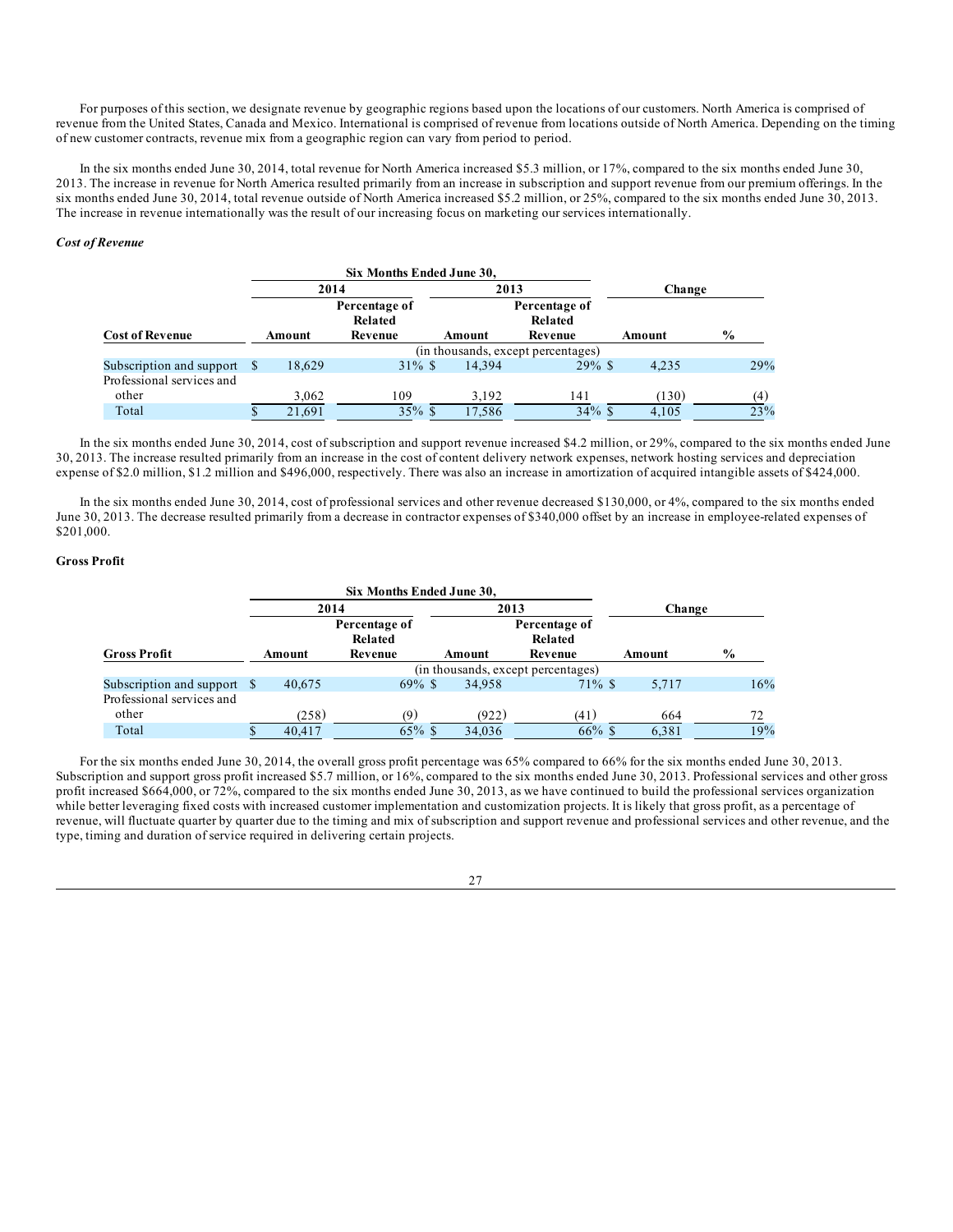### **Operating Expenses**

|                           |    |        | Six Months Ended June 30,          |        |                          |        |               |  |  |  |  |
|---------------------------|----|--------|------------------------------------|--------|--------------------------|--------|---------------|--|--|--|--|
|                           |    | 2014   |                                    |        | 2013                     |        | Change        |  |  |  |  |
| <b>Operating Expenses</b> |    | Amount | Percentage of<br>Revenue           | Amount | Percentage of<br>Revenue | Amount | $\frac{6}{9}$ |  |  |  |  |
|                           |    |        | (in thousands, except percentages) |        |                          |        |               |  |  |  |  |
| Research and              |    |        |                                    |        |                          |        |               |  |  |  |  |
| development               | \$ | 13,361 | $22\%$ \$                          | 10,043 | $20\%$ \$                | 3,318  | 33%           |  |  |  |  |
| Sales and marketing       |    | 23,441 | 38                                 | 20,696 | 40                       | 2,745  | 13            |  |  |  |  |
| General and               |    |        |                                    |        |                          |        |               |  |  |  |  |
| administrative            |    | 9,862  | 16                                 | 9,380  | 18                       | 482    | 5             |  |  |  |  |
| Merger-related            |    | 2,388  |                                    | 1,091  |                          | 1,297  | 119           |  |  |  |  |
| Total                     | S  | 49,052 | $80\%$ \$                          | 41.210 | $80\%$ \$                | 7.842  | 19%           |  |  |  |  |

*Research and Development.* In the six months ended June 30, 2014, research and development expense increased by \$3.3 million, or 33%, compared to the six months ended June 30, 2013 primarily due to increases in employee-related, travel, and rent expenses of \$2.3 million, \$210,000 and \$210,000, respectively. There was also an increase in expenses related to computer maintenance and support of \$266,000.

*Sales and Marketing.* In the six months ended June 30, 2014, sales and marketing expense increased \$2.7 million, or 13%, compared to the six months ended June 30, 2013 primarily due to increases in employee-related expenses, travel expenses and marketing programs of \$1.3 million, \$500,000 and \$309,000, respectively. There was also an increase in amortization of acquired intangible assets of \$247,000. These expenses were offset by a decrease in commission expense of \$253,000.

*General and Administrative.* In the six months ended June 30, 2014, general and administrative expense increased by \$482,000, or 5%, compared to the six months ended June 30, 2013 primarily due to an increase in employee-related expenses, outside accounting and legal fees, and contractor expenses of \$451,000, \$301,000 and \$175,000, respectively. These expenses were offset by decreases in depreciation and bad debt expenses of \$361,000 and \$290,000, respectively.

*Merger-related.* During the six months ended June 30, 2014, we incurred \$2.4 million of merger-related expenses associated with our acquisition of Unicorn and the retention of certain employees of Zencoder and Unicorn. Merger-related costs include \$1.6 million of costs incurred in connection with closing the acquisition of Unicorn, \$565,000 of costs associated with the retention of certain employees of Unicorn and \$181,000 of costs associated with the retention of certain employees of Zencoder. During the six months ended June 30, 2013, we incurred merger-related expenses associated with the retention of certain employees of Zencoder of \$1.1 million.

### **Other Expense, Net**

|                      |                                    |        | Six Months Ended June 30, |        |               |        |               |  |  |  |
|----------------------|------------------------------------|--------|---------------------------|--------|---------------|--------|---------------|--|--|--|
|                      |                                    | 2014   |                           |        | 2013          | Change |               |  |  |  |
|                      |                                    |        | Percentage of             |        | Percentage of |        |               |  |  |  |
| <b>Other Expense</b> |                                    | Amount | Revenue                   | Amount | Revenue       | Amount | $\frac{0}{0}$ |  |  |  |
|                      | (in thousands, except percentages) |        |                           |        |               |        |               |  |  |  |
| Interest income, net |                                    |        | $-$ % \$                  | 36     | $-$ % \$      | (27    | (75)%         |  |  |  |
| Interest expense     |                                    | (45)   |                           |        |               | (45)   | nm            |  |  |  |
| Other expense, net   |                                    | (370)  | (1)%                      | (499)  | (1)%          | 129    | 26            |  |  |  |
| Total                |                                    | (406)  | $(1) \%$ \$               | (463)  | $(1) \%$ \$   | 57     | 12%           |  |  |  |

#### nm — not meaningful

In the six months ended June 30, 2014, interest income, net, decreased by \$27,000 compared to the corresponding period of the prior year. The decrease is primarily due to lower average cash balances as interest income is generated from the investment of our cash balances, less related bank fees.

The interest expense during the six months ended June 30, 2014 is primarily comprised of interest paid on capital leases. The decrease in other expense, net during the six months ended June 30, 2014 was primarily due to a decrease in foreign currency exchange losses of \$125,000 upon collection of foreign denominated accounts receivable.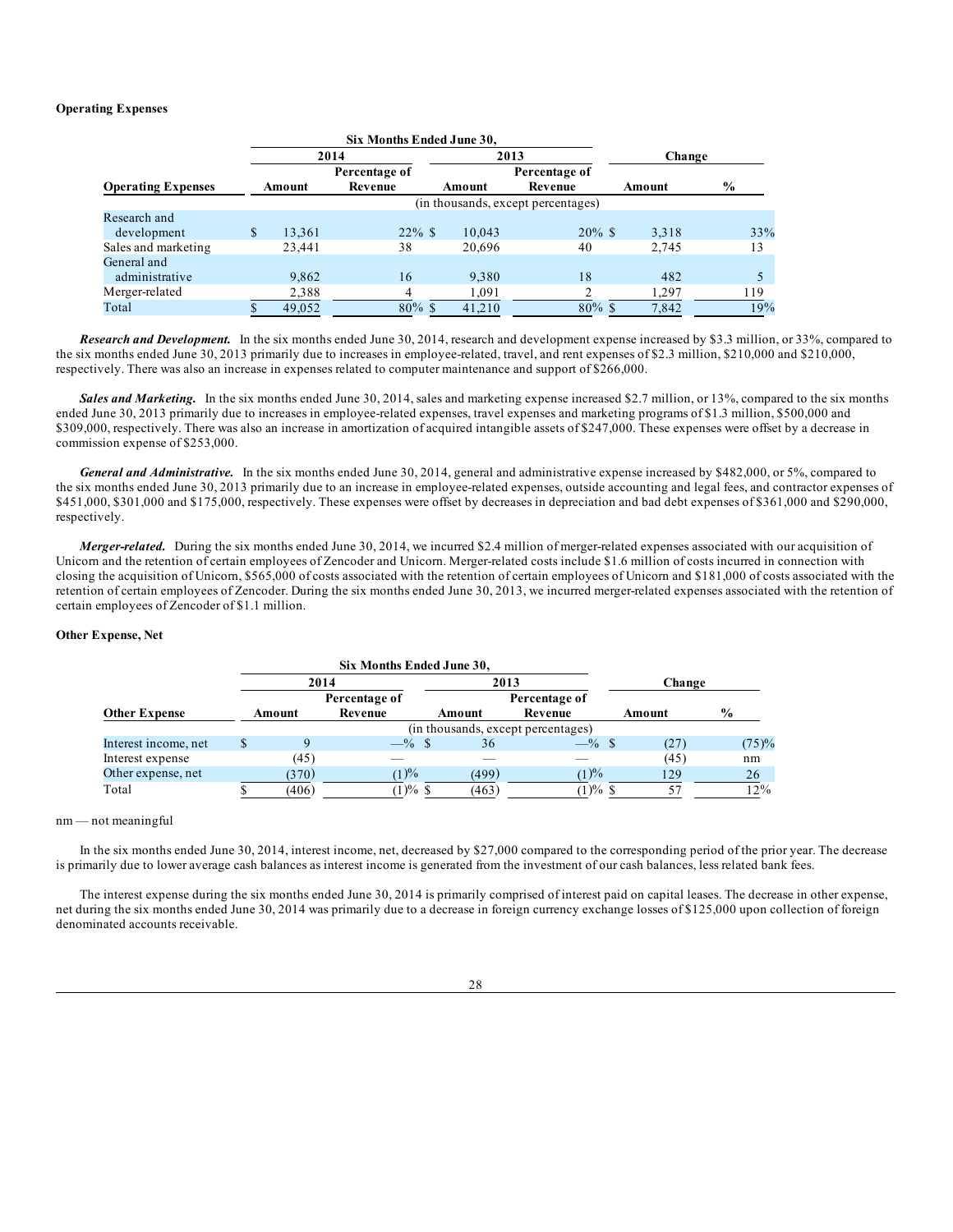### **Provision for Income Taxes**

|                                          | Six Months Ended June 30, |               |        |                                    |        |               |
|------------------------------------------|---------------------------|---------------|--------|------------------------------------|--------|---------------|
|                                          | 2014                      |               | 2013   |                                    | Change |               |
|                                          |                           | Percentage of |        | Percentage of                      |        |               |
| <b>Provision for Income Taxes</b> Amount |                           | Revenue       | Amount | Revenue                            | Amount | $\frac{6}{9}$ |
|                                          |                           |               |        | (in thousands, except percentages) |        |               |
| Provision for income taxes               | 123                       | $-$ %         | 94     | $-$ % \$                           | 29     | 31%           |

In the six months ended June 30, 2014, provision for income taxes, increased by \$29,000 compared to the corresponding period of the prior year, and was primarily comprised of income tax expenses related to foreign jurisdictions.

### **Non-Controlling Interest in Consolidated Subsidiary**

|                                                           | Six Months Ended June 30, |               |        |                                    |        |               |
|-----------------------------------------------------------|---------------------------|---------------|--------|------------------------------------|--------|---------------|
|                                                           |                           | 2014          |        | 2013                               | Change |               |
| <b>Non-Controlling Interest in</b>                        |                           | Percentage of |        | Percentage of                      |        |               |
| <b>Consolidated Subsidiary</b>                            | Amount                    | Revenue       | Amount | Revenue                            | Amount | $\frac{6}{9}$ |
|                                                           |                           |               |        | (in thousands, except percentages) |        |               |
| Net income attributable to<br>non-controlling interest in |                           |               |        |                                    |        |               |
| consolidated subsidiary                                   |                           | $-$ % \$      | (20)   | $-$ % \$                           | 20     | 100%          |

Non-controlling interest represents the minority stockholders' proportionate share (37%) of Brightcove KK. On January 8, 2013, we acquired the remaining 37% interest in Brightcove KK and, as a result, we now own 100% of Brightcove KK. We continue to consolidate Brightcove KK for financial reporting purposes, however, commencing on January 8, 2013, we ceased recording a non-controlling interest in the consolidated statements of operations. The \$20,000 above represents the minority stockholders' proportionate share of the net income of Brightcove KK for the period from January 1, 2013 through January 7, 2013.

### **Liquidity and Capital Resources**

In connection with our initial public offering in February 2012, we received aggregate proceeds of approximately \$58.8 million, including the proceeds from the underwriters' exercise of their overallotment option, net of underwriters' discounts and commissions, but before deducting offering expenses of approximately \$4.3 million. Prior to our initial public offering, we funded our operations primarily through private placements of preferred and common stock, as well as through borrowings of \$7.0 million under our bank credit facilities. In February 2012, we repaid the \$7.0 million balance under our bank credit facilities. All of the preferred stock was converted into shares of our common stock in connection with our initial public offering.

|                                                            | <b>Six Months Ended</b><br><b>June 30,</b> |                |       |
|------------------------------------------------------------|--------------------------------------------|----------------|-------|
| <b>Condensed Consolidated Statements of Cash Flow Data</b> |                                            | 2014           | 2013  |
|                                                            |                                            | (in thousands) |       |
| Purchases of property and equipment                        | S                                          | $(1,487)$ \$   | (928) |
| Depreciation and amortization                              |                                            | 3.958          | 3,069 |
| Cash flows used in operating activities                    |                                            | (4,210)        | (6)   |
| Cash flows (used in) provided by investing activities      |                                            | (8,289)        | 5,452 |
| Cash flows provided by (used in) financing activities      |                                            | 31             | (864) |

#### *Cash, cash equivalents and investments.*

Our cash and cash equivalents at June 30, 2014 were held for working capital purposes and were invested primarily in money market funds. We do not enter into investments for trading or speculative purposes. At June 30, 2014 and December 31, 2013, restricted cash was \$209,000 and \$322,000, respectively, and was held in certificates of deposit as collateral for letters of credit related to the contractual provisions of our corporate credit cards and the contractual provisions with a customer. Per the terms of the agreement, a portion of the collateral related to the contractual provisions with a customer was released in the six months ended June 30, 2014. At June 30, 2014 and December 31, 2013, we had \$4.3 million and \$7.9 million, respectively, of cash and cash equivalents held by subsidiaries in international locations, including subsidiaries located in Japan and the United Kingdom. It is our current intention to permanently reinvest unremitted earnings in such subsidiaries or to repatriate the earnings only when tax effective. We believe that our existing cash and cash equivalents will be sufficient to meet our anticipated working capital and capital expenditure needs over at least the next 12 months.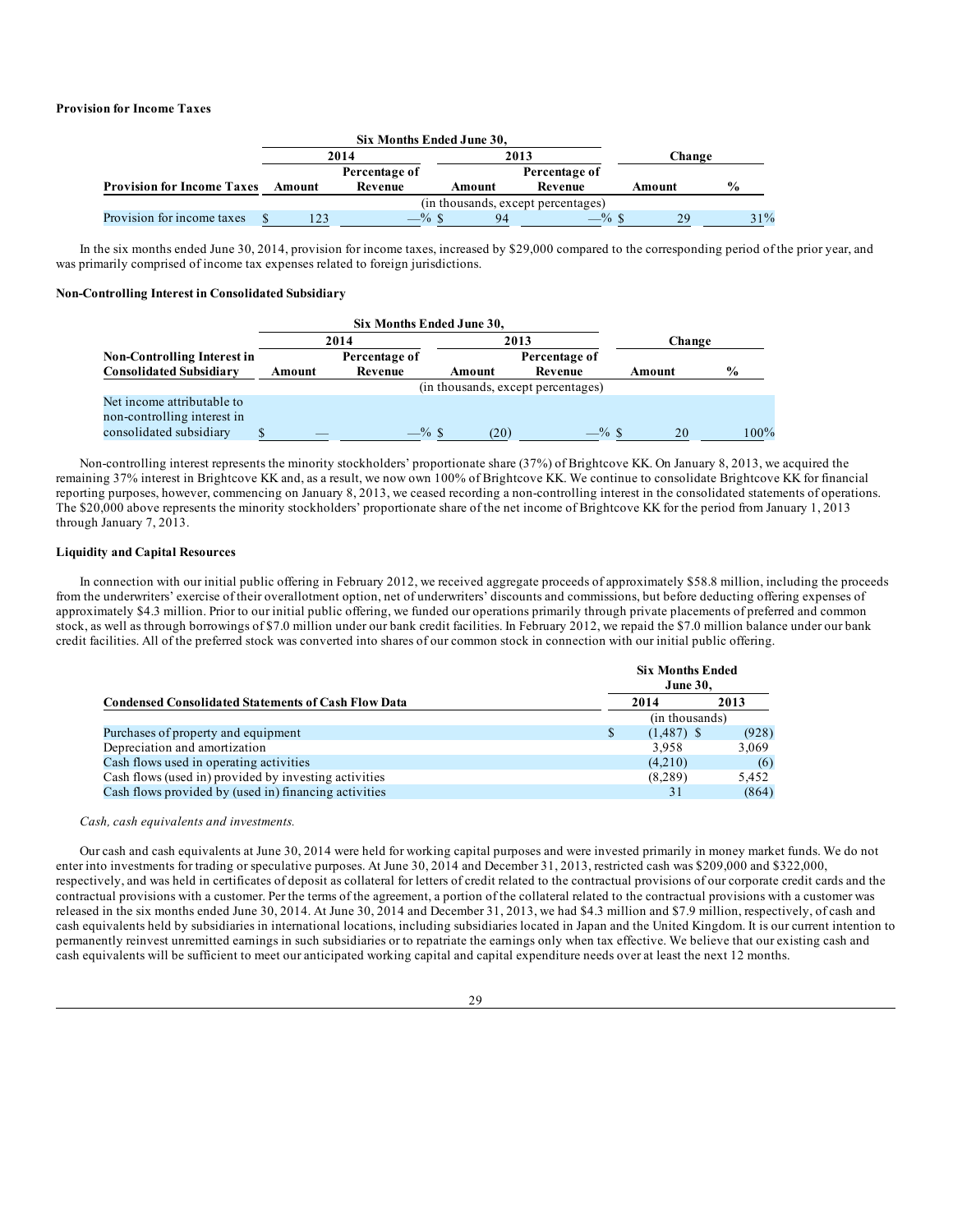### *Accounts receivable, net.*

Our accounts receivable balance fluctuates from period to period, which affects our cash flow from operating activities. The fluctuations vary depending on the timing of our billing activity, cash collections, and changes to our allowance for doubtful accounts. In many instances we receive cash payment from a customer prior to the time we are able to recognize revenue on a transaction. We record these payments as deferred revenue, which has a positive effect on our accounts receivable balances. We use days' sales outstanding, or DSO, calculated on a quarterly basis, as a measurement of the quality and status of our receivables. We define DSO as (a) accounts receivable, net of allowance for doubtful accounts, divided by total revenue for the most recent quarter, multiplied by (b) the number of days in that quarter. DSO was 58 and 67 days at June 30, 2014 and December 31, 2013, respectively.

### *Operating activities.*

Cash used by operating activities consists primarily of net loss adjusted for certain non-cash items including depreciation and amortization, stock-based compensation expense, the provision for bad debts and the effect of changes in working capital and other activities. For the six months ended June 30, 2014, cash used in operating activities was \$4.2 million and consisted of \$9.2 million of net loss offset in part by non-cash expenses of \$4.0 million for depreciation and amortization expense and \$3.2 million for stock-based compensation expense. Uses of cash included an increase in prepaid expenses and other current assets of \$1.8 million and decreases in accrued expense and accounts payable of \$4.4 million and \$3.2 million, respectively. These outflows were offset in part by an increase in deferred revenue and a decrease in accounts receivable of \$3.5 million and \$2.3 million, respectively. Increases in deferred revenue primarily related to an increase in sales of our subscription and support services to both new and existing customers. In addition, for the six months ended June 30, 2014, we experienced an increase in the number of sales of subscription and support services with the annual fee payable at the outset of the arrangement instead of in monthly installments.

#### *Investing activities.*

Cash used in investing activities for the six months ended June 30, 2014 was \$8.3 million, consisting primarily of \$9.1 million for the acquisition of Unicorn, \$1.5 million in capital expenditures to support the business and \$875,000 for the capitalization of internal-use software costs. These outflows were offset in part by \$3.1 million for the maturities of investments and \$113,000 for the decrease in restricted cash.

#### *Financing activities*

Cash provided by financing activities for the six months ended June 30, 2014 was \$31,000, consisting of proceeds received from the exercise of common stock options of \$555,000 offset partially by payments under capital lease obligations of \$524,000.

### *Credit facility borrowings.*

On March 30, 2011, we entered into a loan and security agreement with Silicon Valley Bank, or SVB, providing for an asset-based line of credit. Under this loan and security agreement, we could borrow up to the lesser of (i) \$8.0 million or (ii) 80% of our eligible accounts receivable. The amounts owed under the loan and security agreement are secured by substantially all of our assets, excluding our intellectual property. Outstanding amounts under the credit agreement accrue interest at a rate equal to the prime rate plus 1.5%. Amounts owed under the loan and security agreement were due on March 31, 2013, and interest and related finance charges are payable monthly.

On April 29, 2013, we amended our loan and security agreement with SVB to increase the aggregate amount of borrowings that may be outstanding under our asset-based line of credit from \$8.0 million to \$10.0 million and to extend the maturity date to March 30, 2015. We had no outstanding borrowings under this line of credit at June 30, 2014.

#### *Net operating loss carryforwards.*

As of December 31, 2013, we had federal and state net operating losses of approximately \$97.0 million and \$43.4 million, respectively, which are available to offset future taxable income, if any, through 2033. We had research and development tax credits of \$3.6 million and \$2.5 million, respectively, which expire in various amounts through 2033. Our net operating loss and tax credit amounts are subject to annual limitations under Section 382 change of ownership rules of the U.S. Internal Revenue Code of 1986, as amended. In 2013 we completed an assessment to determine whether there may have been a Section 382 ownership change and determined that it is more likely than not that our net operating and tax credit amounts as disclosed are not subject to any material Section 382 limitations.

In assessing our ability to utilize our net deferred tax assets, we considered whether it is more likely than not that some portion or all of our net deferred tax assets will not be realized. Based upon the level of our historical U.S. losses and future projections over the period in which the net deferred tax assets are deductible, at this time, we believe it is more likely than not that we will not realize the benefits of these deductible differences. Accordingly, we have provided a valuation allowance against our net deferred tax assets as of June 30, 2014 and December 31, 2013.

We have historically provided a valuation allowance against our net deferred tax assets in Japan. Based upon the level of historical income in Japan and future projections, we determined in the fourth quarter of 2012 that it was probable that we will realize the benefits of our future deductible differences. As such, we released the valuation allowance related to the remaining deferred tax assets in Japan and recorded a \$193,000 income tax benefit in our consolidated statement of operations for the year ended December 31, 2012. For the year ended December 31, 2013 a portion of our profits in Japan were offset by losses in Japan. Accordingly, our deferred tax asset in Japan decreased during the year ended December 31, 2013.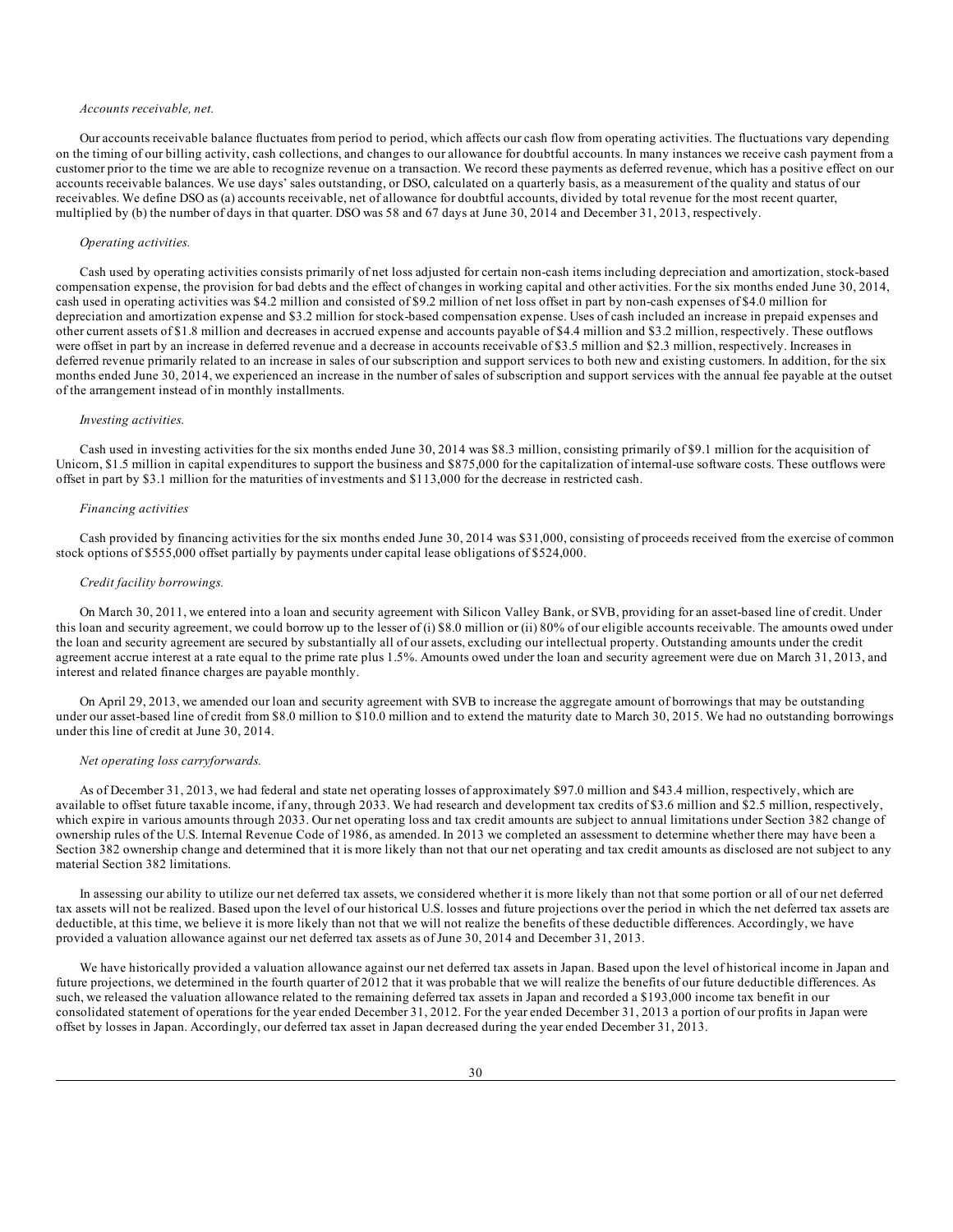### <span id="page-30-0"></span>**Contractual Obligations and Commitments**

Our principal commitments consist primarily of obligations under our leases for our office space and contractual commitments for hosting and other support services. Other than these lease obligations and contractual commitments, we do not have commercial commitments under lines of credit, standby repurchase obligations or other such debt arrangements.

Our contractual obligations as of December 31, 2013 are summarized in our Annual Report on Form 10-K for the year ended December 31, 2013.

In connection with the Purchase Agreement, we assumed various capital lease arrangements for computer equipment for a total obligation of \$2,871 as of the closing of the transaction. The lease arrangements expire at various dates through August 2016. As of June 30, 2014, the total remaining lease obligation was \$2,346.

We also assumed non-cancelable operating lease agreements for office space in connection with the Purchase Agreement. As of June 30, 2014, these operating leases have non-cancelable commitments through December 2016 of \$1,599.

### **Recent Accounting Pronouncements**

For information on recent accounting pronouncements, see *Recently Issued and Adopted Accounting Standards* in the notes to the condensed consolidated financial statements appearing elsewhere in this Quarterly Report on Form 10-Q.

#### **Off-Balance Sheet Arrangements**

We do not have any special purpose entities or off-balance sheet arrangements.

### *Anticipated Cash Flows*

We expect to incur significant operating costs, particularly related to services delivery costs, sales and marketing and research and development, for the foreseeable future in order to execute our business plan. We anticipate that such operating costs, as well as planned capital expenditures will constitute a material use of our cash resources. As a result, our net cash flows will depend heavily on the level of future sales, changes in deferred revenue and our ability to manage infrastructure costs.

We believe our existing cash and cash equivalents will be sufficient to meet our working capital and capital expenditures for at least the next 12 months. Our future working capital requirements will depend on many factors, including the rate of our revenue growth, our introduction of new products and enhancements, and our expansion of sales and marketing and product development activities. To the extent that our cash and cash equivalents, short and long-term investments and cash flow from operating activities are insufficient to fund our future activities, we may need to raise additional funds through bank credit arrangements or public or private equity or debt financings. We also may need to raise additional funds in the event we determine in the future to acquire businesses, technologies and products that will complement our existing operations. In the event funding is required, we may not be able to obtain bank credit arrangements or equity or debt financing on terms acceptable to us or at all.

### **ITEM 3. QUANTITATIVE AND QUALITATIVE DISCLOSURES ABOUT MARKET RISK**

### **Quantitative and Qualitative Disclosures about Market Risk**

We have operations both within the United States and internationally, and we are exposed to market risks in the ordinary course of our business. These risks include primarily foreign exchange risks, interest rate and inflation.

#### *Financial instruments*

Financial instruments meeting fair value disclosure requirements consist of cash equivalents, accounts receivable and accounts payable. The fair value of these financial instruments approximates their carrying amount.

### *Foreign currency exchange risk*

Our results of operations and cash flows are subject to fluctuations due to changes in foreign currency exchange rates, particularly changes in the euro, British pound, Australian dollar and Japanese yen. The volatility of exchange rates depends on many factors that we cannot forecast with reliable accuracy. We believe our operating activities act as a natural hedge for a substantial portion of our foreign currency exposure because we typically collect revenues and incur costs in the currency in the location in which we provide our application. Although we have experienced and will continue to experience fluctuations in our net income (loss) as a result of transaction gains (losses) related to transactions denominated in currencies other than the U.S. dollar, we believe that a 10% change in foreign exchange rates would not have a material impact on our results of operations. To date, we have not entered into any foreign currency hedging contracts but may consider entering into such contracts in the future. As our international operations grow, we will continue to reassess our approach to manage our risk relating to fluctuations in currency rates.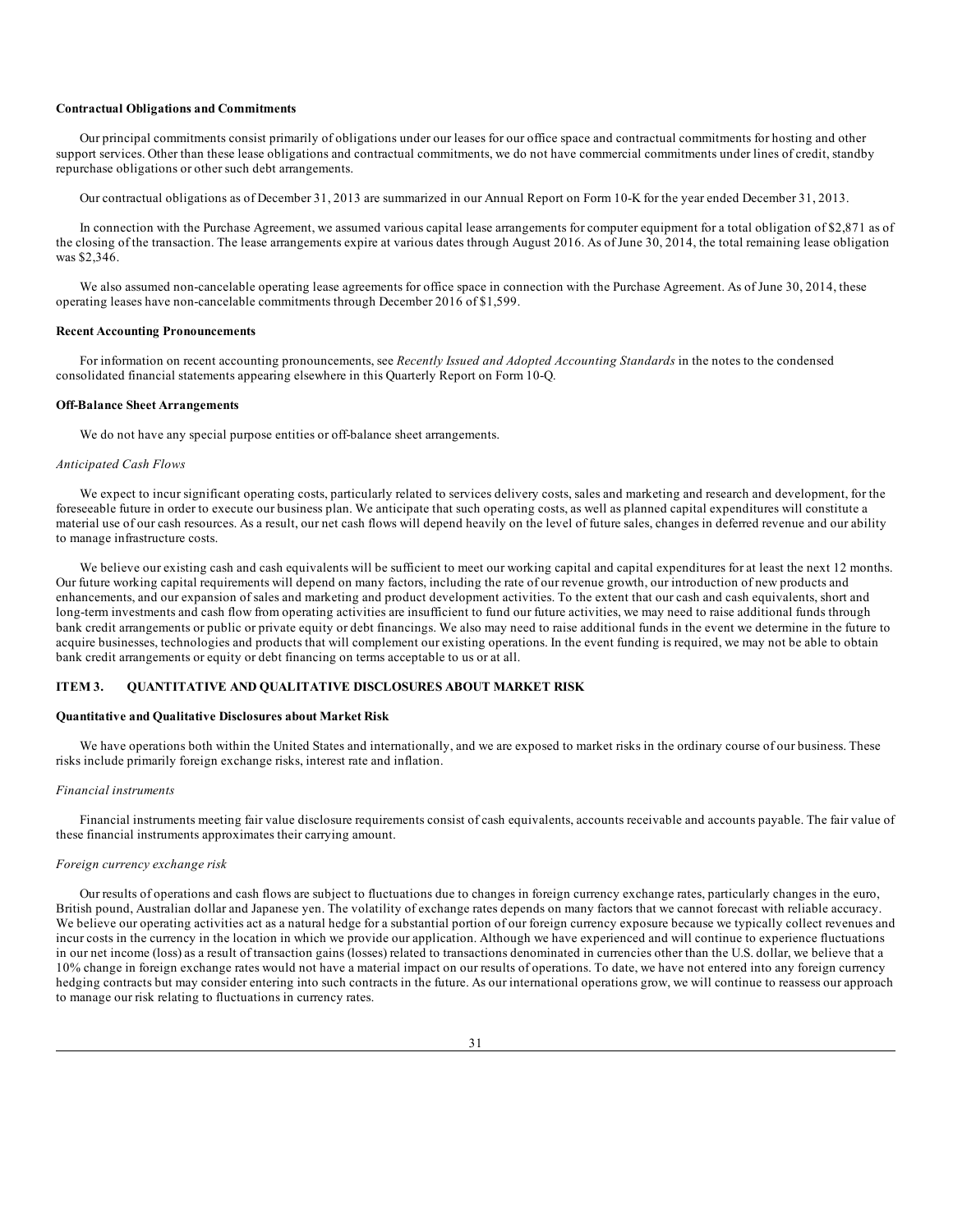### <span id="page-31-0"></span>*Interest rate risk*

We had unrestricted cash and cash equivalents totaling \$20.8 million at June 30, 2014. Cash and cash equivalents were invested primarily in money market funds and are held for working capital purposes. We do not use derivative financial instruments in our investment portfolio.

#### *Inflation risk*

We do not believe that inflation has had a material effect on our business, financial condition or results of operations. If our costs were to become subject to significant inflationary pressures, we may not be able to fully offset such higher costs through price increases. Our inability or failure to do so could harm our business, financial condition and results of operations.

### **ITEM 4. CONTROLS AND PROCEDURES**

### **Evaluation of Disclosure Controls and Procedures**

As of June 30, 2014, our management, with the participation of our Chief Executive Officer and Chief Financial Officer, evaluated the effectiveness of our disclosure controls and procedures defined in Rules 13a-15(e) and 15d-15(e) under the Exchange Act. Management recognizes that any controls and procedures, no matter how well designed and operated, can provide only reasonable assurance of achieving their objectives and management necessarily applies its judgment in evaluating the cost-benefit relationship of possible controls and procedures. Based upon that evaluation, our Chief Executive Officer and Chief Financial Officer concluded that, as of June 30, 2014, our disclosure controls and procedures were effective in ensuring that material information required to be disclosed by us in the reports that we file or submit under the Exchange Act is recorded, processed, summarized and reported within the time periods specified in the Securities and Exchange Commission's rules and forms, including ensuring that such material information is accumulated by and communicated to our management, including our Chief Executive Officer and Chief Financial Officer, as appropriate to allow timely decisions regarding required disclosure.

### **Changes in Internal Control over Financial Reporting**

There was no change in our internal control over financial reporting identified in connection with the evaluation required by Rule 13a-15(d) and 15d-15(d) of the Exchange Act that occurred during the period covered by this report that has materially affected, or is reasonably likely to materially affect, our internal control over financial reporting.

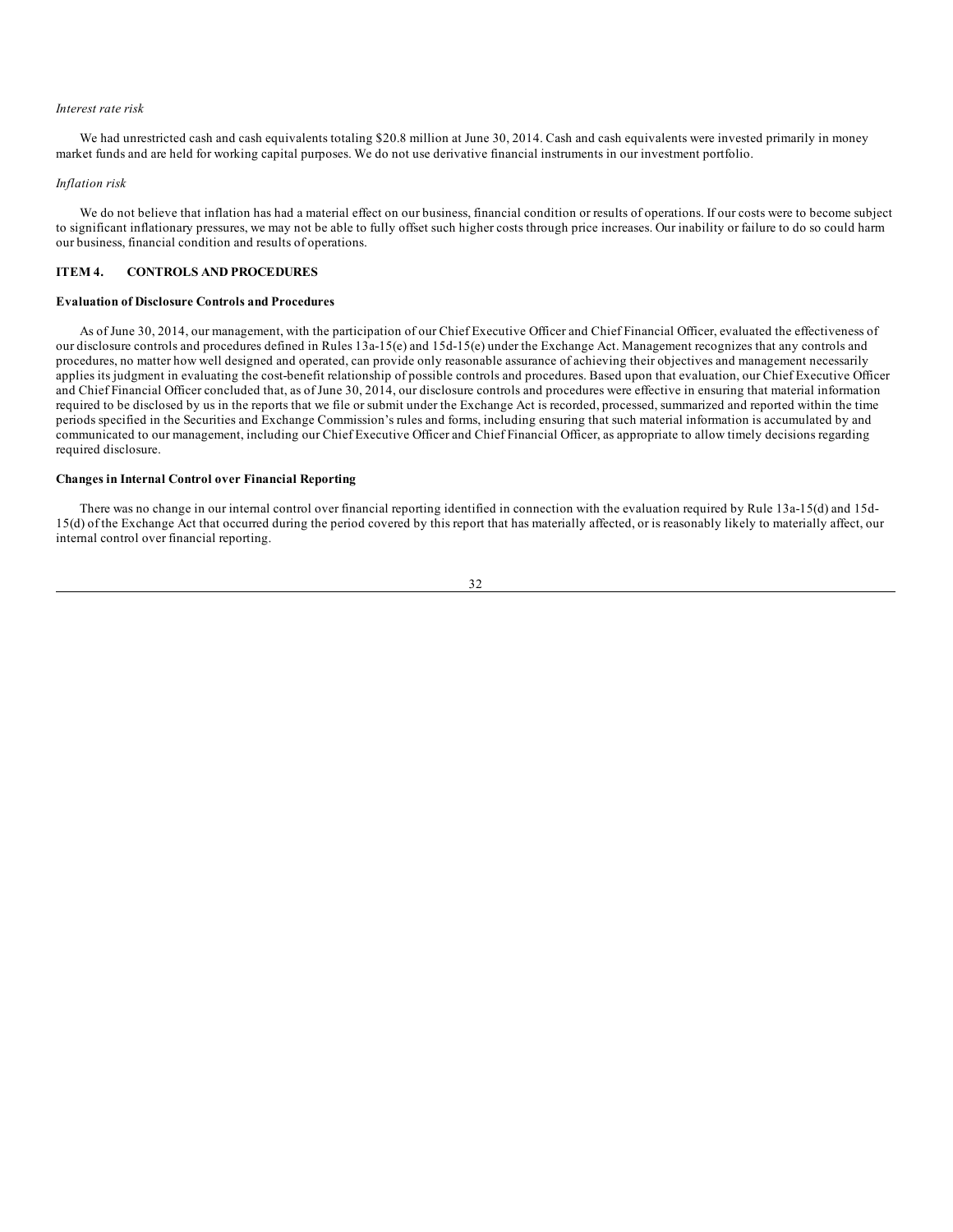## **PART II. OTHER INFORMATION**

## <span id="page-32-0"></span>**ITEM 1. LEGAL PROCEEDINGS**

On August 27, 2012, a complaint was filed by Blue Spike, LLC naming us in a patent infringement case (Blue Spike, LLC v. Audible Magic Corporation, et al., United States District Court for the Eastern District of Texas). The complaint alleges that we infringed U.S. Patent No. 7,346,472 with a listed issue date of March 18, 2008, entitled "Method and Device for Monitoring and Analyzing Signals," U.S. Patent No. 7,660,700 with a listed issue date of February 9, 2010, entitled "Method and Device for Monitoring and Analyzing Signals," U.S. Patent No. 7,949,494 with a listed issue date of May 24, 2011, entitled "Method and Device for Monitoring and Analyzing Signals" and U.S. Patent No. 8,214,175 with a listed issue date of July 3, 2012, entitled "Method and Device for Monitoring and Analyzing Signals." The complaint seeks an injunction enjoining infringement, damages and pre- and postjudgment costs and interest. We answered and filed counterclaims against Blue Spike on December 3, 2012. We amended our answer and counterclaims on July 15, 2013. This complaint is subject to indemnification by one of our vendors. We cannot yet determine whether it is probable that a loss will be incurred in connection with this complaint, nor can we reasonably estimate the potential loss, if any.

On September 10, 2013, a complaint was filed by Cinsay Inc. naming the Company in a patent infringement case (Cinsay Inc. v. Brightcove Inc. and Joyus Inc., United States District Court for the Northern District of Texas). The complaint alleged that the Company has infringed U.S. Patent No. 8,312,486 with a listed issue date of November 13, 2012, entitled "Interactive Product Placement and Method Therefor" and U.S. Patent No. 8,533,753 with a listed issue date of September 10, 2013, entitled "Interactive Product Placement and Method Therefor." On October 1, 2013, Cinsay filed an amended complaint against the Company in which it reasserted the allegations of infringement of U.S. Patent No. 8,312,486 and U.S. Patent No. 8,533,753 and added allegations that the Company infringed U.S. Patent No. 8,549,555 with a listed issue date of October 1, 2013, entitled "Interactive Product Placement and Method Therefor." The amended complaint sought an injunction enjoining infringement, damages and pre- and post-judgment costs and interest. The Company answered the amended complaint on November 12, 2013. The Company settled the matter on July 15, 2014 for an amount that is not material and, pursuant to the settlement, all claims against the Company will be dismissed with prejudice. Since the contingency existed as of June 30, 2014 and the settlement was concluded prior to the issuance of the unaudited consolidated financial statements for the three and six months ended June 30, 2014, the Company recorded the impact of the settlement as a charge to operations in the accompanying unaudited condensed consolidated statements of operations for the three and six months ended June 30, 2014.

In addition, we are, from time to time, party to litigation arising in the ordinary course of our business. Management does not believe that the outcome of these claims will have a material adverse effect on our consolidated financial position, results of operations or cash flows based on the status of proceedings at this time.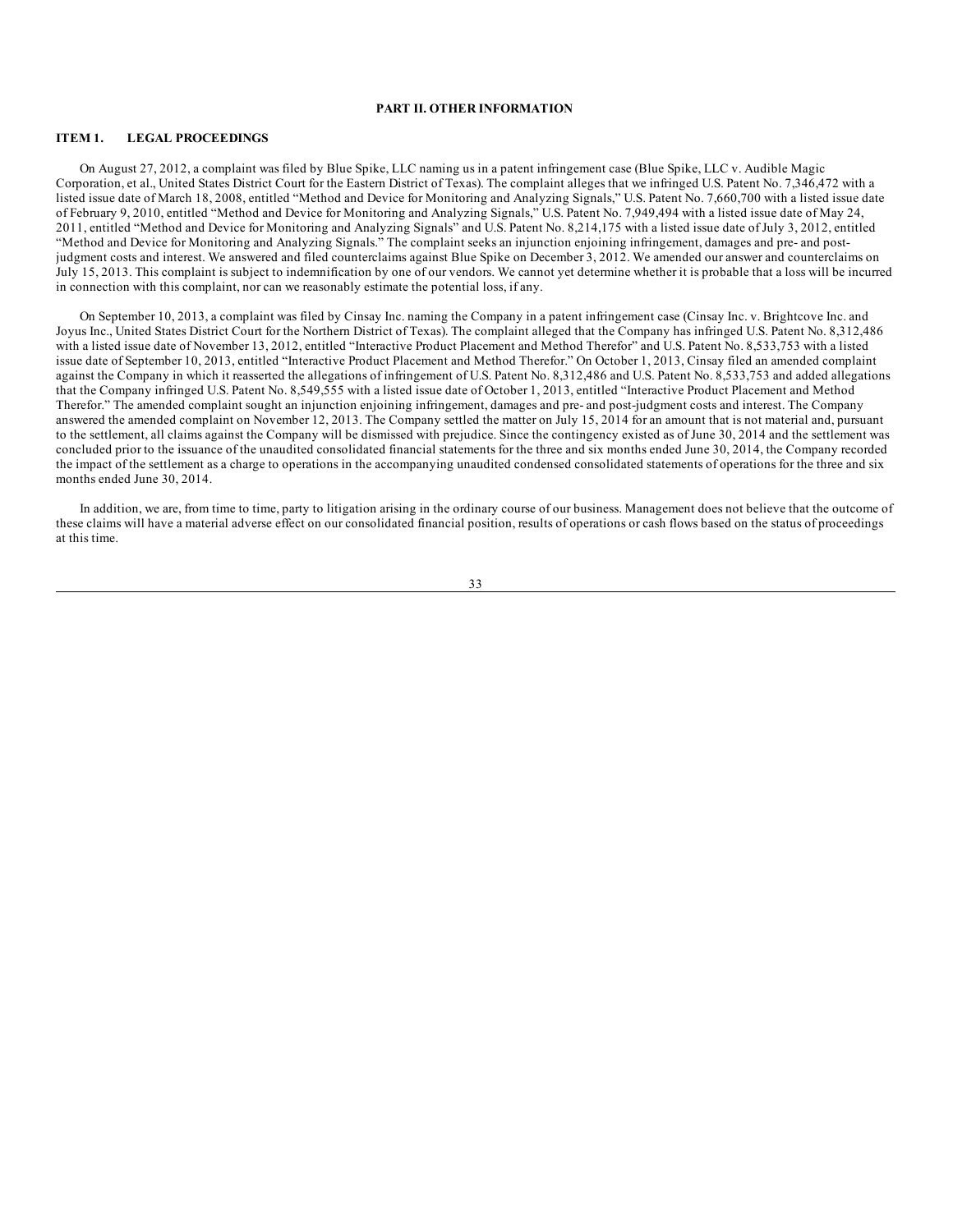## <span id="page-33-0"></span>**ITEM 1A. RISK FACTORS**

You should carefully consider the risks described in our annual report on Form 10-K for the fiscal year ended December 31, 2013, under the heading "Part I — Item 1A. Risk Factors", together with all of the other information in this Quarterly Report on Form 10-O. Our business, prospects, financial condition, or operating results could be harmed by any of these risks, as well as other risks not currently known to us or that we currently consider immaterial. If any of such risks and uncertainties actually occurs, our business, financial condition or operating results could differ materially from the plans, projections and other forward-looking statements included in the section titled "Management's Discussion and Analysis of Financial Condition and Results of Operations" and elsewhere in this report and in our other public filings. The trading price of our common stock could decline due to any of these *risks, and, as a result, you may lose all or part of your investment.*

## **ITEM 2. UNREGISTERED SALES OF EQUITY SECURITIES AND USE OF PROCEEDS**

#### **(b) Use of Proceeds from Public Offering of Common Stock**

On February 16, 2012, our registration statement on Form S-1 (File No. 333-176444) was declared effective for our initial public offering. On February 23, 2012, we closed our initial public offering of 5,750,000 shares of common stock, including 750,000 shares pursuant to the underwriters' overallotment option, at an offering price of \$11.00 per share. The managing underwriters of the offering were Morgan Stanley & Co. LLC, and Stifel, Nicolaus & Company, Incorporated. Following the sale of the shares in connection with the closing of our initial public offering, the offering terminated.

As a result of the offering, including the underwriters' option to purchase additional shares, we received net proceeds of approximately \$54.5 million, after deducting total expenses of approximately \$8.7 million, consisting of underwriting discounts and commissions of \$4.4 million and offering-related expenses reasonably estimated to be \$4.3 million. None of such payments were direct or indirect payments to any of our directors or officers or their associates, to persons owning 10% or more of our common stock, or to any of our affiliates.

We have used \$7.0 million of the net proceeds from our initial public offering to repay certain indebtedness. None of such payments were direct or indirect payments to any of our directors or officers or their associates, to persons owning 10% or more of our common stock, or to any of our affiliates.

We also used approximately \$27.4 million of the net proceeds from our initial public offering as consideration for the purchase of Zencoder, which closed on August 14, 2012. None of such consideration was for direct or indirect payments to any of our directors or officers or their associates, to persons owning 10% or more of our common stock, or to any of our affiliates.

In addition, we used approximately \$9.1 million of the net proceeds from our initial public offering as consideration for the purchase of Unicorn, which closed on January 31, 2014. None of such consideration was for direct or indirect payments to any of our directors or officers or their associates, to persons owning 10% or more of our common stock, or to any of our affiliates.

There has been no material change in the planned use of proceeds from our initial public offering as described in our final prospectus filed with the SEC on February 17, 2012 pursuant to Rule 424(b) under the Securities Act.

## **ITEM 5. OTHER INFORMATION**

Our policy governing transactions in our securities by directors, officers and employees permits our officers, directors and certain other persons to enter into trading plans complying with Rule 10b5-1 under the Exchange Act. We have been advised that our Chairman, Jeremy Allaire, our Chief Executive Officer, David Mendels, and our Chief Financial Officer, Christopher Menard, have each entered into a trading plan in accordance with Rule 10b5-1 and our policy governing transactions in our securities. Generally, under these trading plans, the individual relinquishes control over the transactions once the trading plan is put into place. Accordingly, sales under these plans may occur at any time, including possibly before, simultaneously with, or immediately after significant events involving our company.

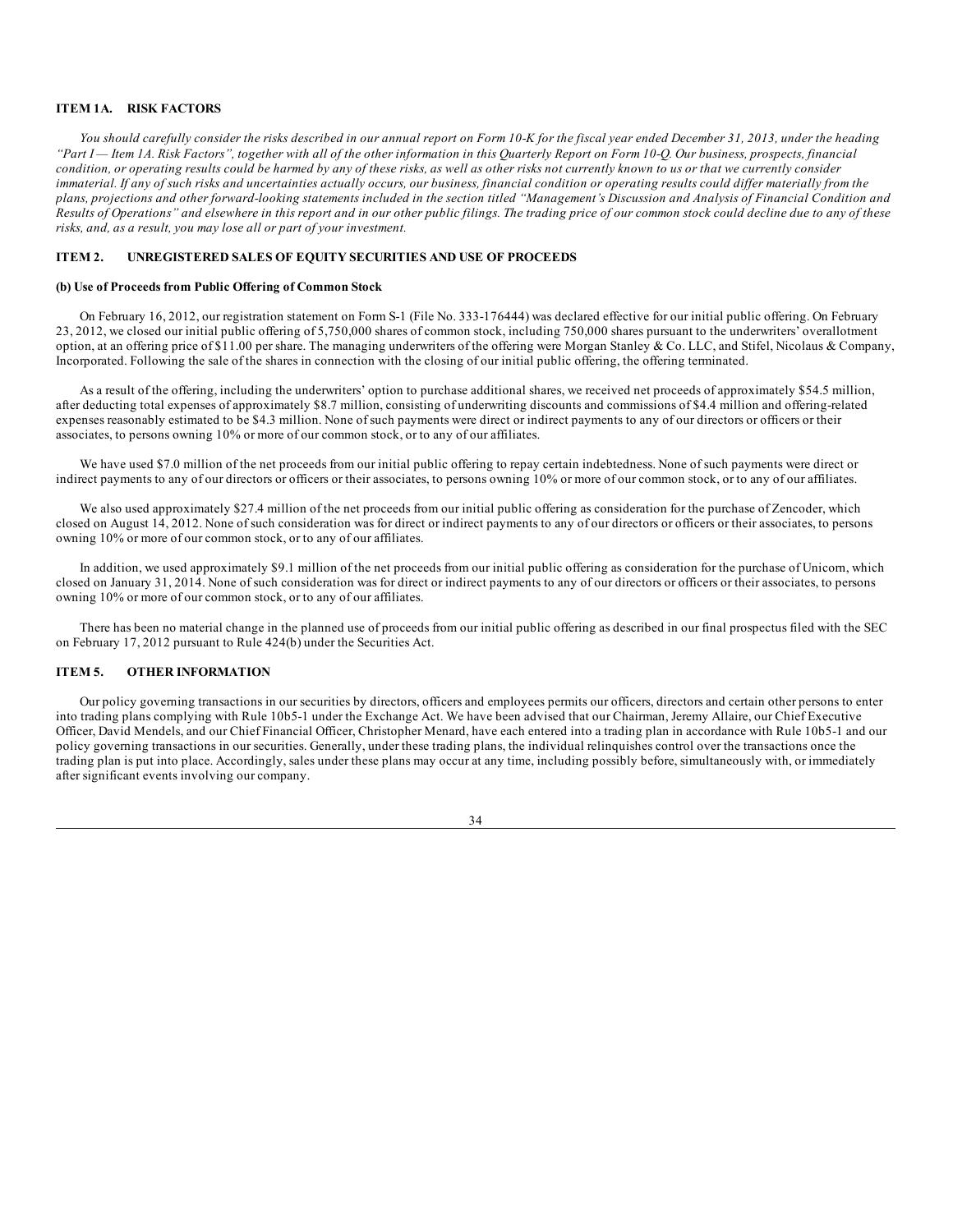<span id="page-34-0"></span>We anticipate that, as permitted by Rule 10b5-1 and our policy governing transactions in our securities, some or all of our officers, directors and employees may establish trading plans in the future. We intend to disclose the names of executive officers and directors who establish a trading plan in compliance with Rule 10b5-1 and the requirements of our policy governing transactions in our securities in our future quarterly and annual reports on Form 10-Q and 10-K filed with the Securities and Exchange Commission. However, we undertake no obligation to update or revise the information provided herein, including for revision or termination of an established trading plan.

## **ITEM 6. EXHIBITS**

| <b>Exhibits</b> |                                                                                                                           |
|-----------------|---------------------------------------------------------------------------------------------------------------------------|
| 3.1(1)          | Eleventh Amended and Restated Certificate of Incorporation.                                                               |
| 3.2(2)          | Amended and Restated By-Laws.                                                                                             |
| 4.1(3)          | Form of Common Stock certificate of the Registrant.                                                                       |
| $31.1*$         | Certification of Chief Executive Officer Pursuant to Section 302 of the Sarbanes-Oxley Act of 2002.                       |
| $31.2*$         | Certification of Chief Financial Officer Pursuant to Section 302 of the Sarbanes-Oxley Act of 2002.                       |
| $32.1*$         | Certification of Chief Executive Officer and Chief Financial Officer Pursuant to Section 906 of the Sarbanes-Oxley Act of |
|                 | 2002.                                                                                                                     |
| $101$ . INS+    | <b>XBRL</b> Instance Document.                                                                                            |
| $101.SCH+$      | XBRL Taxonomy Extension Schema Document.                                                                                  |
| $101.CAL+$      | XBRL Taxonomy Extension Calculation Linkbase Document.                                                                    |
| $101.DEF+$      | XBRL Taxonomy Extension Definition Linkbase Document.                                                                     |
| $101.LAB+$      | XBRL Taxonomy Extension Label Linkbase Document.                                                                          |
| $101.PRE+$      | XBRL Taxonomy Extension Presentation Linkbase Document.                                                                   |
|                 |                                                                                                                           |

(1) Filed as Exhibit 3.2 to Amendment No. 5 to Registrant's Registration Statement on Form S-1 filed with the Securities and Exchange Commission on February 6, 2012, and incorporated herein by reference.

- (2) Filed as Exhibit 3.3 to Amendment No. 5 to Registrant's Registration Statement on Form S-1 filed with the Securities and Exchange Commission on February 6, 2012, and incorporated herein by reference.
- (3) Filed as Exhibit 4.1 to Amendment No. 5 to Registrant's Registration Statement on Form S-1 filed with the Securities and Exchange Commission on February 6, 2012, and incorporated herein by reference.

Furnished herewith.

<sup>+</sup> In accordance with Rule 406T of Regulation S-T, these XBRL (eXtensible Business Reporting Language) documents are furnished and not filed or a part of a registration statement or prospectus for purposes of Sections 11 or 12 of the Securities Act of 1933, as amended, or Section 18 of the Securities Exchange Act of 1934, as amended, and otherwise are not subject to liability under these sections.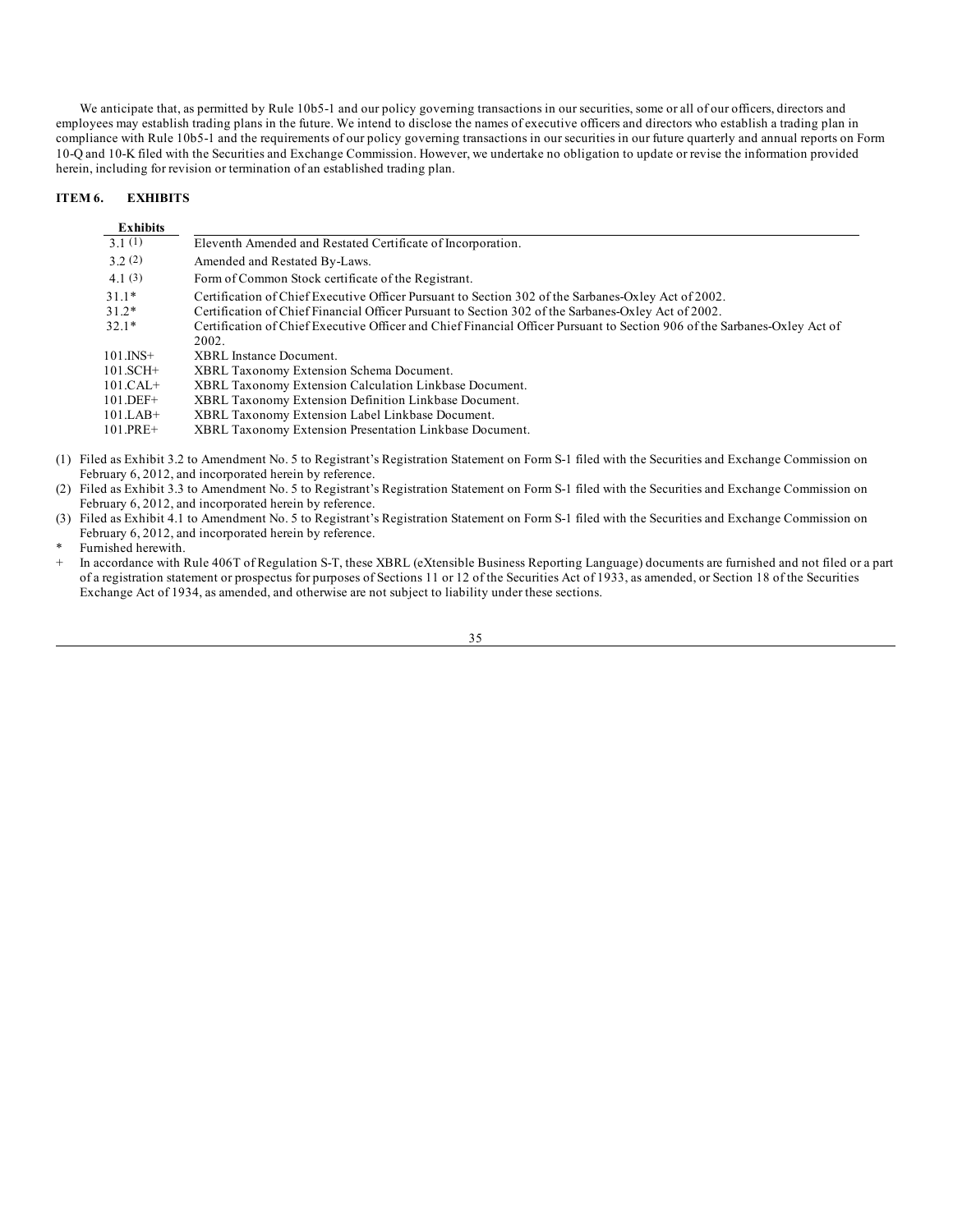# **SIGNATURES**

<span id="page-35-0"></span>Pursuant to the requirements of the Securities Exchange Act of 1934, the registrant has duly caused this report to be signed on its behalf by the undersigned thereunto duly authorized.

|                      | <b>BRIGHTCOVE INC.</b><br>(Registrant)                                         |
|----------------------|--------------------------------------------------------------------------------|
| Date: August 1, 2014 | By:<br>/s/ David Mendels                                                       |
|                      | David Mendels<br>Chief Executive Officer<br>(Principal Executive Officer)      |
| Date: August 1, 2014 | By:<br>/s/ Christopher Menard                                                  |
|                      | Christopher Menard<br>Chief Financial Officer<br>(Principal Financial Officer) |
|                      | 36                                                                             |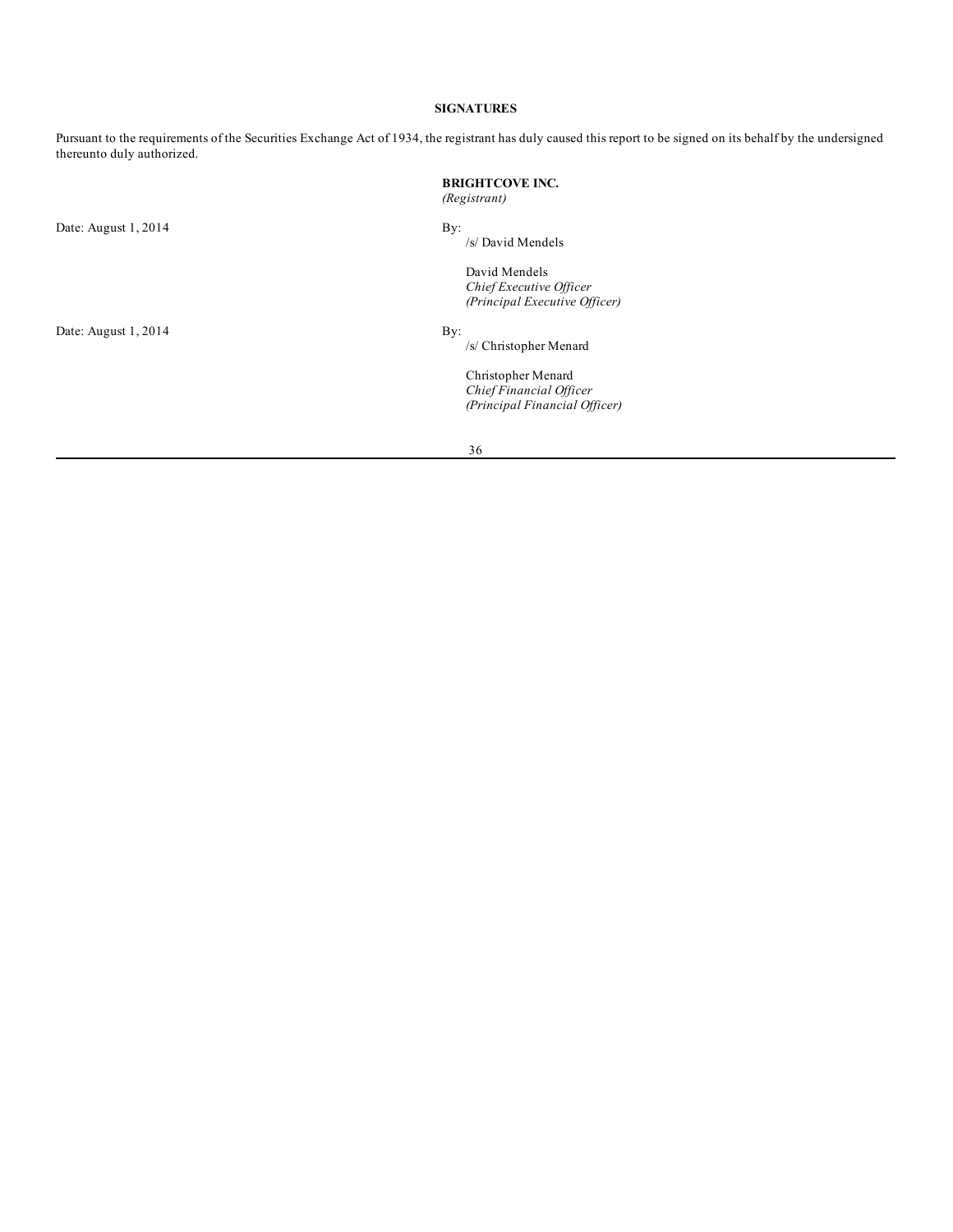### **CERTIFICATION PURSUANT TO RULE 13a-14(a) OR 15d-14(a) OF THE SECURITIES EXCHANGE ACT OF 1934, AS ADOPTED PURSUANT TO SECTION 302 OF THE SARBANES-OXLEY ACT OF 2002**

I, David Mendels, certify that:

- 1. I have reviewed this quarterly report on Form 10-Q of Brightcove Inc.;
- 2. Based on my knowledge, this report does not contain any untrue statement of a material fact or omit to state a material fact necessary to make the statements made, in light of the circumstances under which such statements were made, not misleading with respect to the period covered by this report;
- 3. Based on my knowledge, the financial statements, and other financial information included in this report, fairly present in all material respects the financial condition, results of operations and cash flows of the registrant as of, and for, the periods presented in this report;
- 4. The registrant's other certifying officer and I are responsible for establishing and maintaining disclosure controls and procedures (as defined in Exchange Act Rules 13a-15(e) and 15d-15(e)) and internal control over financial reporting (as defined in Exchange Act Rules 13a-15(f) and 15d-15(f)) for the registrant and have:
	- a) Designed such disclosure controls and procedures, or caused such disclosure controls and procedures to be designed under our supervision, to ensure that material information relating to the registrant, including its consolidated subsidiaries, is made known to us by others within those entities, particularly during the period in which this report is being prepared;
	- b) Designed such internal control over financial reporting, or caused such internal control over financial reporting to be designed under our supervision, to provide reasonable assurance regarding the reliability of financial reporting and the preparation of financial statements for external purposes in accordance with generally accepted accounting principles;
	- c) Evaluated the effectiveness of the registrant's disclosure controls and procedures and presented in this report our conclusions about the effectiveness of the disclosure controls and procedures, as of the end of the period covered by this report based on such evaluation; and
	- d) Disclosed in this report any change in the registrant's internal control over financial reporting that occurred during the registrant's most recent fiscal quarter (the registrant's fourth fiscal quarter in the case of an annual report) that has materially affected, or is reasonably likely to materially affect, the registrant's internal control over financial reporting.
- 5. The registrant's other certifying officer and I have disclosed, based on our most recent evaluation of internal control over financial reporting, to the registrant's auditors and the audit committee of the registrant's board of directors (or persons performing the equivalent functions):
	- a) All significant deficiencies and material weaknesses in the design or operation of internal control over financial reporting which are reasonably likely to adversely affect the registrant's ability to record, process, summarize and report financial information; and
	- b) Any fraud, whether or not material, that involves management or other employees who have a significant role in the registrant's internal control over financial reporting.

Date: August 1, 2014 By:

/s/ David Mendels

David Mendels Chief Executive Officer (Principal Executive Officer)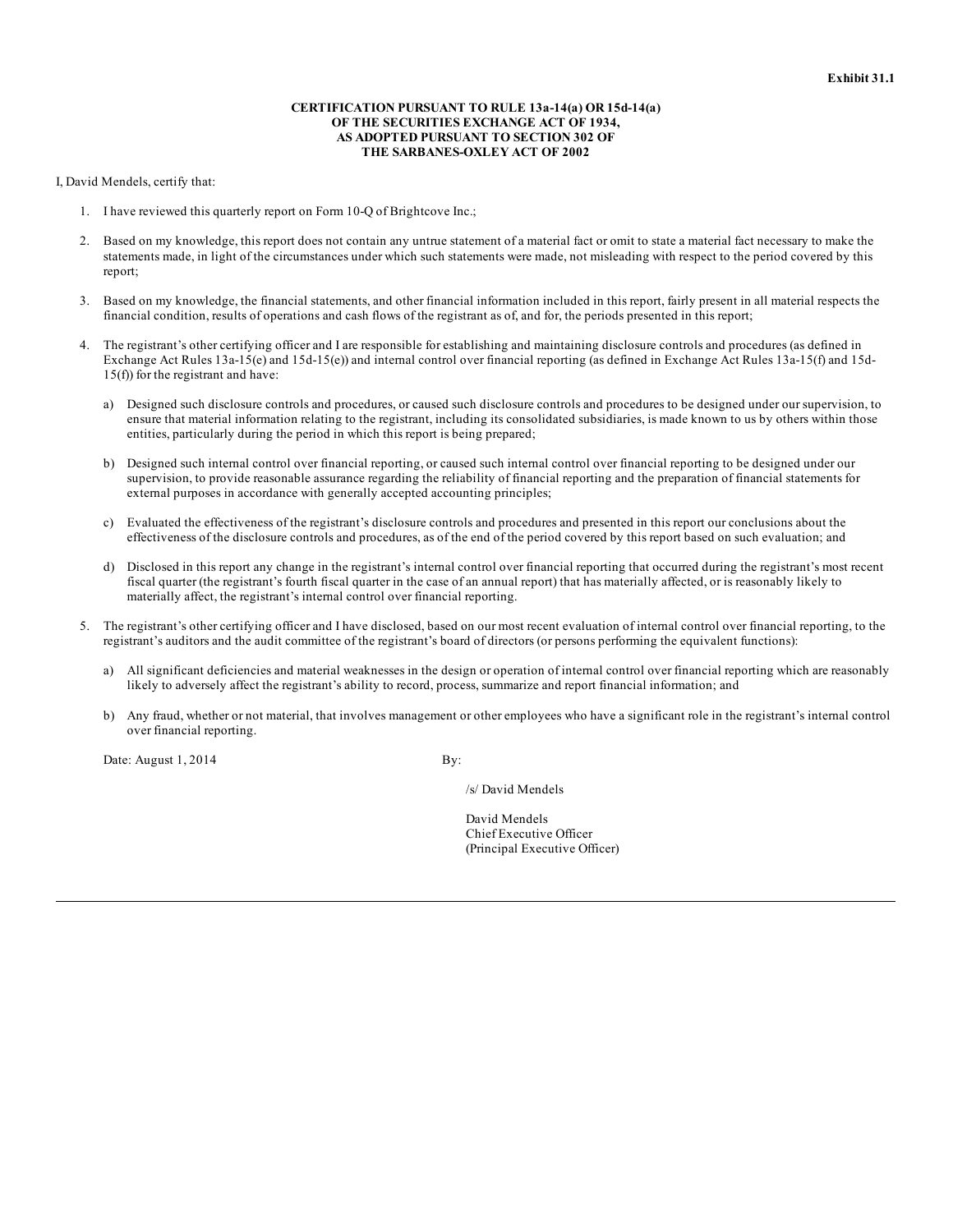### **CERTIFICATION PURSUANT TO RULE 13a-14(a) OR 15d-14(a) OF THE SECURITIES EXCHANGE ACT OF 1934, AS ADOPTED PURSUANT TO SECTION 302 OF THE SARBANES-OXLEY ACT OF 2002**

I, Christopher Menard, certify that:

- 1. I have reviewed this quarterly report on Form 10-Q of Brightcove Inc.;
- 2. Based on my knowledge, this report does not contain any untrue statement of a material fact or omit to state a material fact necessary to make the statements made, in light of the circumstances under which such statements were made, not misleading with respect to the period covered by this report;
- 3. Based on my knowledge, the financial statements, and other financial information included in this report, fairly present in all material respects the financial condition, results of operations and cash flows of the registrant as of, and for, the periods presented in this report;
- 4. The registrant's other certifying officer and I are responsible for establishing and maintaining disclosure controls and procedures (as defined in Exchange Act Rules 13a-15(e) and 15d-15(e)) and internal control over financial reporting (as defined in Exchange Act Rules 13a-15(f) and 15d-15(f)) for the registrant and have:
	- a) Designed such disclosure controls and procedures, or caused such disclosure controls and procedures to be designed under our supervision, to ensure that material information relating to the registrant, including its consolidated subsidiaries, is made known to us by others within those entities, particularly during the period in which this report is being prepared;
	- b) Designed such internal control over financial reporting, or caused such internal control over financial reporting to be designed under our supervision, to provide reasonable assurance regarding the reliability of financial reporting and the preparation of financial statements for external purposes in accordance with generally accepted accounting principles;
	- c) Evaluated the effectiveness of the registrant's disclosure controls and procedures and presented in this report our conclusions about the effectiveness of the disclosure controls and procedures, as of the end of the period covered by this report based on such evaluation; and
	- d) Disclosed in this report any change in the registrant's internal control over financial reporting that occurred during the registrant's most recent fiscal quarter (the registrant's fourth fiscal quarter in the case of an annual report) that has materially affected, or is reasonably likely to materially affect, the registrant's internal control over financial reporting.
- 5. The registrant's other certifying officer and I have disclosed, based on our most recent evaluation of internal control over financial reporting, to the registrant's auditors and the audit committee of the registrant's board of directors (or persons performing the equivalent functions):
	- a) All significant deficiencies and material weaknesses in the design or operation of internal control over financial reporting which are reasonably likely to adversely affect the registrant's ability to record, process, summarize and report financial information; and
	- b) Any fraud, whether or not material, that involves management or other employees who have a significant role in the registrant's internal control over financial reporting.

Date: August  $1, 2014$  By:

/s/ Christopher Menard

Christopher Menard Chief Financial Officer (Principal Financial Officer)